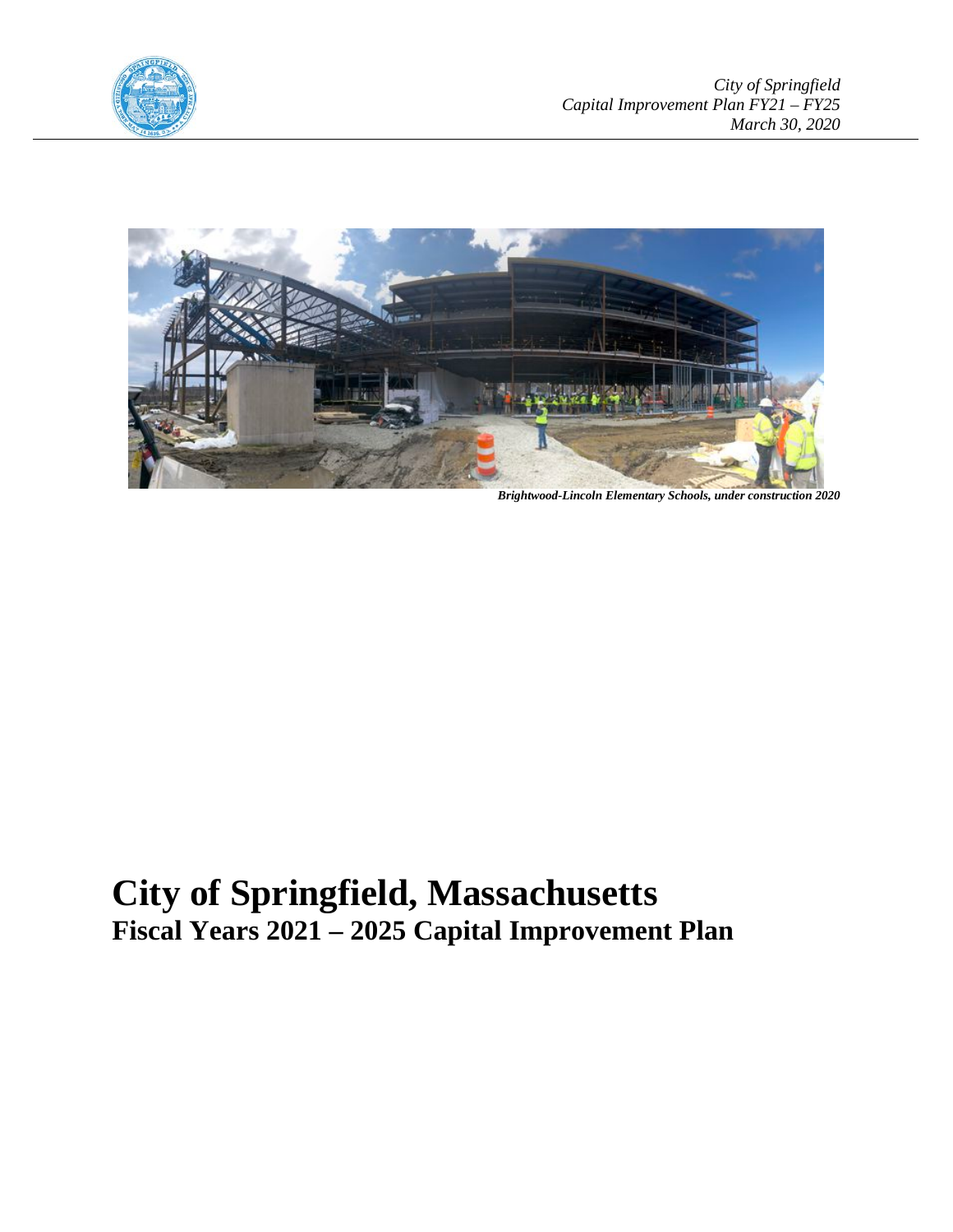

## **Table of Contents**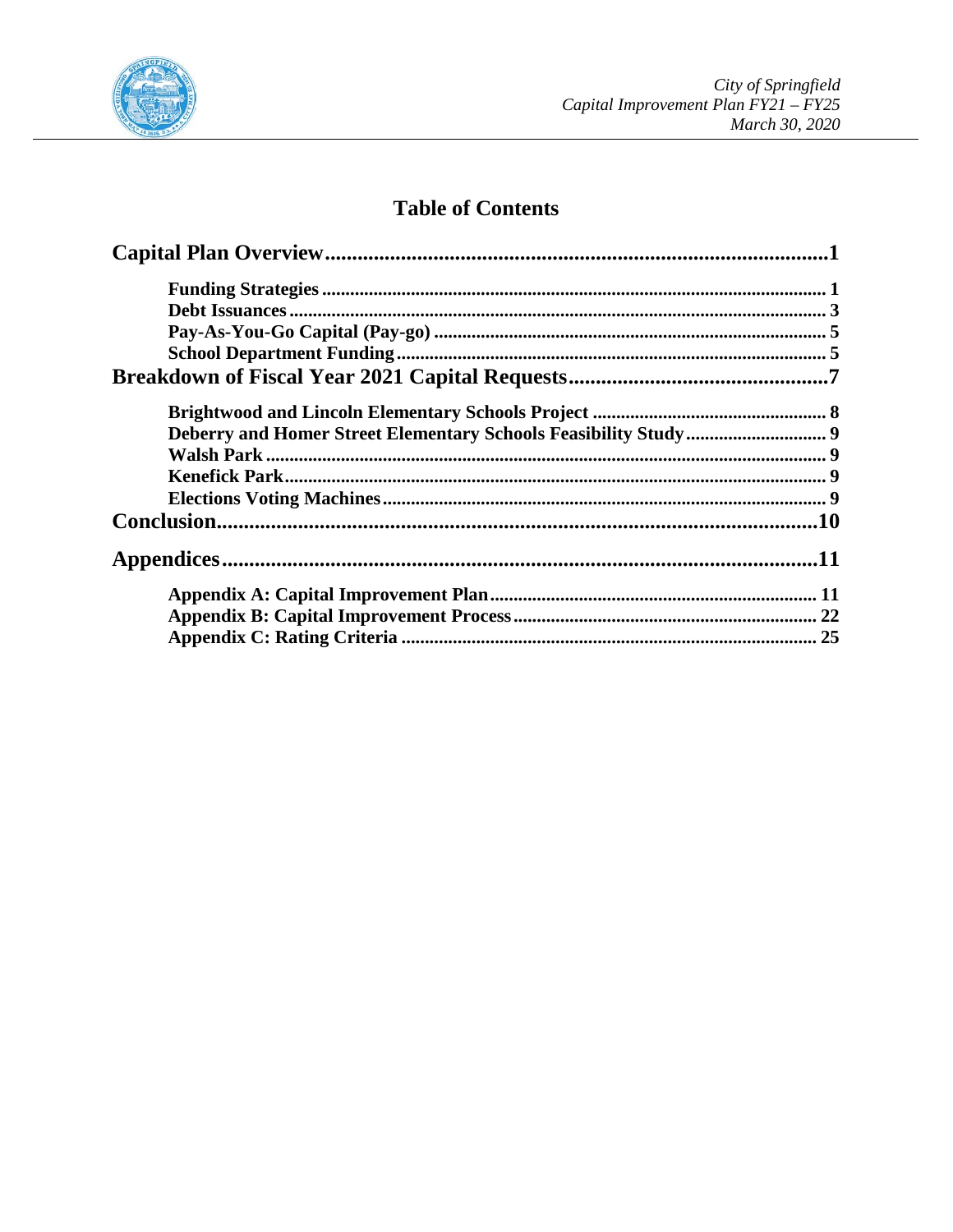

## **March 30, 2020**

Honorable Mayor Domenic J. Sarno, Members of the City Council, and Residents:

As part of the City of Springfield's continuing efforts to develop robust long-term strategic planning initiatives, I present to you the FY21-FY25 Capital Improvement Plan (CIP). The CIP includes a list of all capital improvement needs throughout the City, and the estimated costs associated with these projects. The estimated cost for all requested projects totals \$854.4 million. The highest priority, "Grade A" projects, those that are most highly ranked on the eight evaluative criteria used to analyze projects, and which best support the Mayor's strategic priorities, total \$263.7 million. These projects include investments in public safety, upgrades to our schools, and projects aimed at driving economic development.

The past decade began with Springfield facing a host of natural and man-made disasters. Springfield had just regained control of its financial destiny, following the disbandment of the Finance Control Board in June 2009. In the following years, Springfield had to weather the worst economy since the Great Depression, and a tornado that tore through the City in June 2011. Despite these trials, through strong fiscal management policies and the strategic use of capital investment, Springfield closed the decade with the strongest bond rating in its history, a stabilization reserve of almost \$50 million, and over \$825 million in new capital investments in public infrastructure throughout the City.

Now, just months into this new decade, Springfield and the rest of the nation are facing an unprecedented public health threat from the emergence of the Covid-19 virus. Once again, the City is faced with economic uncertainty, with the potential for a major recession increasing as more social distancing measures are required to curb the spread of Covid-19.

However, it was Springfield's commitment to strategic planning and careful analysis of the resources available to meet City needs, which allowed the City to continue to make strategic investments throughout the last decade. These same guiding principals have left Springfield well prepared to weather an economic downturn, and to address its capital needs in a way that is fiscally sustainable. Springfield has been tested before, and succeeded. As we face this latest challenge, we know we have the tools we need to continue to overcome strong headwinds.

In the coming months, residents will continue to see the construction of the new Brightwood-Lincoln co-located elementary school campus rising in the North End. Preparations for the new Homer-DeBerry co-located elementary campus will continue, along with planning for the associated demolition and remediation of the former Massachusetts Career Development Institute (MCDI) site, and construction of a new DeBerry Park.

Because of Springfield's strict adherence to its capital and debt planning processes, the City will continue to be able to issue new debt for projects over the coming year. These projects include the aforementioned major investments in education facilities, totaling \$177.2M.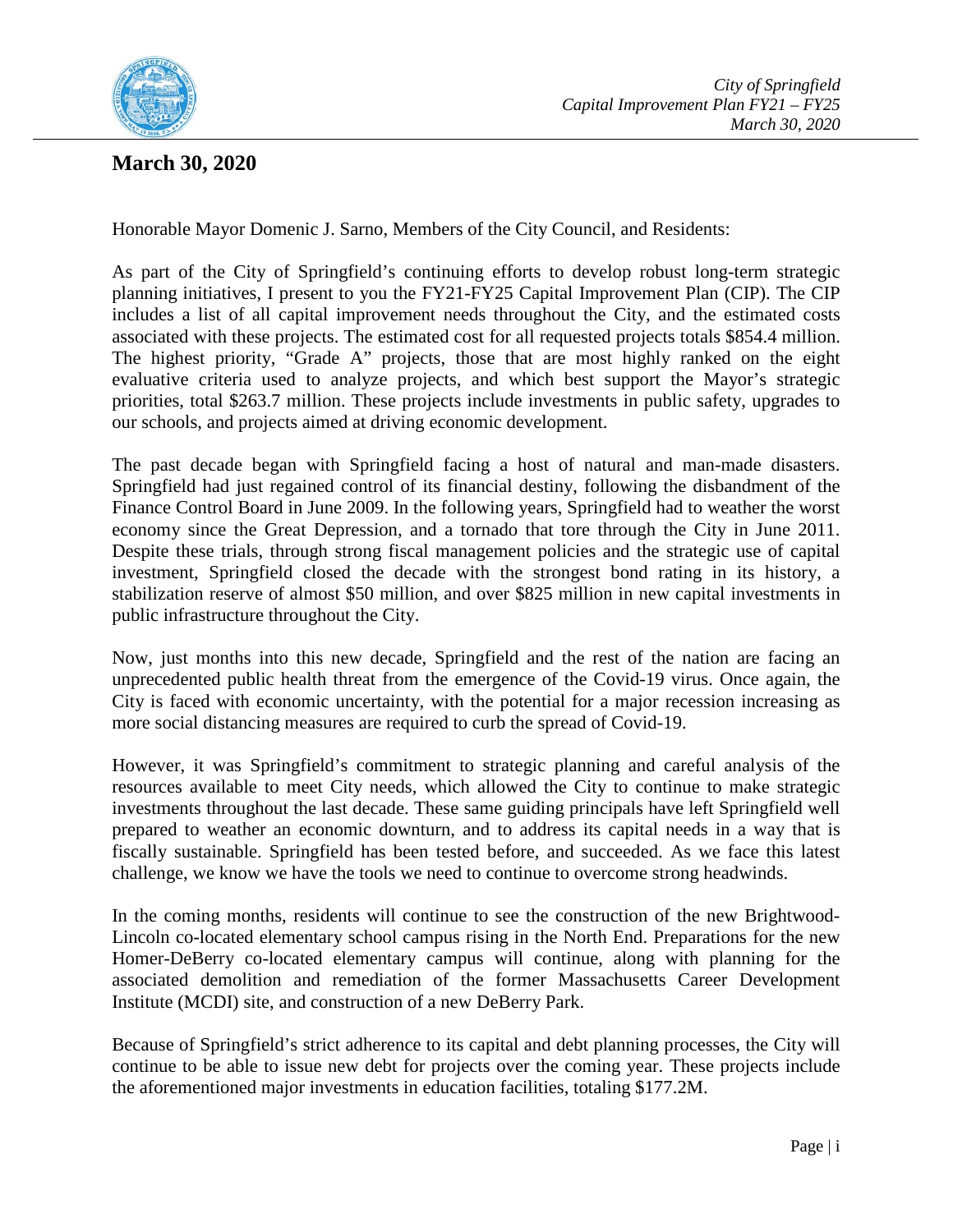

Public safety also remains a top priority. Body worn cameras for our police force will begin to be put into use later this spring. Fifteen new police vehicles have been ordered to replace a portion of the SPD's aging fleet, while other capital investments will also allow police and fire dispatch services to be co-located in a single location.

Investment in our neighborhoods and residents' quality of life will continue. From the recently opened East Forest Park Library, to the complete overhaul of the Six Corners intersection, to major park development projects planned at Kenefick and Walsh Park over the following year, the City will continue to strive to improve services throughout our neighborhoods.

Over the past several years, there have been many exciting public and private investments in Springfield's downtown. From new restaurants on Worthington Street, to the MGM Springfield Resort, private investment in Springfield has been booming. In an effort to continue to support this investment, and encourage new projects, Springfield has supported this growth with new public investments, such as the renovation of Stearns Square and Duryea Way, the repaving of Main St., and major improvements to Riverfront Park. These investments support continued economic growth in our City, leading to more opportunities for our residents.

Thoughtful financial planning and adherence to our fiscal policies has allowed the City to make these investments, and they will continue to be essential to the City's capital planning process. In March 2019, Standard & Poor's (S&P) reaffirmed the City's AA- credit rating; which has steadily improved from the City's A- rating six years ago. This recent credit rating review focuses on the City's strong institutional core and highlighted Springfield's "strong financial policies and practices, adequate budgetary performance, and strong budgetary flexibility."

Strategic investment and restructuring the City's outstanding debt when possible has enabled Springfield to afford more large-scale projects, and Springfield's strong bond rating continues to allow the City to borrow money at low interest rates. A few of next year's top rated projects include:

## **MSBA Accelerated Repair Projects – Frederick Harris, Sumner Avenue, and Indian Orchard Elementary Schools - \$2.4M**

Springfield was once again invited to take part in the MSBA's Accelerated Repair Program in 2020. The City is currently in the process of finalizing an agreement with the MSBA to fund HVAC upgrades at three Springfield elementary schools. These projects will enhance the useful lives of these three schools, ensure that students have access to safe, modern facilities, and will help the City to reduce its energy usage.

## **Body Worn Cameras - \$5.5M**

The Springfield Police Department will begin implementing its Body Worn Camera program this spring. With the introduction of body worn cameras, Springfield will become the first city in the Commonwealth to employ this new technology across its police force. Body worn cameras will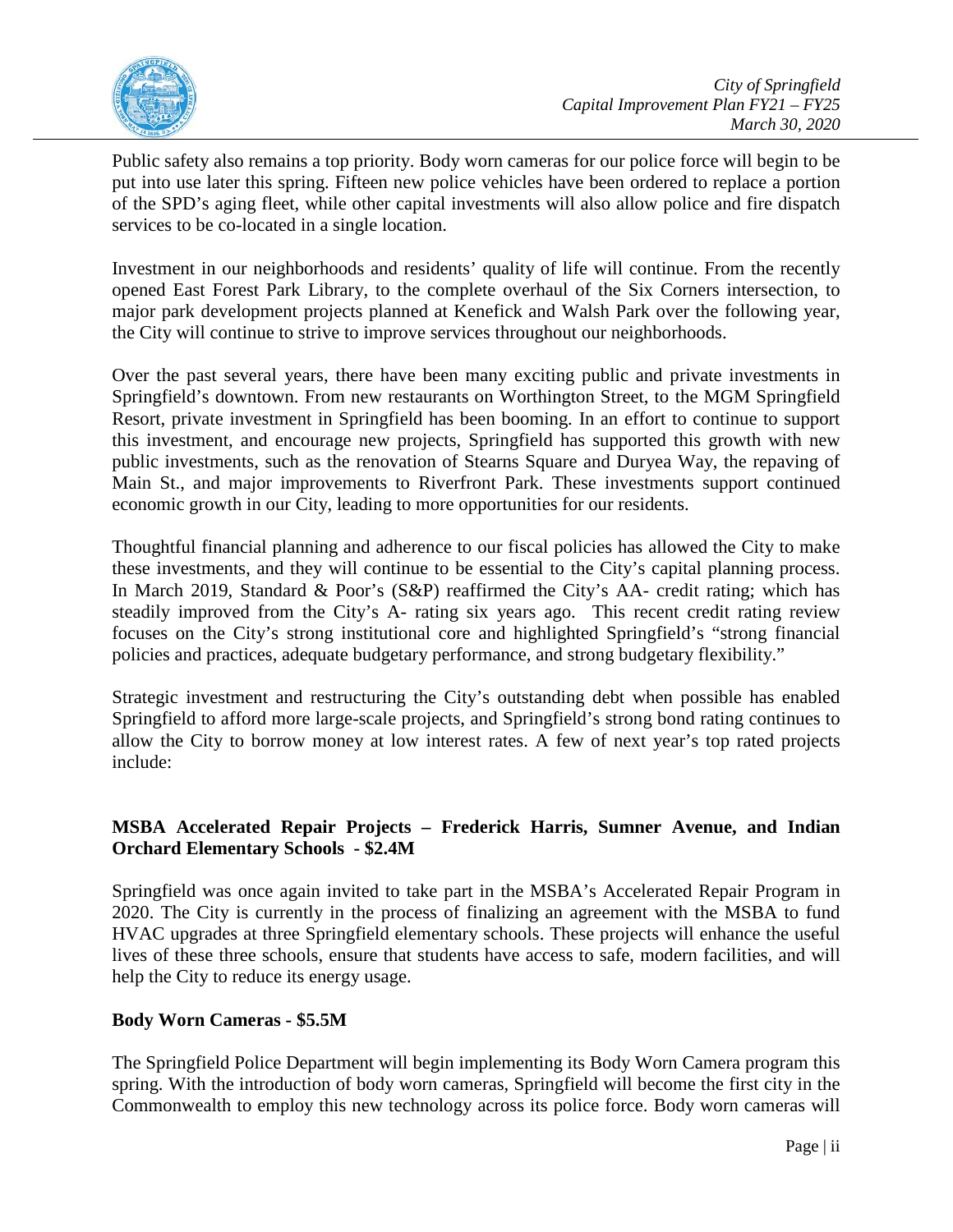

increase transparency and accountability, while also giving law enforcement officers a powerful new tool for collecting evidence. Footage from body worn cameras can also be used to enhance police training. This investment in technology will improve residents' safety, and highlight Springfield as a city on the cutting edge of law enforcement strategies.

The \$5.5M cost estimate is for the first five years of the program, and includes all costs for the program, including costs associated with new staff, and cloud hosting services. Increased staffing expenses will be paid out of the SPD's operating budget. Bond and grant funding will account for \$2.9M of these expenses.

## **Court Square Hotel Redevelopment - \$4M**

The City will continue to build on the hundreds of millions of dollars in private and public investment in Springfield's downtown that occurred over the last decade. To that end, the City is investing \$4M in the redevelopment of the Court Square Hotel property adjacent to City Hall. This historic building, once a symbol of Springfield as an early industrial and innovation hub, has been vacant and sliding into disrepair for decades. The restoration of this landmark hotel will be a sign of how far the City has come over the past decade. The building's return to the tax rolls is also emblematic of how public investment can help spur private development, which in turn allows the City to provide more resources for residents. Once completed, the Court Square Hotel will be converted into 64 housing units and provide 12,000 square feet of retail and restaurant space on the first floor.

## **Consolidated Fire and Police Dispatch - \$500,000**

For several years, the City has been investigating ways to consolidate its police and fire dispatch services into a single location. This will help improve the efficiency of the Springfield Emergency Communications (SEC) department, and allow for better emergency response across the City. With the City moving ahead with an estimated \$3M investment in a new Computer Aided Dispatch (CAD) system, it was also an ideal time to begin consolidating dispatch operations at the current Roosevelt Ave. dispatch site. This project includes a renovation of the existing dispatch center, as well as an investment in new IT infrastructure for the center that will increase the effectiveness of SEC operations.

A little over a decade ago, Springfield regained control of its financial destiny. The City's new financial policies were soon put to the test by the trials of the Great Recession and the impact of natural disasters. Through its commitment to sound fiscal policies, and strategic use of capital investments, the City has been able to overcome these challenges. Since the June 2011 tornado, Springfield has seen more than \$4 billion worth of economic development, development that has been supported by investments made through the City's capital planning process.

Now, at the start of this new decade, it appears that the City will again be tested, as it deals with the largest infectious disease crisis in the past century. There is much still to be done to meet this current challenge, and we do not currently know the full scope of the public health and fiscal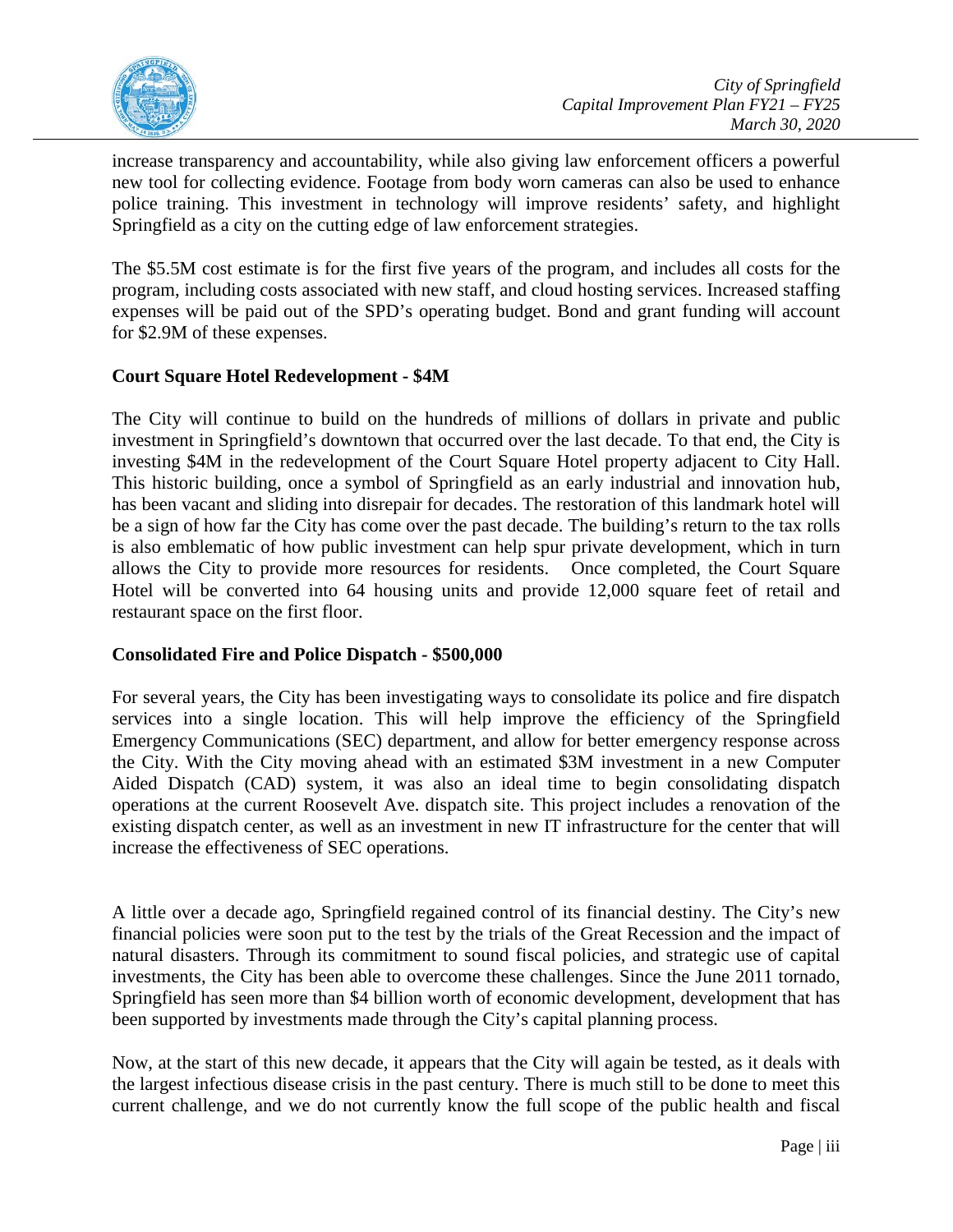

ramifications of the Covid-19 Pandemic. We do know, however, that Springfield has tried and true methods for managing challenging times, and a record of being able to strategically invest in the future, even during economic downturns.

Our planning process will also continue to identify unmet needs around the City, and develop new strategies for improving all residents' quality of life. This year's plan addresses these needs, with new investments in public safety, economic development, and our schools. For the foreseeable future, the City will continue to face considerable capital needs, which it must address with limited resources. This plan works to address those needs, while living within the fiscal constraints the City faces.

Sincerely,

Tinty Jelt

Timothy J. Plante Chief Administrative and Financial Officer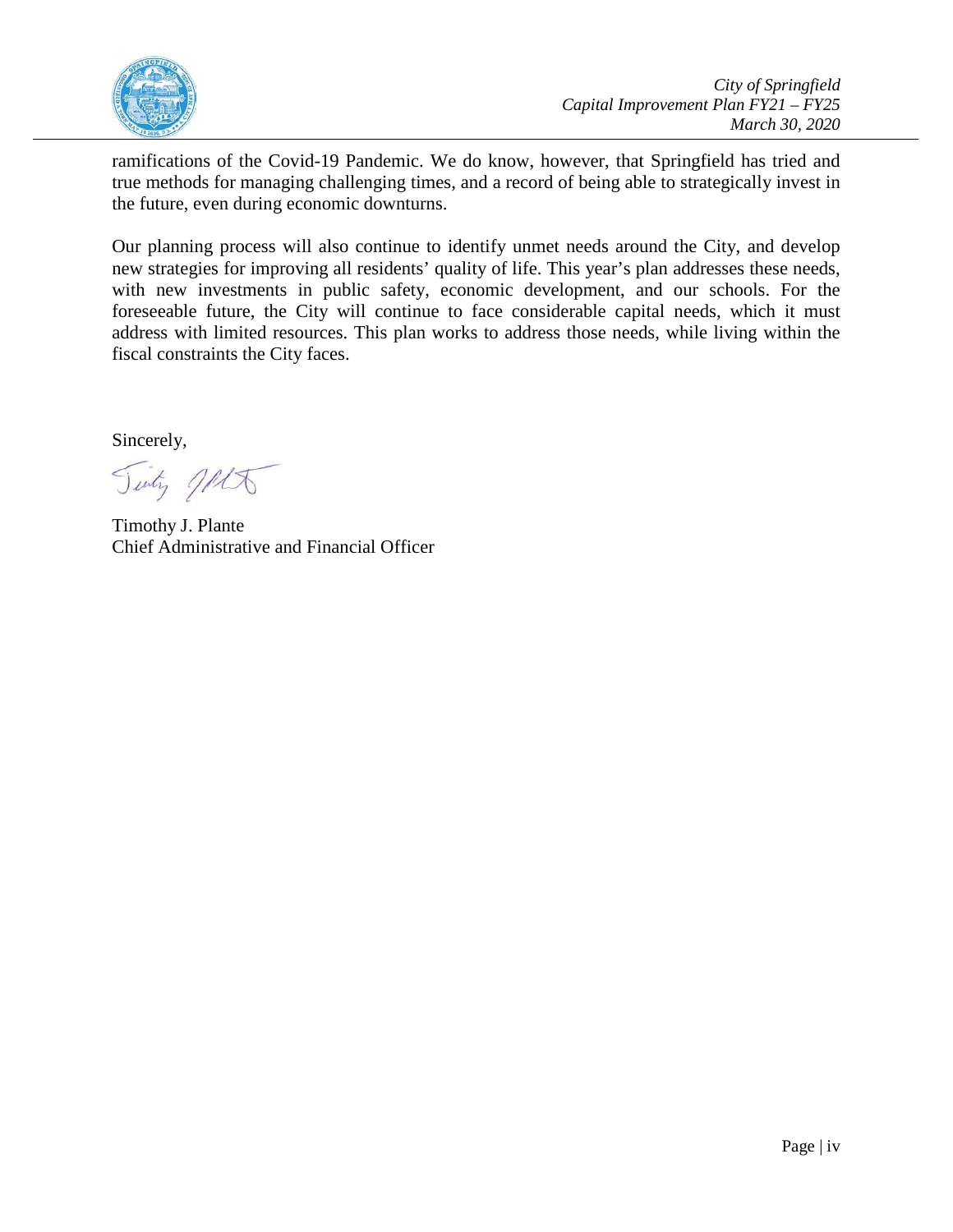

## <span id="page-6-0"></span>**Capital Plan Overview**

The City of Springfield's \$854.4M five-year Capital Improvement Plan (CIP) is updated annually. It acts as the City's roadmap for the acquisition, renovation or construction, of new or existing facilities and infrastructure. The CIP is implemented purposefully to address the Mayor's five strategic priorities; public safety, education, economic vitality, healthy neighborhoods, and fiscal and operational excellence. All of these efforts are directed toward achieving the City's mission: "To provide a high quality of life for residents, businesses, and visitors."

The CIP document outlines major spending needs for construction and equipment acquisition projects over the next five years. It provides policymakers with a framework for financing future projects, coordinating the disparate needs of the City, and planning for future risks and demands. A capital project, according to Section 4.44.050 (A) of Springfield's financial ordinances, is *"…a facility, object or asset costing more than \$25,000 with an estimated useful life of ten years or more."*

The City develops and presents a Capital Improvement Plan to the City Council in February or March of each year. Projects are ranked in the CIP based on a quantitative analysis of eight evaluative criteria. The CIP also lists the funding required for the estimated cost of each project. High priority projects represent the City's most immediate investment priorities. These projects will provide the highest return on investment for Springfield's taxpayers. The goal of the CIP is to create a logical, data-driven, comprehensive, integrated, and transparent capital investment strategy that addresses infrastructure, road, sidewalk, park, land, building, equipment, technology, fleet, and other capital needs of the City.

The administration oversees all aspects of the CIP, with multiple City departments playing an integral role in its development. The Office of Management and Budget oversees the financial aspects of the CIP's development and maintains a record of expenses for each project. The City's Department of Capital Asset Construction (DCAC) is responsible for the management and oversight of construction, major renovation, and repair projects involving existing City assets. The Planning and Economic Development Department manages new development or redevelopment projects. The Facilities Department also plays an integral role in capital projects by managing routine maintenance, repair, and renovations of the City's facilities. The Department of Public Works is responsible for the repair and maintenance of City roadways, sidewalks, and flood control systems, key pieces of the City's infrastructure.

## <span id="page-6-1"></span>**Funding Strategies**

Projects that are included in the CIP are not guaranteed funding. The CIP is a reflection of the needs of the City, but not all of these needs can be met in a single five-year period. Due to financial constraints, the City continues to face a significant challenge in meeting all capital demands. The CIP quantifies estimated costs for all of the City's capital needs, and facilitates the process of matching of limited resources to the City's most high priority needs.

In past years, work on many building and road projects was deferred, due to budgetary constraints. More recently, the City has made a concerted effort to address these capital needs by restructuring its debt, and increasing its capacity for future debt issuances. The City is finally reaping the benefits of these efforts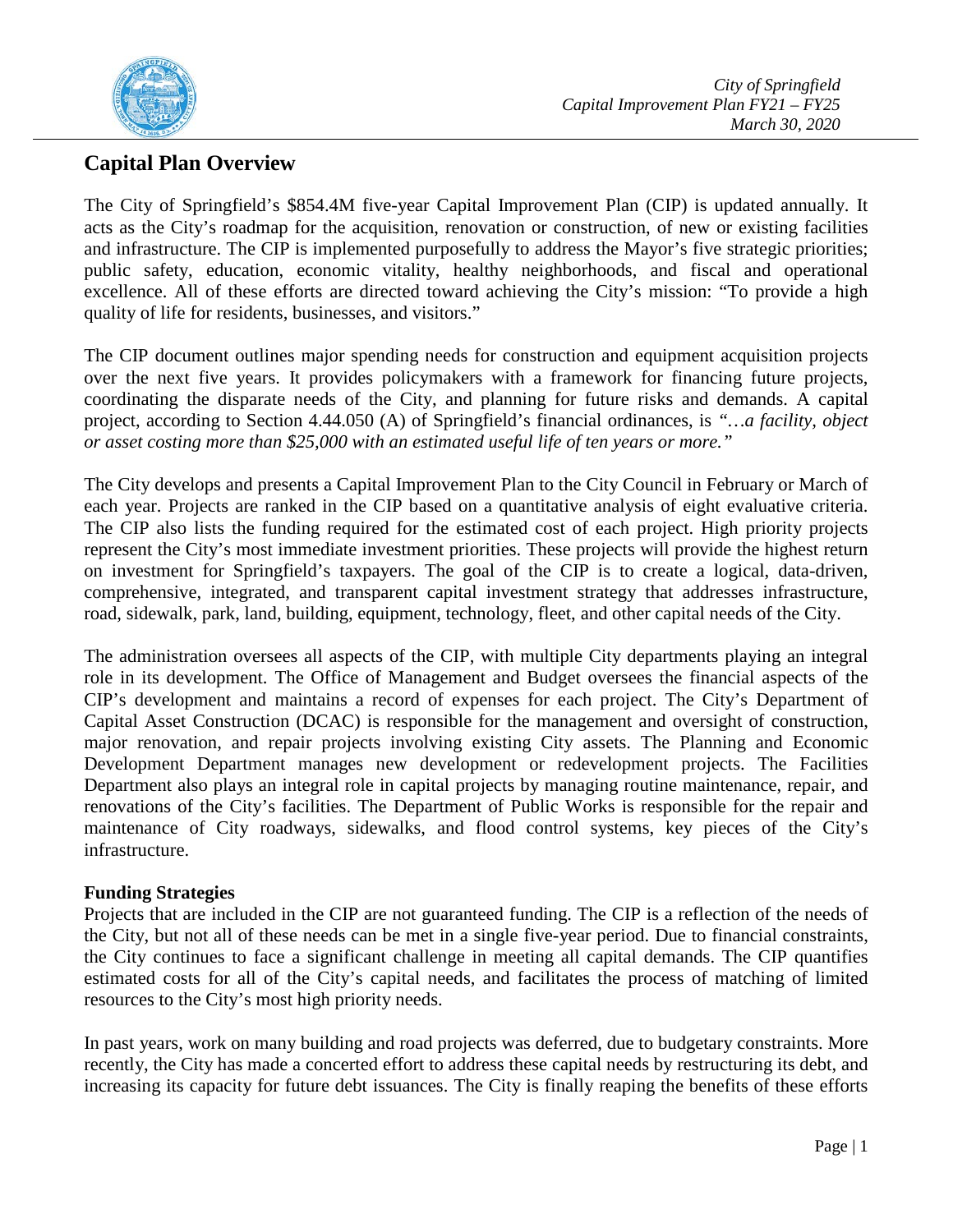

and has had an increased ability to address high priority CIP projects, as evidenced by the large number of high priority projects completed over the past five years.

"Fiscal impact" is the most heavily weighted evaluative criteria used to score projects in the CIP. Practically, this weighting means that the opportunity to reduce the City's share of a project's cost by leveraging outside funding sources will move a project higher up on the CIP list. This allows the administration to ensure that it getting the maximum benefit per City dollar spent on capital improvement projects. This also serves to incentivize City departments to work hard to secure outside funding sources.

This strategy has proven very successful in recent years, and the City continues to leverage alternative funding sources to help reduce overall project costs. The following sources have been used to help the City fund projects listed on this and prior years' CIPs.

- Federal and State funding There continues to be an effort to seek federal and state funds for projects such as school rehabilitations, road and dam repairs, emergency mitigation projects, and economic development projects. Springfield has received considerable funding from:
	- o Federal Emergency Management Agency (FEMA)
	- o Massachusetts School Building Authority (MSBA)
	- o Housing and US Department of Urban Development (HUD)
	- o Massachusetts Emergency Management Agency (MEMA)
	- o Federal Transportation and Highway departments (FHWA)
- Federal, State, and Private Grants –There continues to be an effort to seek grants for projects such as park rehabilitation, first responder equipment, the repair of dams, the rehabilitation of roads, and energy efficiency projects. Gaining access to grant funds will require the City to maximize the use of its grants management capabilities.
- Strategic use of Pay-As-You-Go (Pay-Go) capital funds The Pay-Go capital account is established by Springfield's financial ordinances. The purpose of the Pay-Go account is to fund smaller capital projects through the annual operating budget. By financial ordinance, the City is required to fund the Pay-Go account with 1.5% of the local source revenue, which was approximately \$4.5 million for FY20. These funds are used strategically to pay for emergency projects, small capital projects, and for projects that do not fulfill debt issuance requirements. Pay-Go funding also allows the City to efficiently meet required grant matches on capital projects, and has given the City the flexibility to access millions in additional grant funds
- Bond issuances On an annual basis, the City conducts a Debt Affordability Analysis. This study monitors the factors that rating agencies and other stakeholders use to evaluate the amount of debt the City has, as well as its ability to afford new debt. This study helps City leaders make financially sound decisions about issuing new debt. This is particularly important because the City is legally required to pay for debt service before all other City expenses.
- Use of reserves or other one-time funds for certain one-time capital projects.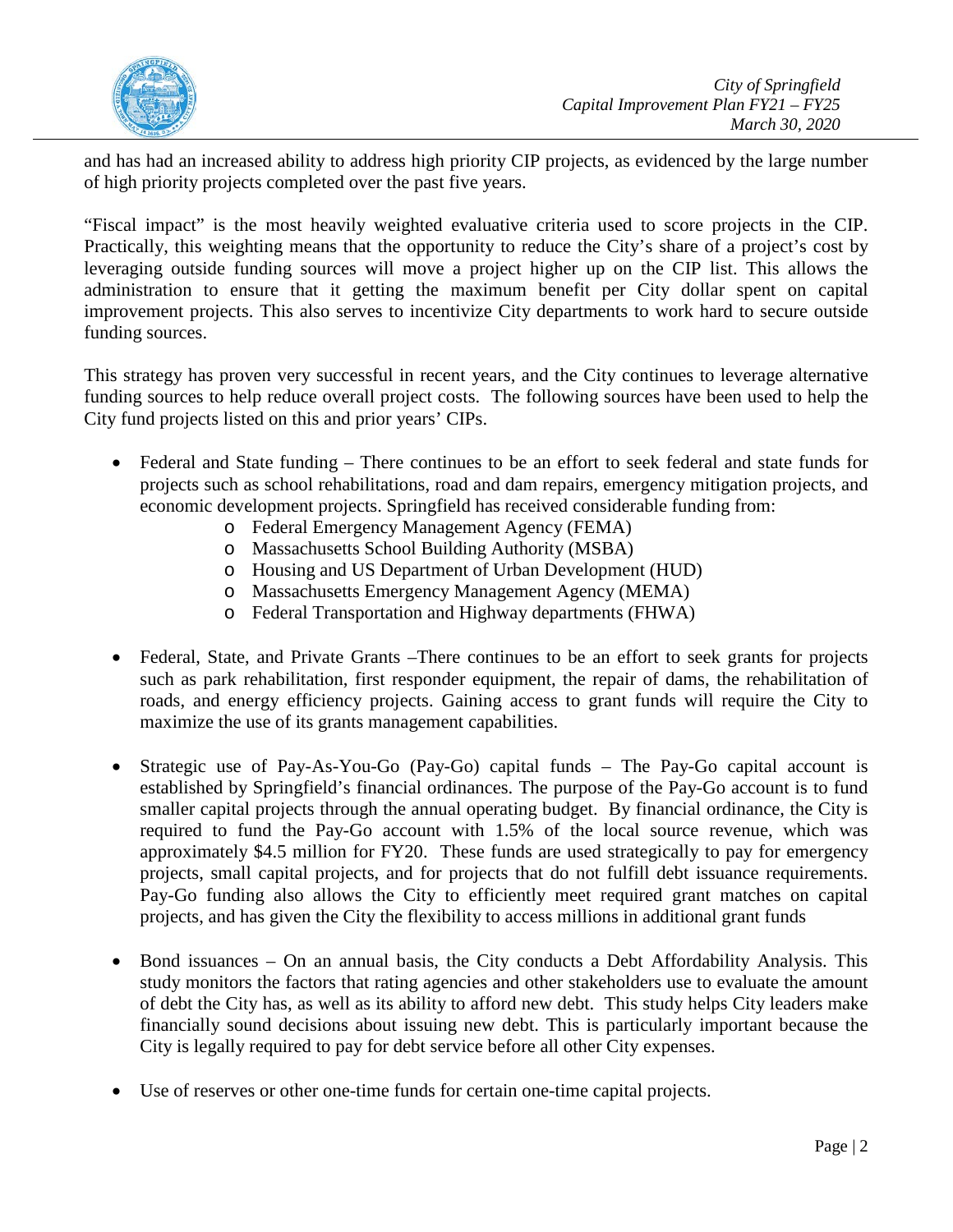

- Inventory analysis By regularly taking an inventory of City assets, the City can determine the need to replace pieces of small equipment. This also ensures that departments are properly storing and maintaining important tools that are essential for their operations.
- Use of unexpended bond proceeds On a continuing basis, the Office of Management and Budget compiles a list of projects funded by bond proceeds in an effort to determine if there are surplus proceeds after any project has been completed. When projects are completed, meaning that all tasks are finished and all expenses have been paid, any money left in the bond account is considered an unexpended bond proceed. Unexpended bond proceeds are generally the result of changes in the scope of a project, cost savings, or higher than anticipated reimbursements from outside agencies for expenses that were initially deemed "ineligible."

In FY19, the City used unexpended bond proceeds to fund emergency repairs to Dickinson Street, near the Longmeadow border, following a washout there. Surplus bond proceeds were also used to fund improvements to the Cass Street and Carew Street intersection near Mercy Hospital, and the purchase of vehicles for the Fire Department.

State law places limits on the use of unexpended bond proceeds. Any project funded by unexpended bond proceeds must have a useful life that is greater than or equal to the useful life of the project for which the debt was issued. Since most City debt is issued for building renovation or construction projects, unexpended bond proceeds are often limited for use in other building projects.

## <span id="page-8-0"></span>**Debt Issuances**

In most cases, the City can only afford capital projects by spreading their costs over many years. To accomplish this, the City issues long-term bonds, repayable over a term of years related to a project's useful life. For example, the purchase of vehicles or equipment is repaid over a term of five to ten years, whereas a construction project would be repaid over a term of twenty to thirty years.

Issuing debt to finance projects with a long useful life is also more equitable to taxpayers than paying for the entire cost of a project upfront. Today's taxpayers should not pay the entire cost of a project that will benefit future residents. Rather, the people who benefit from the project should pay for its costs. As benefits from the investment will accrue over time, the costs should be paid over time as well.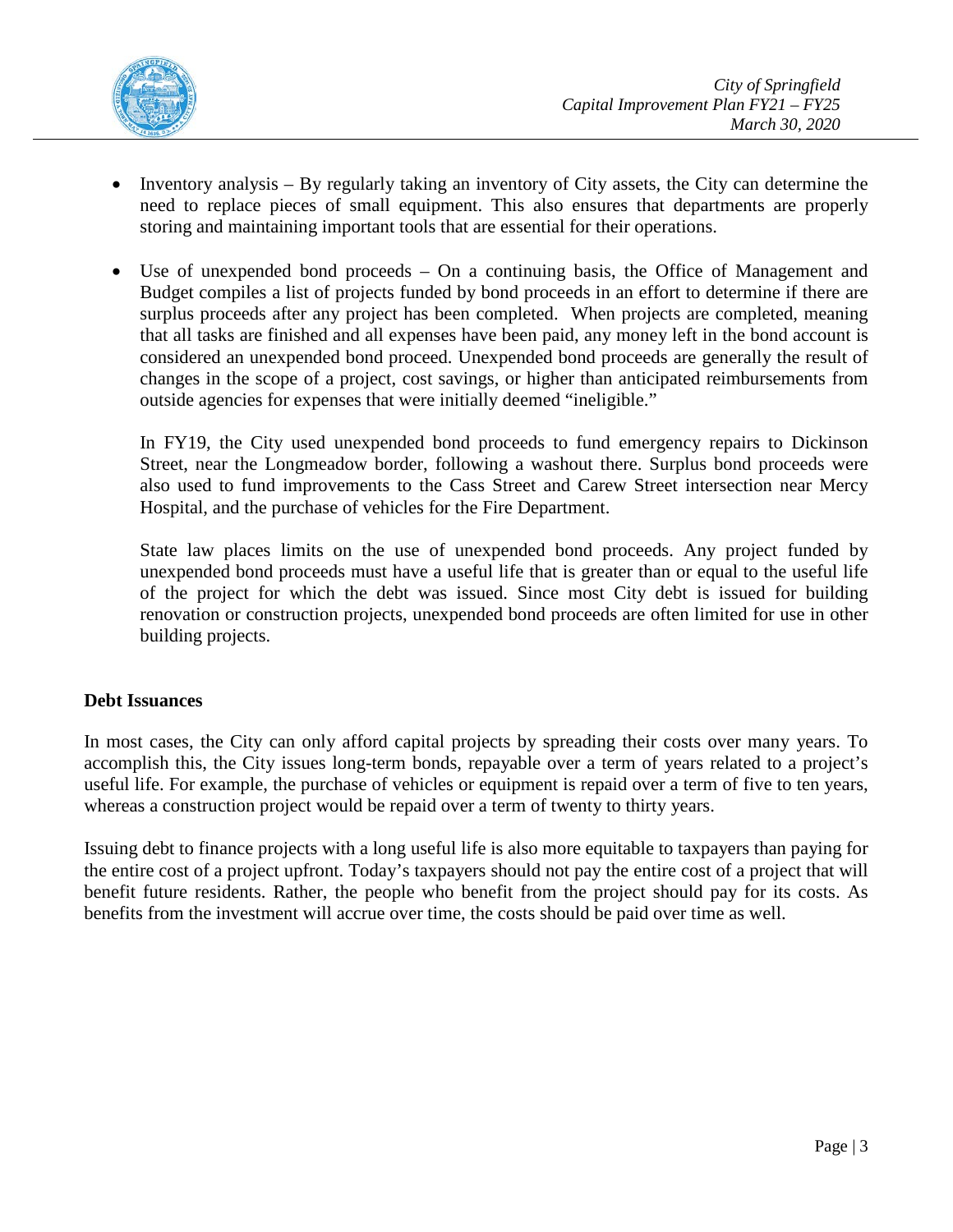

| <b>Recently Completed and Ongoing Debt Funded Projects</b>                                                  |                |             |              |                                                                                                           |  |
|-------------------------------------------------------------------------------------------------------------|----------------|-------------|--------------|-----------------------------------------------------------------------------------------------------------|--|
| PROJECT SUMMARY                                                                                             | <b>OUTSIDE</b> | <b>CITY</b> | <b>TOTAL</b> | <b>FUNDING SOURCES</b>                                                                                    |  |
| <b>Body Worn Cameras</b>                                                                                    | 1,122,000      | 1,700,000   | 2,822,000    | City Bond, Department of Justice Grant                                                                    |  |
| Computer Aided Dispatch and Records<br>Management System                                                    |                | 3,000,000   | 3,000,000    | City Bond                                                                                                 |  |
| Court Square Redevelopment                                                                                  |                | 4,000,000   | 4,000,000    | City Bond                                                                                                 |  |
| DeBerry Park                                                                                                |                | 2,500,000   | 2,500,000    | City Bond                                                                                                 |  |
| East Forest Park Library Construction                                                                       | 6,906,115      | 2,637,718   | 9,543,833    | State Grant, Donations, City Bond                                                                         |  |
| <b>Food Service Building</b>                                                                                |                | 14,500,000  | 14,500,000   | City Bond (SPS revenue for debt service)                                                                  |  |
| MCDI Clean-Up                                                                                               |                | 3,000,000   | 3,000,000    | FY20 Pay-Go, City Bond. (The City is aggresively<br>persuing grant opportunities related to this project) |  |
| Mill River Flood Control                                                                                    |                | 3,500,000   | 3,500,000    | City Bond                                                                                                 |  |
| MSBA - Brightwood - Lincoln Elementary<br>Schools - Construction                                            | 50,218,732     | 31,983,044  | 82,201,776   | MSBA, City Bond                                                                                           |  |
| MSBA - DeBerry - Homer Elementary Schools<br>- Construction (Estimate)                                      | 58,037,427     | 36,962,573  | 95,000,000   | MSBA, City Bond                                                                                           |  |
| MSBA - DeBerry - Homer Elementary Schools<br>- Feasibility Study                                            | 1,200,000      | 300,000     | 1,500,000    | MSBA, City Bond                                                                                           |  |
| MSBA Accelerated Repair - Frederick Harris,<br>Sumner Ave., and Indian Orchard<br>Elementary Schools - HVAC | 1,900,542      | 475,135     | 2,375,677    | MSBA, FY20 Pay-Go City Bond                                                                               |  |
| MSBA Accelerated Repair - Milton Bradley<br>Roof and Sci-Tech Boiler                                        | 4,791,311      | 3,921,681   | 8,712,992    | MSBA, FY19 Pay-Go, City Bond                                                                              |  |
| MSBA Accelerated Repair - South End<br>Middle School                                                        | 1,742,550      | 698,943     | 2,441,493    | MSBA, City Bond, FY18 Pay-Go                                                                              |  |
| Police Vehicles FY20                                                                                        |                | 1,000,000   | 875,000      | City Bond                                                                                                 |  |
| <b>Riverfront Park</b>                                                                                      | 1,410,000      | 1,713,750   | 3,123,750    | City Bond, MGM Funding, State Grant, Donation,<br>FY19 Pay-Go                                             |  |
| <b>Sidewalks</b>                                                                                            |                | 2,500,000   | 2,500,000    | City Bond                                                                                                 |  |
| <b>TOTAL</b>                                                                                                | 127,328,676    | 114,392,845 | 241,596,521  |                                                                                                           |  |

In March 2019, the City issued debt for the East Forest Park Library, Mill River Flood Control, DeBerry-Homer Feasibility Study, Riverfront Park, and Sidewalk projects. The remaining projects are still ongoing and work completed through the end of Fiscal Year 2020 will be funded using bond anticipation notes (BANs). In all, the City's share for these projects will be just \$114.4M (47.3%), meaning the City has effectively more than doubled its investment in public buildings, infrastructure, and equipment through leveraging outside funding sources.

Notably, the City's four elementary school replacement projects will cost an estimated \$177.2M over the next four years. This represents Springfield's largest investment in school facilities in many years. Springfield has strategically created a declining debt repayment scheduled, as detailed in our FY20 Debt Affordability Study, which will allow us to layer debt for these new projects into our budget, while still allowing us to make necessary investments in other service areas, such as public safety.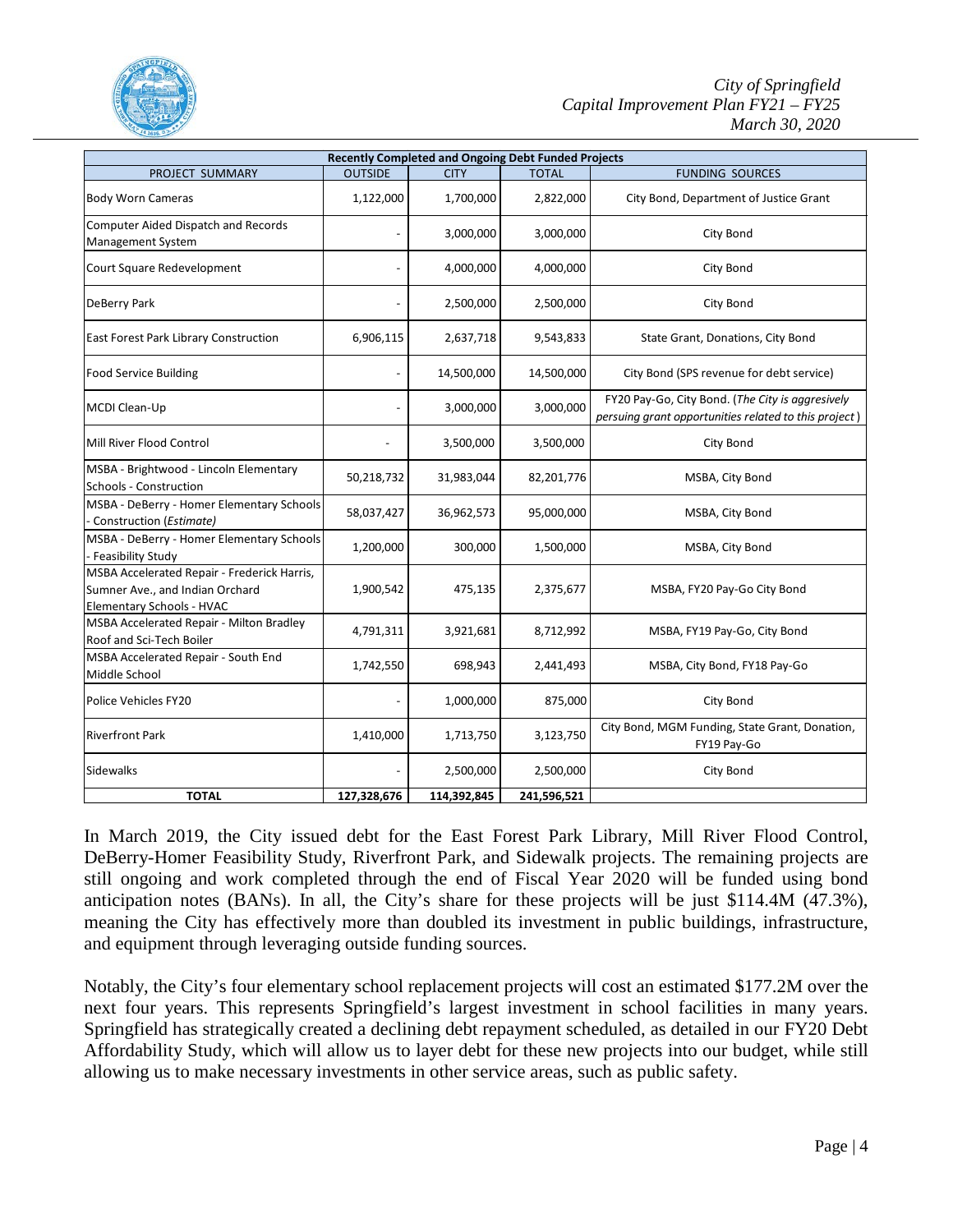

## <span id="page-10-0"></span>**Pay-As-You-Go Capital (Pay-go)**

According to the financial ordinances section 4.44.050 (K) of the City of Springfield, as part of its capital planning policies, shall, "*maintain net tax-financed capital improvement expenditures (pay-asyou-go) at a level of one and one-half percent of local source revenue."* In recent years, that has worked out to about \$4.5M set aside in the City's operating budget for pay-go capital expenses.

Because this funding comes from the operating budget, pay-go capital projects are typically lower in value than projects funded by borrowing. This allows the City to conduct smaller, routine projects for which it would be less-than-optimal to issue debt. Pay-go is also more cost effective than borrowing, because the City does not pay interest or other borrowing expenses to use this funding source.

The City often uses pay-go funding as a source for grant matches, small capital improvements, emergency maintenance needs, or to offset one-time capital costs that are requested by Departments which do not meet the overall cost or useful life for a debt issuance. This can include technology upgrades, office furniture, or vehicle replacements.

Outlined on the following page is a list of recent projects either partially or wholly funded through the FY19-20 pay-go appropriations. The City is proud of the financial flexibility this funding source gives the City, and it has allowed the City to take advantage of many outside funding sources.

## <span id="page-10-1"></span>**School Department Funding**

The Springfield Public Schools provide considerable funding for the ongoing maintenance of School Department facilities. Although generally smaller in scale than MSBA funded Accelerated Repair Projects, these projects represent the ongoing maintenance required to keep Springfield's schools safe, clean, and energy efficient. In FY19 these planned investments totaled over \$4.5 million. These projects included the installation of LED lighting in multiple schools, flooring repairs, door replacements, painting, and chiller and boiler replacements.

## **Leveraging All Funding Sources Available**

High priority capital projects will continue to be financed using a combination of outside funding sources, debt, and pay-as-you-go capital. Through strategic planning and its ability to leverage outside funding opportunities, the City will continue to push forward and address its capital needs while maintaining financial sustainability and adhering to its fiscal policies.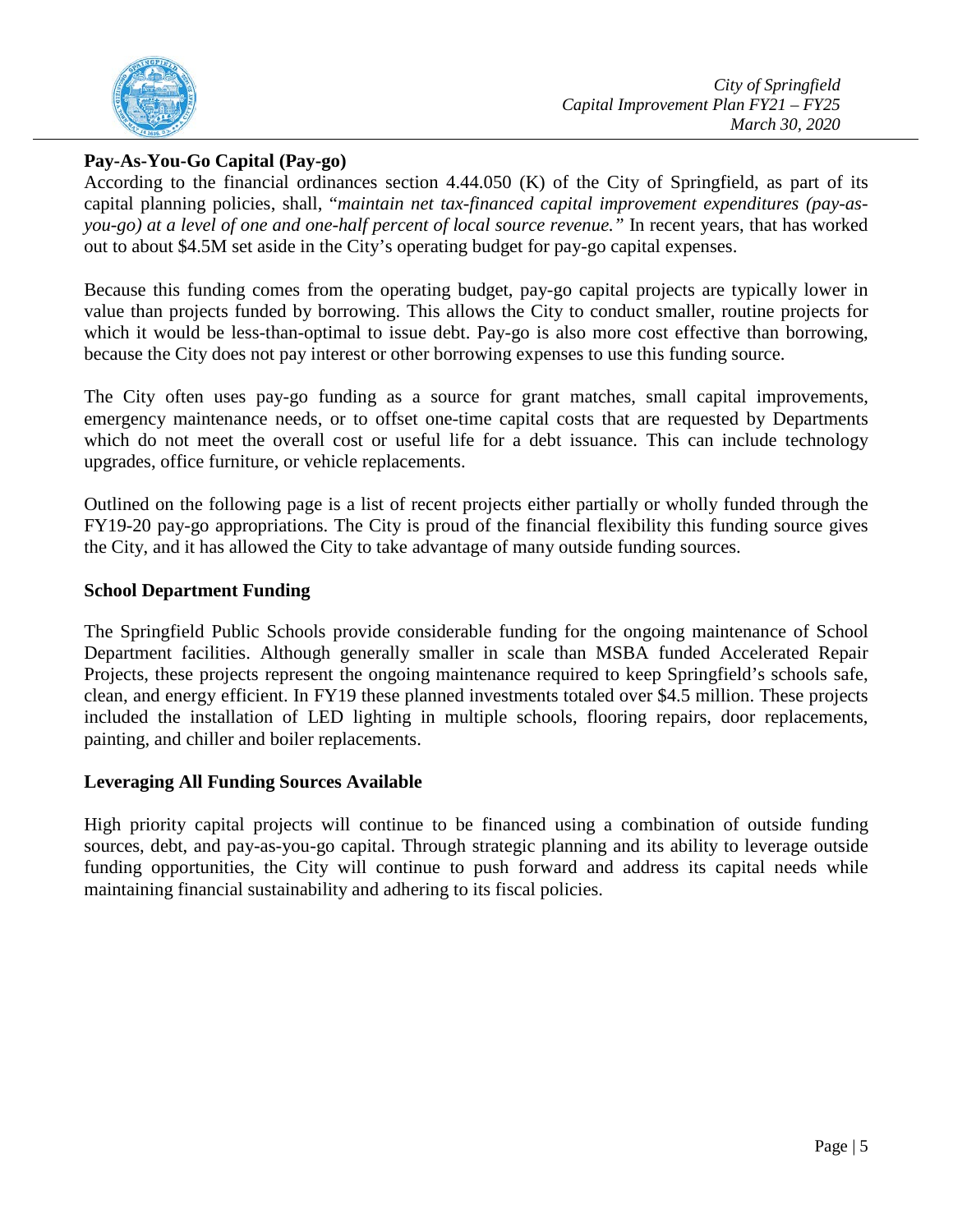

| Recent, Ongoing, and Planned Pay-Go Projects                    |                                  |                                    |                                     |                                          |  |
|-----------------------------------------------------------------|----------------------------------|------------------------------------|-------------------------------------|------------------------------------------|--|
| PROJECT SUMMARY                                                 | <b>OUTSIDE</b><br><b>FUNDING</b> | <b>CITY</b><br><b>CONTRIBUTION</b> | <b>TOTAL</b><br><b>PROJECT COST</b> | <b>FUNDING SOURCES</b>                   |  |
| City Clerk Records Scanning                                     | 100,000                          | 100,000                            | 200,000                             | Community Compact Grant, FY20 Pay-Go     |  |
| City-wide IT Upgrades                                           |                                  | 150,000                            | 150,000                             | FY20 Pay-Go                              |  |
| Consolidation of Police and Fire Dispatch                       |                                  | 500,000                            | 500,000                             | FY20 Pay-Go                              |  |
| DeBerry Park - Planning                                         |                                  | 90,000                             | 90,000                              | FY20 Pay-Go                              |  |
| <b>Elder Affairs - New Minibus</b>                              |                                  | 91,537                             | 91,537                              | FY20 Pay-Go                              |  |
| Fire - Radio Upgrades                                           |                                  | 120,000                            | 120,000                             | FY19 Pay-Go,                             |  |
| <b>Kenefick Park</b>                                            | 650,000                          | 150,000                            | 800,000                             | EEA PARC Grant, CDBG, FY21 Pay-Go        |  |
| <b>Library Computer Upgrades</b>                                |                                  | 186,144                            | 186,144                             | FY19 Pay-Go                              |  |
| MCDI Clean-Up - Planning                                        |                                  | 30,000                             | 30,000                              | FY20 Pay-Go                              |  |
| MSBA ARP - Harris, Sumner Ave., Indian<br>Orchard - Design Only |                                  | 200,000                            | 200,000                             | MSBA, City Bond, FY19 Pay-Go             |  |
| New Fire Apparatus - First Year of Lease                        |                                  | 124,438                            | 124,438                             | FY20 Pay-Go                              |  |
| Police - Downtown Camera Upgrades                               |                                  | 174,344                            | 174,344                             | FY20 Pay-Go                              |  |
| Police - K9 Vehicles                                            |                                  | 162,544                            | 162,544                             | FY20 Pay-Go                              |  |
| <b>Pynchon Plaza Renovations</b>                                | 3,500,000                        | 950,000                            | 4,450,000                           | State Grant, FY19-21 Pay-Go              |  |
| <b>Riverfront Park</b>                                          | 1,410,000                        | 1,713,750                          | 3,123,750                           | MGM, State Grant, City Bond, FY19 Pay-Go |  |
| <b>Tiffany St. Washout Repairs</b>                              |                                  | 100,000                            | 100,000                             | FY20 Pay-Go                              |  |
| Van Horn Park                                                   | 450,000                          | 150,000                            | 600,000                             | EEA LFCW Grant, CDBG, FY19 Pay-GO        |  |
| Walsh Park                                                      | 800,000                          | 300,000                            | 1,100,000                           | EEA LWCF Grant, CDBG, FY21 Pay-Go        |  |
| <b>TOTAL</b>                                                    | 6,910,000                        | 5,292,757                          | 12,202,757                          |                                          |  |

## **Projects Completed in Fiscal Year 2020**

Fiscal Year 2020 saw a number of capital projects completed across the City. These included a major \$3.1M renovation of Riverfront Park, which added a new lawn for events, modern playscape, splash pad, and benches. Work continued on park improvement projects at Emily Bill and Ruth Elizabeth parks as well.

A \$4M renovation of the Springfield Central Library was completed in October of FY20. Just two months later, hundreds of residents gathered to celebrate the grand opening of the new \$9.5M East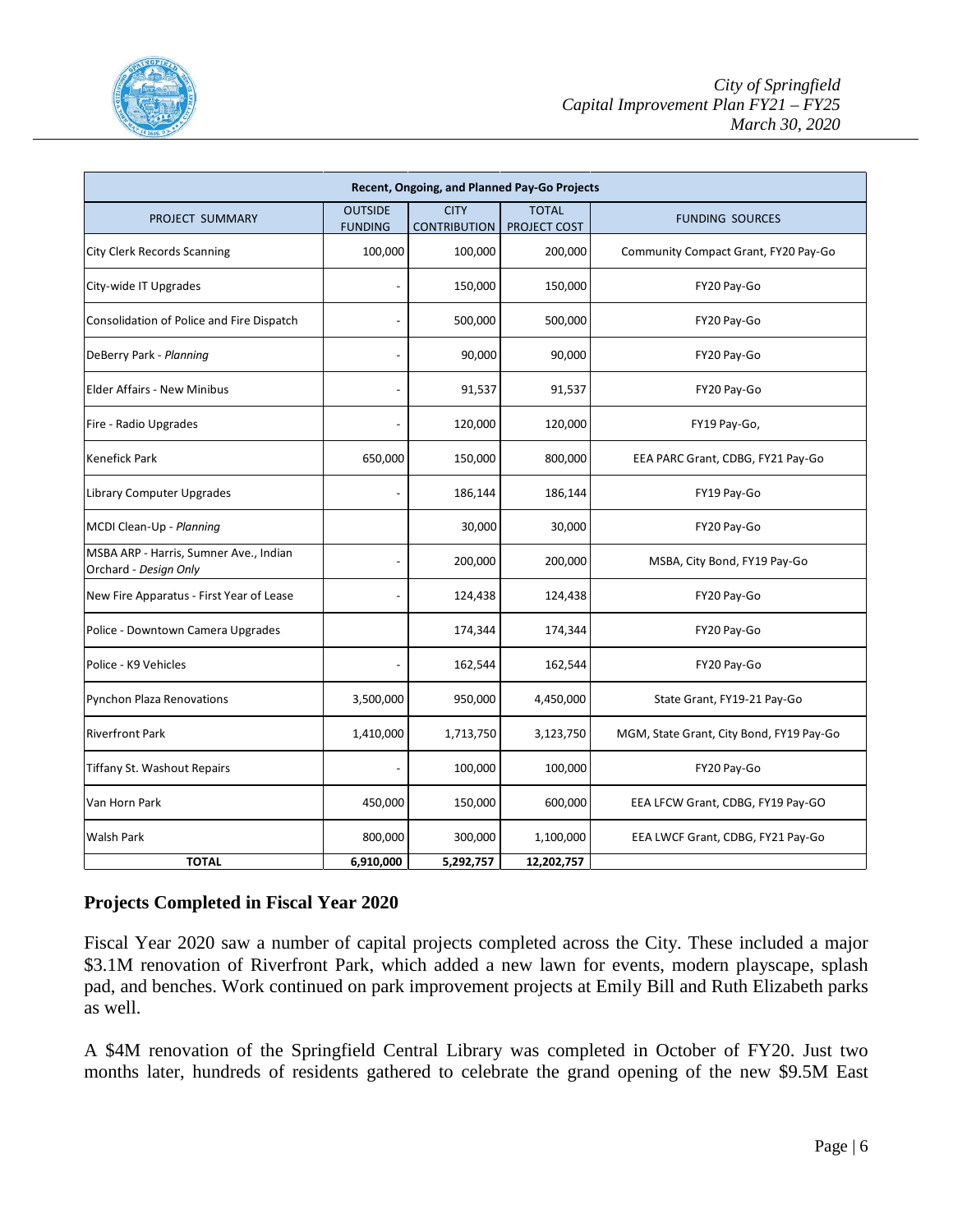

Forest Park Library. These investments in our libraries were also bolstered in FY20 by the purchase of \$186k of new computers for use across the Library system.

FY20 also saw the completion of renovations at South End Middle School, as well as the purchase and lease of new vehicles and equipment for the City's public safety departments.

## <span id="page-12-0"></span>**Breakdown of Fiscal Year 2021 Capital Requests**

The capital plan is a fluid document that will be subject to change during the year as priorities change and additional information becomes available. This year the final submissions totaled \$854,367,542. The chart below shows the breakdown of the 473 projects submitted by departments by priority.

| <b>Priority</b> | Range  | <b>Number of Entries</b> | <b>FY21 Estimated</b><br><b>Total Project Cost</b> |
|-----------------|--------|--------------------------|----------------------------------------------------|
| А               | 100-63 | 26                       | 263,660,000                                        |
| B               | 62-49  | 158                      | 311,701,301                                        |
|                 | 48-26  | 237                      | 229,572,583                                        |
|                 | $25-0$ | 52                       | 49,433,658                                         |
| ΤΟΤΑL           |        | 473                      | 854,367,542                                        |

As pointed out in the FY20 Debt Affordability Study, a majority of the City's debt is dedicated to facilities projects. That is because construction and renovation projects tend to be the most expensive. This is reflected in the CIP with the number of Schools, Facilities, and DCAC entries totaling 253 projects, accounting for \$580.6M in project costs. When a project is added to the CIP, the total estimated project cost is entered, even if the MSBA or another outside source will be contributing to the project.

## **Estimated Total Project Cost** SCHOOL, 370,767,670,43% PARKS, 116,329,058,14% FACILITIES, 82,152,000,10% DCAC. DPW, 93,094,363, 127,700,000, 15% 11%

Page | 7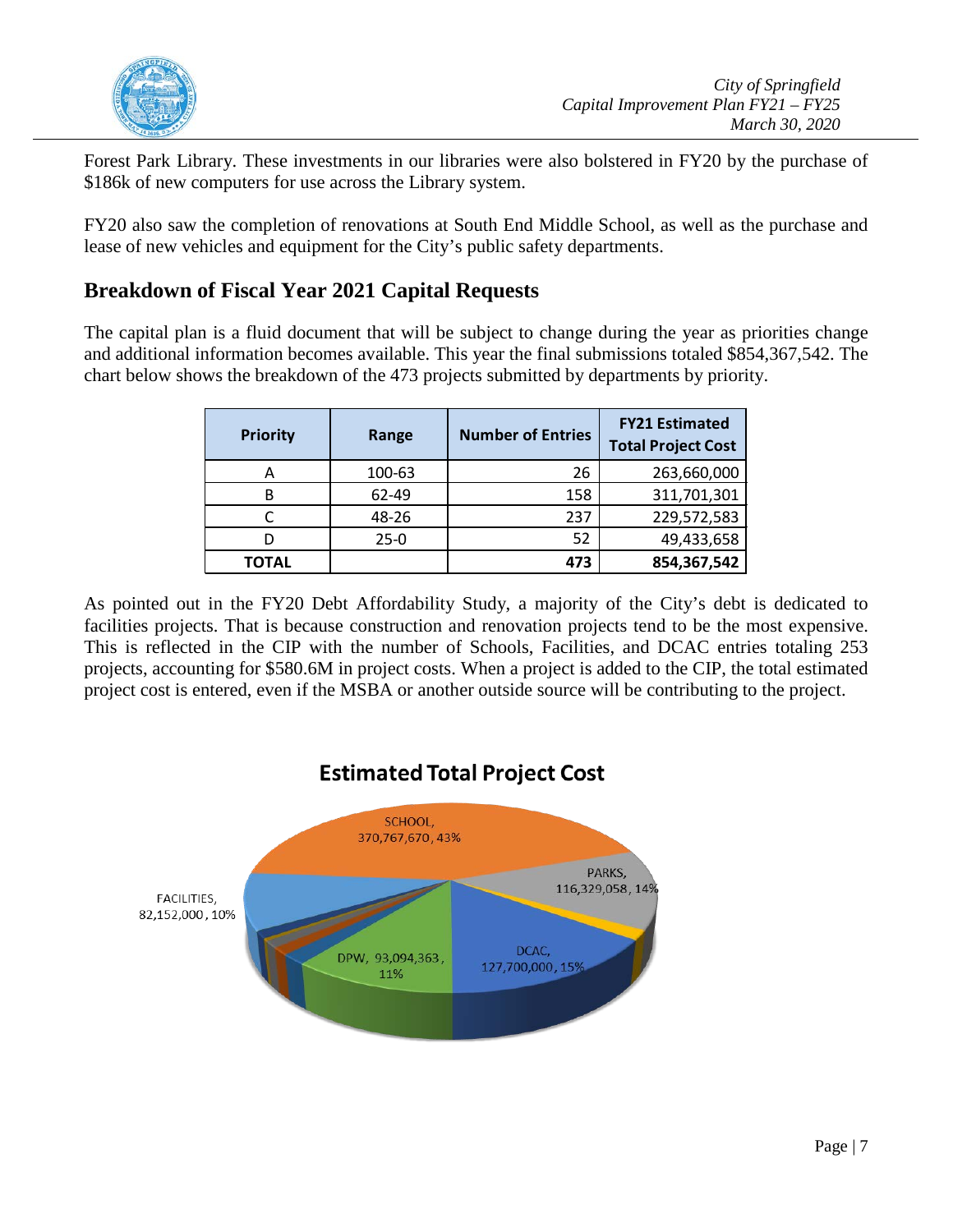

|                                                                                                                    |                                  | <b>Selected FY21 CIP Project Budgets</b> |                                        |                                                                                                           |
|--------------------------------------------------------------------------------------------------------------------|----------------------------------|------------------------------------------|----------------------------------------|-----------------------------------------------------------------------------------------------------------|
| PROJECT SUMMARY                                                                                                    | <b>OUTSIDE</b><br><b>FUNDING</b> | <b>CITY</b><br><b>CONTRIBUTION</b>       | <b>ESTIMATED TOTAL</b><br>PROJECT COST | <b>FUNDING SOURCES</b>                                                                                    |
| MSBA - DeBerry - Homer Elementary Schools -<br>Construction (Estimate)                                             | 58,037,427                       | 36,962,573                               | 95,000,000                             | MSBA, City Bond                                                                                           |
| MSBA - Brightwood - Lincoln Elementary Schools -<br>Construction                                                   | 50,218,732                       | 31,983,044                               | 82,201,776                             | MSBA, City Bond                                                                                           |
| MSBA Accelerated Repair - Milton Bradley Roof and<br>Sci-Tech Boiler                                               | 4,791,311                        | 3,921,681                                | 8,712,992                              | MSBA, FY19 Pay-Go, City Bond                                                                              |
| Pynchon Plaza Renovations                                                                                          | 3,500,000                        | 950,000                                  | 4,450,000                              | State Grant, FY19-21 Pay-Go                                                                               |
| Court Square Redevelopment                                                                                         | L                                | 4,000,000                                | 4,000,000                              | City Bond                                                                                                 |
| <b>Computer Aided Dispatch and Records</b><br><b>Management System</b>                                             |                                  | 3,000,000                                | 3,000,000                              | City Bond                                                                                                 |
| MCDI Clean-Up                                                                                                      |                                  | 3,000,000                                | 3,000,000                              | FY20 Pay-Go, City Bond. (The City is aggresively persuing<br>grant opportunities related to this project) |
| <b>Body Worn Cameras</b>                                                                                           | 1,122,000                        | 1,700,000                                | 2,822,000                              | City Bond, Department of Justice Grant                                                                    |
| DeBerry Park                                                                                                       |                                  | 2,500,000                                | 2,500,000                              | City Bond                                                                                                 |
| MSBA Accelerated Repair - Frederick Harris, Sumner<br>Ave., and Indian Orchard Elementary Schools -<br><b>HVAC</b> | 1,900,542                        | 475,135                                  | 2,375,677                              | MSBA, FY20 Pay-Go City Bond                                                                               |
| <b>Walsh Park</b>                                                                                                  | 800,000                          | 300,000                                  | 1,100,000                              | LWCF Grant, FY21 Pay-Go                                                                                   |
| <b>Kenefick Park</b>                                                                                               | 650,000                          | 150,000                                  | 800,000                                | PARC Grant, FY21 Pay-Go                                                                                   |
| Consolidated Dispatch Center                                                                                       |                                  | 500,000                                  | 500,000                                | FY20 Pay-Go                                                                                               |
| <b>Forest Park Trolley Pavilion Repairs</b>                                                                        | 240,000                          |                                          | 240,000                                | CPA                                                                                                       |
| <b>Westminister Childrens Park</b>                                                                                 | 230,844                          |                                          | 230,844                                | <b>CPA</b>                                                                                                |
| Venture Pond Trail                                                                                                 | 107,000                          |                                          | 107,000                                | CPA                                                                                                       |
| <b>TOTAL</b>                                                                                                       | 92,272,713                       | 84,527,168                               | 176,799,881                            |                                                                                                           |

The complete FY20 Capital Improvement Plan can be found in Appendix A of this document.

## **Major Ongoing and Upcoming Projects**

## <span id="page-13-0"></span>**Brightwood and Lincoln Elementary Schools Project**

The City is continuing its partnership with the Massachusetts School Building Authority (MSBA), by replacing two existing school buildings in the North End of the City, Brightwood Elementary School and Lincoln Elementary School. Both schools are long due for replacement, having opened in 1898 and 1910 respectively. The project will consolidate the two schools into a single campus on Plainfield Street. The new facility will share some spaces in an effort to maximize efficiency, while the design will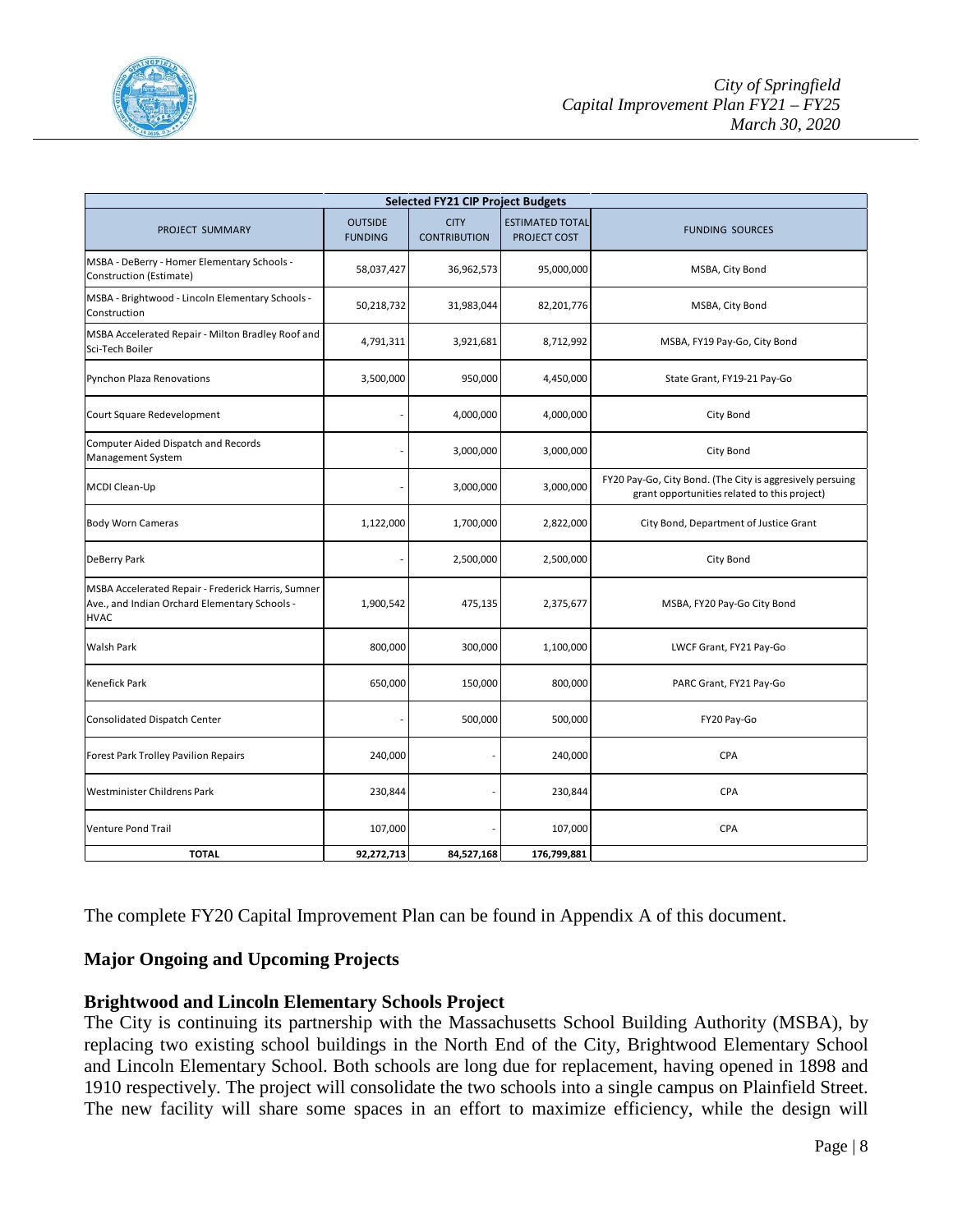

continue to maintain individual identities of both schools. This project demonstrates the MSBA's strong commitment to education in Springfield and the City's goal to build high quality schools that foster a state-of-the-art learning environment for students. Construction on this project is slated to begin in the summer of 2019, and it is expected that both schools will be open by August, 2021.

## <span id="page-14-0"></span>**Deberry and Homer Street Elementary Schools Feasibility Study**

Planning for another state of the art elementary school consolidation project is underway. With unwavering support from the MSBA, the City has begun the first steps of this multiyear project by commissioning a feasibility study. This project will be similar in scope to the ongoing Brightwood and Lincoln project. Both new school buildings will utilize shared spaces, in an effort to maximize efficiency, while the design also maintains the individual identities of the schools. These new construction projects ensure that the students of Springfield's Public Schools will have access to the best learning environments possible. The City is currently in the process of selecting a location for the two new schools in the City's Mason Square neighborhood. Closely tied to this project is the MCDI site clean-up and DeBerry Park projects. Together these three projects represent significant public investment in the Mason Square neighborhood.

## <span id="page-14-1"></span>**Walsh Park**

The Parks Department has been selected by the Commonwealth of Massachusetts and the National Park Service to receive grant assistance from the federal Land and Water Conservation Fund (LWCF). The grant will provide \$550,000 in funding, with a required match of \$550,000 (50%). The \$550,000 match will be provided using the City's FY21 Pay-As-You-Go Capital Fund and FY20 CDBG funding.

This project will allow for the redevelopment of Walsh Park to provide accessible and inclusive recreation elements; including but not limited to playground, swings, splash pad, walking paths, baseball diamond, picnic tables and landscaping. This project will also include green infrastructure design elements to increase climate resiliency.

## <span id="page-14-2"></span>**Kenefick Park**

The Parks Department has been awarded a Parkland Acquisitions and Renovations for Communities (PARC) grant from the Commonwealth's Executive Office of Energy and Environmental Affairs (EEA). The grant will provide \$400,000 in funding, with a required match of \$400,000 (50%). \$250,000 of this match will come from Community Development Block Grant (CDBG) funds, while the remaining \$150,000 will be provided using the City's Pay-As-You-Go Capital Fund.

This project will greatly enhance Kenefick Park, with improved infrastructure such as enhanced ADA accessibility, inclusive playground and swings, splash pad, sand volleyball court, softball diamond, and picnic tables, as well as improved landscaping and field renovations.

## <span id="page-14-3"></span>**Elections Voting Machines**

The Springfield Elections Commission is requesting upgraded elections equipment. The current voting equipment is now two generations behind the systems currently used in most of the Commonwealth and the rest of the nation. The request is to replace sixty-four machines, along with a backup for each precinct, bringing the total to seventy-two. Initial quotes from election services vendors have shown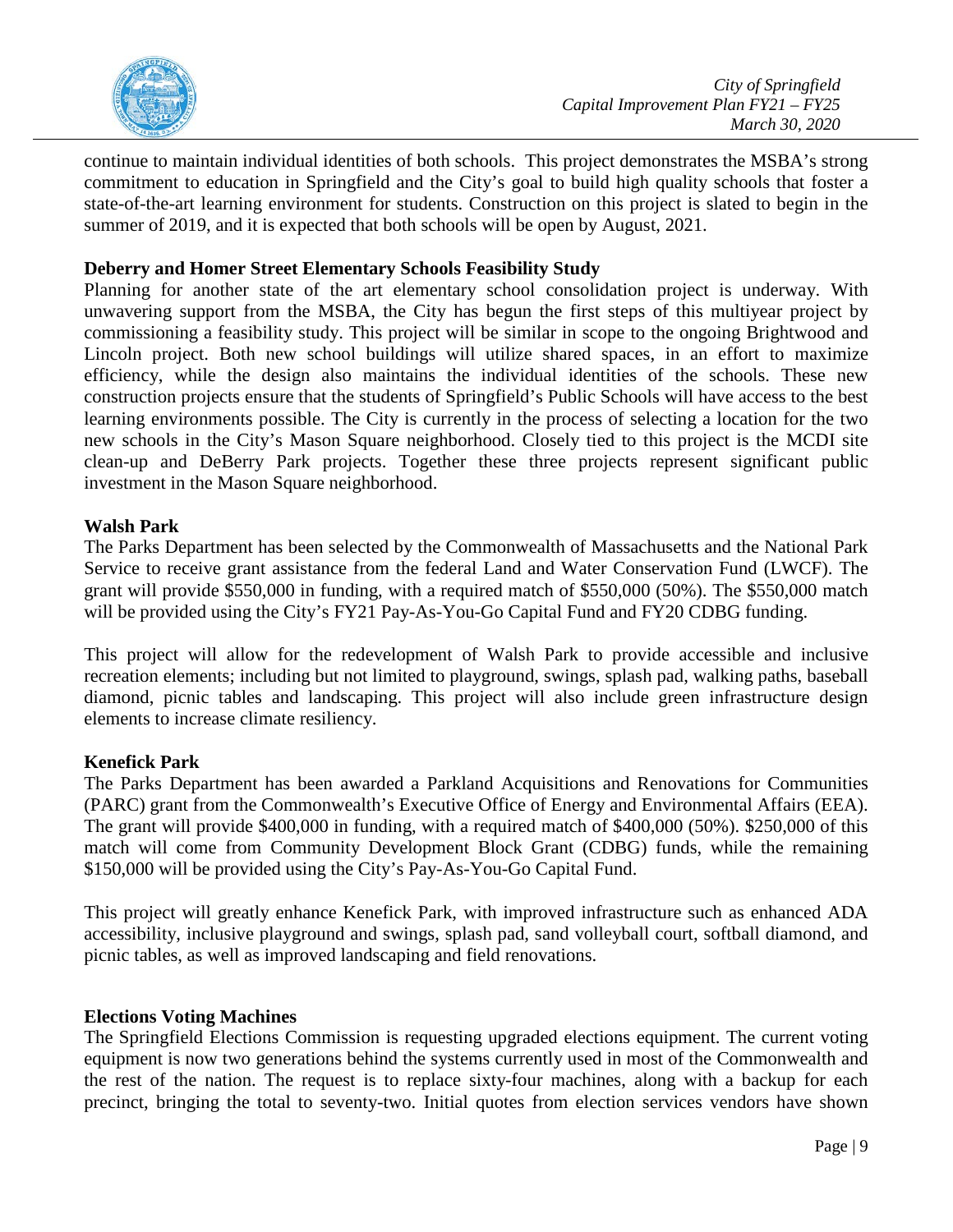

that, in addition to upgrading its aging machines, the City could expect to save \$32,400 in maintenance costs over the first two years if it were to procure newer voting machines. The democratic process is the foundation of our government, and this investment will ensure that the breakdown of aging machines will not prevent voters from exercising their rights on Election Day. This investment has been in the planning process for several years, and the City hopes that the new machines can be procured in time for the 2020 general election.

## <span id="page-15-0"></span>**Conclusion**

This plan is intended to provide a detailed view of the capital needs within the City of Springfield. The total estimated cost of capital requests for FY21 through FY25 is \$854.4M. The highest priority projects total \$263.7 million. Strategic financial planning is the most important factor in allowing the City to continue to fund much needed capital investments. The City continues to leverage funds from outside agencies to fund high priority projects identified in the CIP. The City of Springfield has maintained its 'AA-' credit rating from Standard and Poor's (S&P), which was reaffirmed in March of 2019.

Due to the City's high bond rating, the City was able to issue \$27.9 million of debt for a number of high priority capital projects in Fiscal Year 2019, while taking advantage of low interest rates. By leveraging funding from a variety of outside sources, the City was only responsible for slightly less than half of the costs associated with these projects, a trend that is set to continue when the City goes out to sell debt for projects in FY21.

This plan focuses on upgrading and modernizing the City's aging infrastructure and facilities, expanding the City's economic base, and helping to improve the City's diverse and vibrant neighborhoods. This Capital Improvement Plan is the City's investment roadmap for the next five years and will be strategically implemented to provide Springfield's residents with an improved quality of life, and a more efficient and effective government.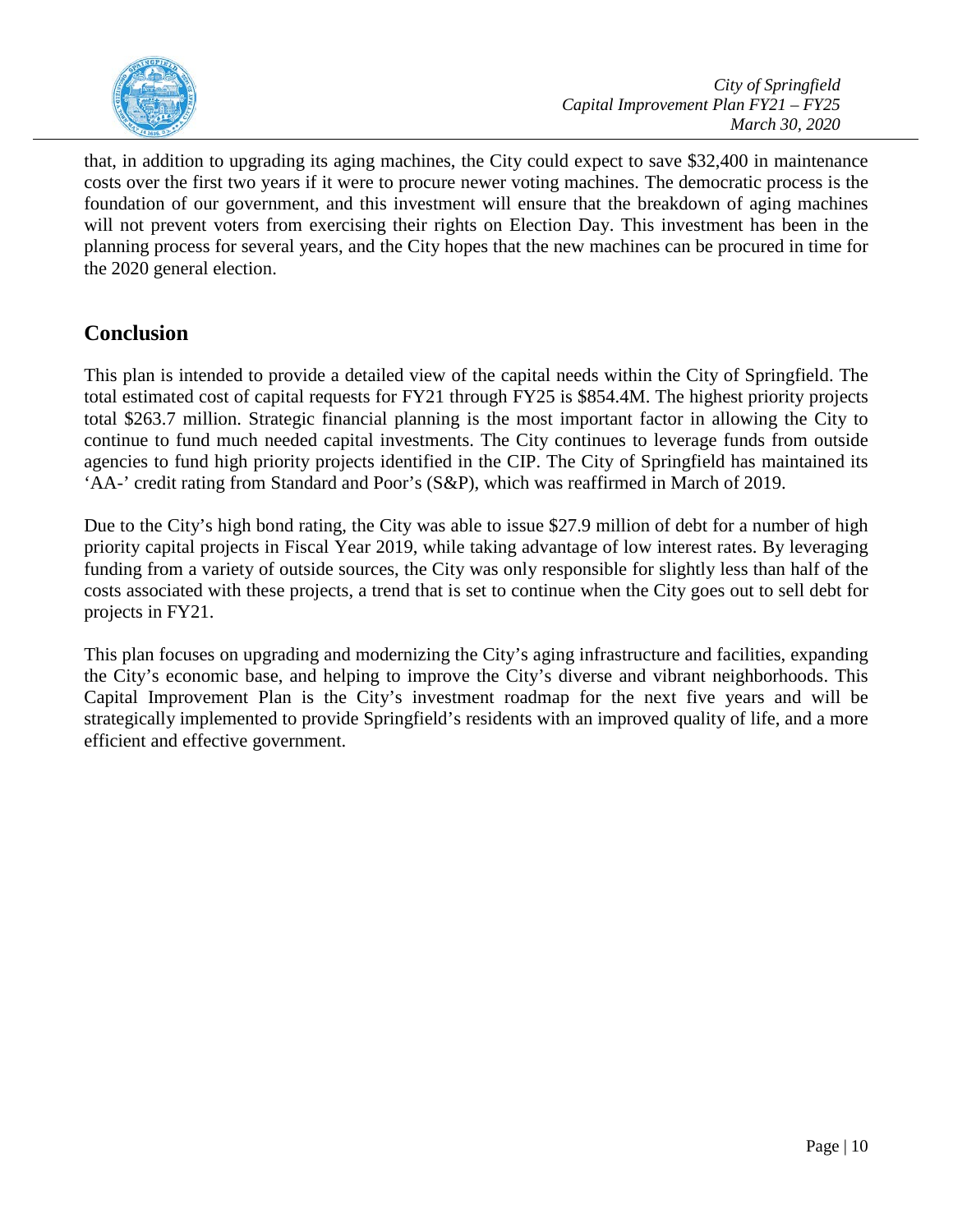

*City of Springfield Capital Improvement Plan FY21 – FY25 March 30, 2020*

## <span id="page-16-0"></span>**Appendices**

## <span id="page-16-1"></span>**Appendix A: Capital Improvement Plan**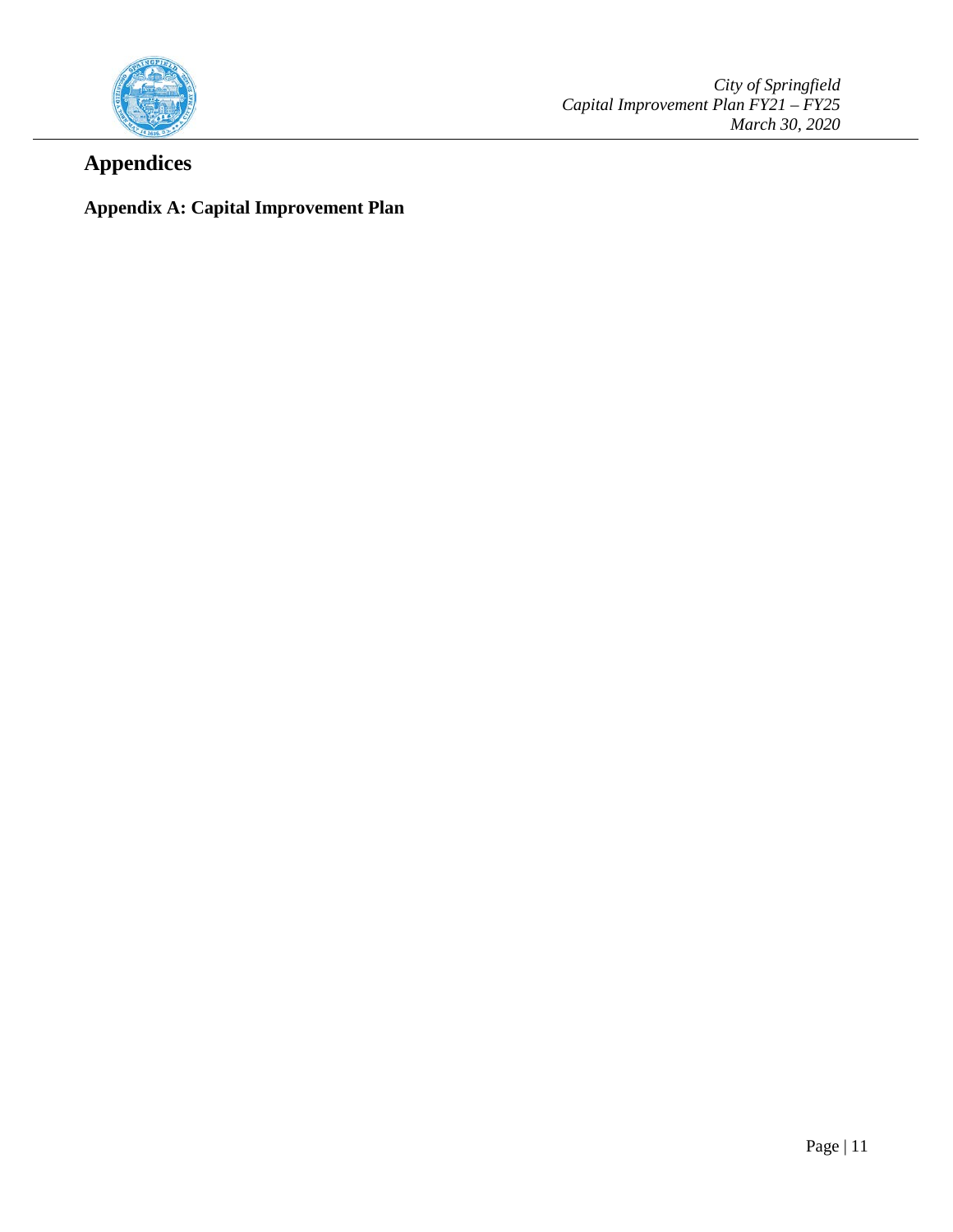| <b>PRIORITY</b> | <b>DEPT</b>       | PROJECT NAME                                                                   | <b>ESTIMATED</b><br><b>TOTAL PROJECT</b> |
|-----------------|-------------------|--------------------------------------------------------------------------------|------------------------------------------|
|                 |                   |                                                                                | <b>COST</b>                              |
|                 | <b>ECO DEV</b>    | COURT SQUARE REDEVELOPMENT -                                                   | 4,000,000                                |
| $\mathbf{A}$    | <b>DPW</b>        | ADVANCE URBAN RENEWAL ACTIVITIES<br>ROAD RESURFACING (AND RELATED REPAIRS I.E. | 17,500,000                               |
| $\mathbf{A}$    |                   |                                                                                |                                          |
|                 |                   | SIDEWALK/DRIVEWAY) - ONGOING                                                   |                                          |
| $\mathbf{A}$    | <b>DCAC</b>       | WATERSHOPS POND - HYDROPOWER                                                   | 6,050,000                                |
|                 | <b>DCAC</b>       | MCDI - DEMOLITION AND SITE REMEDIATION                                         | 3,000,000                                |
| $\mathbf{A}$    |                   |                                                                                |                                          |
|                 | <b>DCAC</b>       | HOMER-DEBERRY SCHOOL REPLACEMENT                                               | 95,000,000                               |
| $\mathbf A$     |                   |                                                                                |                                          |
|                 | <b>DCAC</b>       | <b>DEBERRY PARK MOVE</b>                                                       | 2,500,000                                |
| $\mathbf{A}$    |                   |                                                                                |                                          |
|                 |                   |                                                                                | 90,000,000                               |
| $\mathbf{A}$    | <b>DCAC</b>       | RECONSTRUCTION OF POLICE HEADQUARTERS                                          |                                          |
|                 | <b>DCAC</b>       | INDIAN ORCHARD - BOILERS - 2019 MSBA SOI                                       | 1,000,000                                |
| $\mathbf{A}$    |                   |                                                                                |                                          |
|                 |                   | FLOOD PREVENTION SYSTEM (FPS) CURTAIN DRAINS                                   | 8,000,000                                |
| $\mathbf{A}$    | <b>DPW</b>        | <b>NORTHERLY SECTION</b>                                                       |                                          |
|                 |                   | SOUTH BRANCH PARKWAY / BRIARWOOD AVE STORM DRAIN                               | 770,000                                  |
| $\mathbf{A}$    | <b>DPW</b>        | <b>IMPROVEMENT</b>                                                             |                                          |
|                 | <b>DPW</b>        | CITY OWNED BRIDGE MAINTENANCE AND REPAIRS                                      | 2,500,000                                |
| $\mathbf{A}$    |                   |                                                                                |                                          |
|                 | <b>ELECTIONS</b>  | <b>NEW VOTING MACHINES</b>                                                     | 385,000                                  |
| $\mathbf{A}$    |                   |                                                                                |                                          |
|                 | <b>FACILITIES</b> | GERENA SCHOOL - RECONSTRUCT BIRNIE AVENUE                                      | 7,000,000                                |
| $\mathbf{A}$    |                   |                                                                                |                                          |
| $\mathbf{A}$    | <b>FACILITIES</b> | <b>GERENA SCHOOL - 'A' TUNNEL &amp; RAMP RENOVATIONS</b>                       | 3,500,000                                |
|                 | <b>POLICE</b>     | <b>INTERIOR</b><br>RADIO REPAIR - MICROWAVE LINKS KILEY, PD AND CADWELL        | 120,000                                  |
| $\mathbf{A}$    |                   | TO TOWER SQUARE                                                                |                                          |
|                 |                   | CITYWIDE - POND DREDGING                                                       | 11,000,000                               |
| $\mathbf{A}$    | <b>PARKS</b>      |                                                                                |                                          |
|                 | <b>POLICE</b>     | <b>EXPAND SHOTSPOTTER</b>                                                      | 65,000                                   |
| $\mathbf{A}$    |                   |                                                                                |                                          |
|                 | <b>DPW</b>        | FLOOD CONTROL SYSTEM MAINTENANCE                                               | 2,500,000                                |
| $\mathbf{A}$    |                   |                                                                                |                                          |
|                 | <b>DPW</b>        | ARMORY ST LANDFILL UPGRADES                                                    | 200,000                                  |
| $\mathbf{A}$    |                   |                                                                                |                                          |
|                 | <b>ECO DEV</b>    | DEMOLITION OF ABANDONED RESIDENTIAL BUILDINGS                                  | 1,500,000                                |
| A               |                   |                                                                                |                                          |
|                 | <b>PARKS</b>      | SOUTH BRANCH PKWY CULVERT IMPROVEMENTS                                         | 500,000                                  |
| $\mathbf{A}$    |                   |                                                                                |                                          |
|                 | <b>DCAC</b>       | HARRIS ELEMENTARY - HVAC AND ENERGY MANAGEMENT                                 | 1,000,000                                |
| $\mathbf{A}$    |                   | SYSTEM UPGRADE - 2019 SOI                                                      |                                          |
|                 | <b>FACILITIES</b> | KENNEDY - SPRINKLER (CODE)                                                     | 1,250,000                                |
| $\mathbf{A}$    |                   |                                                                                |                                          |
|                 | <b>PARKS</b>      | VAN HORN PARK PHASE 2                                                          | 1,500,000                                |
| $\mathbf A$     |                   |                                                                                |                                          |
| $\mathbf{A}$    | <b>POLICE</b>     | CRUISER REPLACEMENTS - ONGOING                                                 | 2,580,000                                |
|                 | <b>POLICE</b>     | <b>BALLISTIC VEST REPLACEMENT</b>                                              | 240,000                                  |
| $\mathbf{A}$    |                   |                                                                                |                                          |
|                 | <b>DCAC</b>       | <b>SKYWALK</b>                                                                 | 150,000                                  |
| $\mathbf{B}$    |                   |                                                                                |                                          |
|                 | <b>FACILITIES</b> | PARENT AND COMMUNITY ENGAGEMENT (PACE) CENTER                                  | 850,000                                  |
| $\overline{B}$  |                   | RENOVATIONS - 2020 MSBA SOI                                                    |                                          |
|                 | IT                | BUSINESS CONTINUITY PLAN - PHASE 2- CITY HALL/TAPLEY ST                        | 1,000,000                                |
| $\, {\bf B}$    |                   | <b>UPGRADE</b>                                                                 |                                          |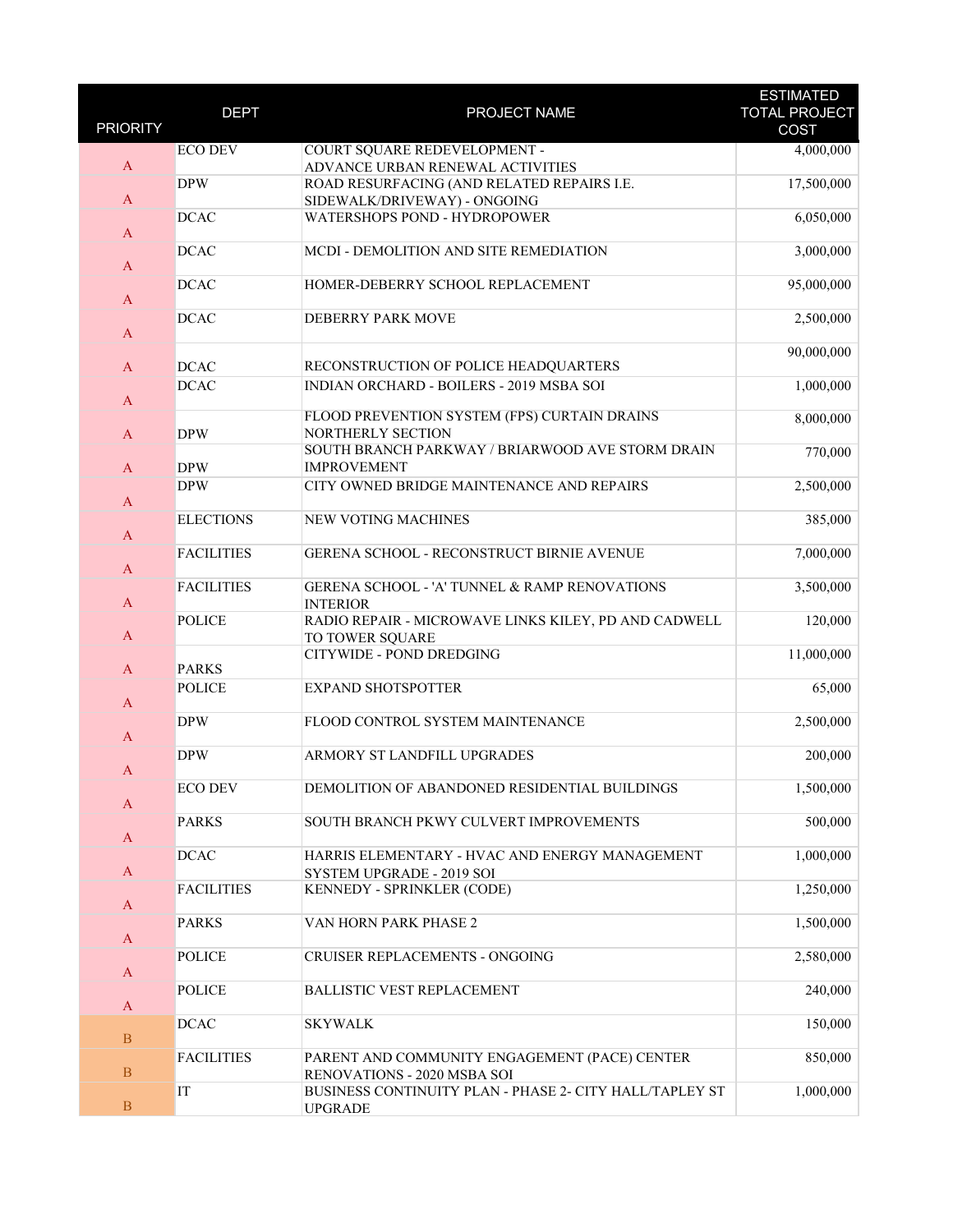| <b>PRIORITY</b> | <b>DEPT</b>                   | PROJECT NAME                                                                        | <b>ESTIMATED</b><br><b>TOTAL PROJECT</b><br>COST |
|-----------------|-------------------------------|-------------------------------------------------------------------------------------|--------------------------------------------------|
| $\mathbf{B}$    | IT                            | FIBER NETWORK EXPANSION                                                             | 1,000,000                                        |
| $\, {\bf B}$    | <b>LIBRARY</b>                | CENTRAL LIBRARY - PHASE II - WIRING                                                 | 1,131,867                                        |
| $\, {\bf B}$    | <b>PARKS</b>                  | <b>FOUNTAIN LAKE DAM - REPAIR</b>                                                   | 1,500,000                                        |
| $\mathbf{B}$    | <b>PARKS</b>                  | PORTER LAKE DAM - REPAIR                                                            | 1,500,000                                        |
| $\mathbf B$     | <b>PARKS</b>                  | <b>WESSON PARK</b>                                                                  | 750,000                                          |
| $\mathbf{B}$    | <b>POLICE</b>                 | IT - VIDEO ANALYTICS FOR CRIME SCENE INVESTIGATIONS                                 | 25,000                                           |
| B               | <b>SEC</b>                    | CONSOLIDATED DISPATCH BUILDING W/EQUIPMENT                                          | 10,000,000                                       |
| $\, {\bf B}$    | <b>DPW</b>                    | DPW VEHICLE REPLACEMENT - NON-PUBLIC SAFETY<br>(ONGOING)                            | 8,000,000                                        |
| $\mathbf{B}$    | <b>FACILITIES</b>             | PUTNAM FOOTBALL FIELD REPLACEMENT                                                   | 3,500,000                                        |
| $\mathbf B$     | <b>LIBRARY</b>                | CENTRAL LIBRARY - PHASE II                                                          | 11,053,009                                       |
| $\mathbf{B}$    | <b>LIBRARY</b>                | CENTRAL LIBRARY - PHASE III                                                         | 440,727                                          |
| B               | <b>POLICE</b>                 | <b>INCREASE CAMERAS AROUND CITY</b>                                                 | 145,000                                          |
| $\, {\bf B}$    | <b>POLICE</b>                 | <b>UNIFORM - TASER</b>                                                              | 85,000                                           |
| $\mathbf{B}$    | <b>DPW</b>                    | PRIVATE WAYS - RESURFACING                                                          | 5,000,000                                        |
| B               | <b>FACILITIES</b>             | <b>SCI-TECH DOORS AND WINDOWS - 2020 MSBA SOI</b>                                   | 17,500,000                                       |
| $\mathbf{B}$    | <b>FACILITIES</b>             | KENNEDY - HAZS MAT ABATEMENT & CEILING TILES                                        | 4,600,000                                        |
| B               | <b>LIBRARY</b>                | FOREST PARK LIBRARY - MAIN LEVEL 2 NEW HANDICAP<br><b>BATHROOMS</b>                 | 80,000                                           |
| $\, {\bf B}$    | <b>POLICE</b>                 | <b>BWC</b>                                                                          | 4,000,000                                        |
| $\mathbf B$     | <b>POLICE</b>                 | UNIFORM - GUN REPLACEMENTS                                                          | 264,000                                          |
| B               | <b>POLICE</b>                 | IT - COMPUTERS                                                                      | 68,000                                           |
| $\mathbf{B}$    | <b>POLICE</b>                 | IT - HARD DRIVE BACKUP APPLIANCE                                                    | 35,000                                           |
| $\mathbf{B}$    | <b>POLICE</b>                 | VIDEO SHARING SOFTWARE<br>SPLIT DISPATCH RADIO CONSOLE                              |                                                  |
| $\mathbf{B}$    | <b>SEC</b><br><b>DPW</b>      | FLOOD PREVENTION SYSTEM (FPS) TRASH RACK                                            | 100,000<br>60,000                                |
| B               |                               |                                                                                     | 85,000                                           |
| $\mathbf{B}$    | <b>FIRE</b><br><b>LIBRARY</b> | <b>SCBA COMPRESSOR REPAIR/UPGRADE</b><br>EAST SPRINGFIELD BRANCH LIBRARY - BUILDING |                                                  |
| $\mathbf{B}$    |                               | <b>ACCESSIBILITY</b><br>FOREST PARK NEIGHBORHOOD EROSION & MAIN GREETING            | 875,000<br>3,000,000                             |
| $\mathbf{B}$    | <b>PARKS</b>                  | <b>ROAD CULVERT</b>                                                                 |                                                  |
| $\mathbf{B}$    | <b>PARKS</b><br><b>POLICE</b> | OLD FIRST CHURCH FEASIBILITY STUDY (CPA '19)<br>AED REPLACEMENTS                    | 120,000<br>80,000                                |
| $\, {\bf B}$    |                               |                                                                                     |                                                  |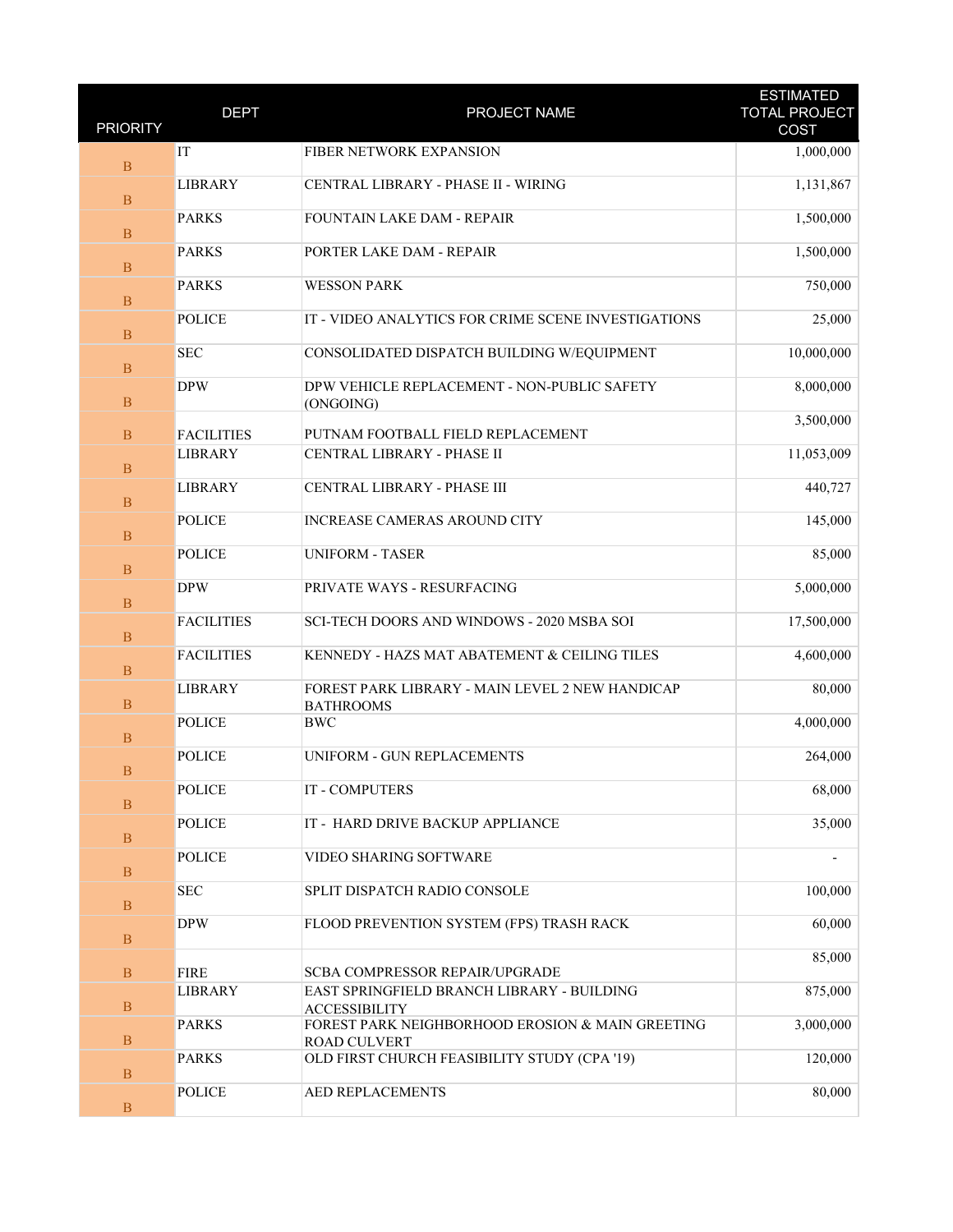| <b>PRIORITY</b> | <b>DEPT</b>       | PROJECT NAME                                                                             | <b>ESTIMATED</b><br><b>TOTAL PROJECT</b><br>COST |
|-----------------|-------------------|------------------------------------------------------------------------------------------|--------------------------------------------------|
|                 |                   |                                                                                          |                                                  |
| $\overline{B}$  | <b>FACILITIES</b> | CITY HALL - PERIMETER SECURITY                                                           | 1,500,000                                        |
| $\overline{B}$  | <b>FIRE</b>       | VISION 21 REPLACEMENT                                                                    | 110,000                                          |
| $\mathbf{B}$    | <b>LIBRARY</b>    | CENTRAL LIBRARY - PHASE III - DOCK LIFT                                                  | 40,000                                           |
| $\, {\bf B}$    | <b>PARKS</b>      | <b>VENTURE POND PHASE 1 (CPA '19)</b>                                                    | 107,200                                          |
| B               | <b>POLICE</b>     | RADIO REPAIR - MOTOROLA - RADIOS                                                         | 240,000                                          |
| $\mathbf{B}$    | <b>POLICE</b>     | RADIO REPAIR - MOTOROLA - REPLACEMENT PARTS                                              | 70,000                                           |
| $\mathbf B$     | <b>POLICE</b>     | ANALYST NOTEBOOK                                                                         | 50,000                                           |
| $\mathbf{B}$    | <b>FACILITIES</b> | GERENA SCHOOL - HVAC REPLACEMENTS & UPGRADES - 2020<br><b>MSBA SOI</b>                   | 20,000,000                                       |
| $\, {\bf B}$    | <b>FACILITIES</b> | COMMERCE - ROOF REPLACEMENT - 2020 MSBA SOI                                              | 4,500,000                                        |
| B               | <b>FACILITIES</b> | SUMNER AVE ELEMENTARY - ROOF REPLACEMENT - 2020 MSBA<br>SOI                              | 3,000,000                                        |
| $\mathbf{B}$    | <b>FACILITIES</b> | <b>SCI-TECH - CHILLERS &amp; TOWERS</b>                                                  | 2,500,000                                        |
| $\mathbf B$     | <b>FACILITIES</b> | TALMADGE - WINDOWS & DOORS - 2020 MSBA SOI                                               | 2,500,000                                        |
| $\mathbf{B}$    | <b>FACILITIES</b> | SYMPHONY HALL - EMERGENCY GENERATOR                                                      | 220,000                                          |
| $\, {\bf B}$    | <b>FIRE</b>       | FIRE FLEET REPLACEMENT                                                                   | 140,000                                          |
| B               | <b>LIBRARY</b>    | MASON SQUARE - REAR VESTIBULE FAÇADE NEEDS TO BE<br><b>REPLACED</b>                      | 45,000                                           |
| $\mathbf{B}$    | <b>PARKS</b>      | FOREST PARK ROADWAYS                                                                     | 950,000                                          |
| $\mathbf B$     | <b>PARKS</b>      | UPGRADES TO ALL CITY PARKS FOR UNIVERSAL<br><b>ACCESSIBILITY</b>                         | 750,000                                          |
| $\mathbf{B}$    | <b>POLICE</b>     | BWC - REORG RECORDS ROOM FOR BWC STAFF                                                   | 250,000                                          |
| $\mathbf B$     | <b>POLICE</b>     | BWC - BUILD OUT REPORT ROOM TO ADD 4 ADD COMPUTERS<br>FOR BWC DOCKING AND REPORT WRITING | 250,000                                          |
| $\mathbf B$     | <b>POLICE</b>     | IT - FIXED LPR SAT 5 ACCESS POINTS AND CAMERAS                                           | 120,000                                          |
| $\mathbf{B}$    | <b>POLICE</b>     | IT - ANALOG CAMERAS TO DIGITAL & STORAGE                                                 | 60,858                                           |
| $\mathbf B$     | <b>FACILITIES</b> | VARIOUS LOCATIONS (SCHOOL) - FIRE ALARM SYSTEM<br><b>UPDATES</b>                         | 9,000,000                                        |
| $\mathbf{B}$    | <b>FACILITIES</b> | BALLIET ELEMENTARY - WINDOWS & DOORS - 2020 MSBA SOI                                     | 2,500,000                                        |
| $\, {\bf B}$    | <b>FACILITIES</b> | CENTRAL HIGH - CHILLERS & HVAC UPGRADES - 2020 MSBA SOI                                  | 2,500,000                                        |
| $\mathbf{B}$    | <b>FACILITIES</b> | BOWLES - ROOF REPLACEMENT - 2020 MSBA SOI                                                | 1,500,000                                        |
| B               | <b>FIRE</b>       | FIRE HQ REPAIR AND PARKING LOT REPAVE                                                    | 175,000                                          |
| $\mathbf B$     | IT                | VOIP/PBX PLATFORM FOR CITY TELECOMMUNICATIONS                                            | 1,000,000                                        |
| $\mathbf{B}$    | IT                | DESKTOP/LAPTOP REPLACEMENT (ONGOING)                                                     | 40,000                                           |
| $\, {\bf B}$    | <b>PARKS</b>      | DISTRICT AND GOLF COURSE MAINTENANCE BUILDINGS                                           | 3,500,000                                        |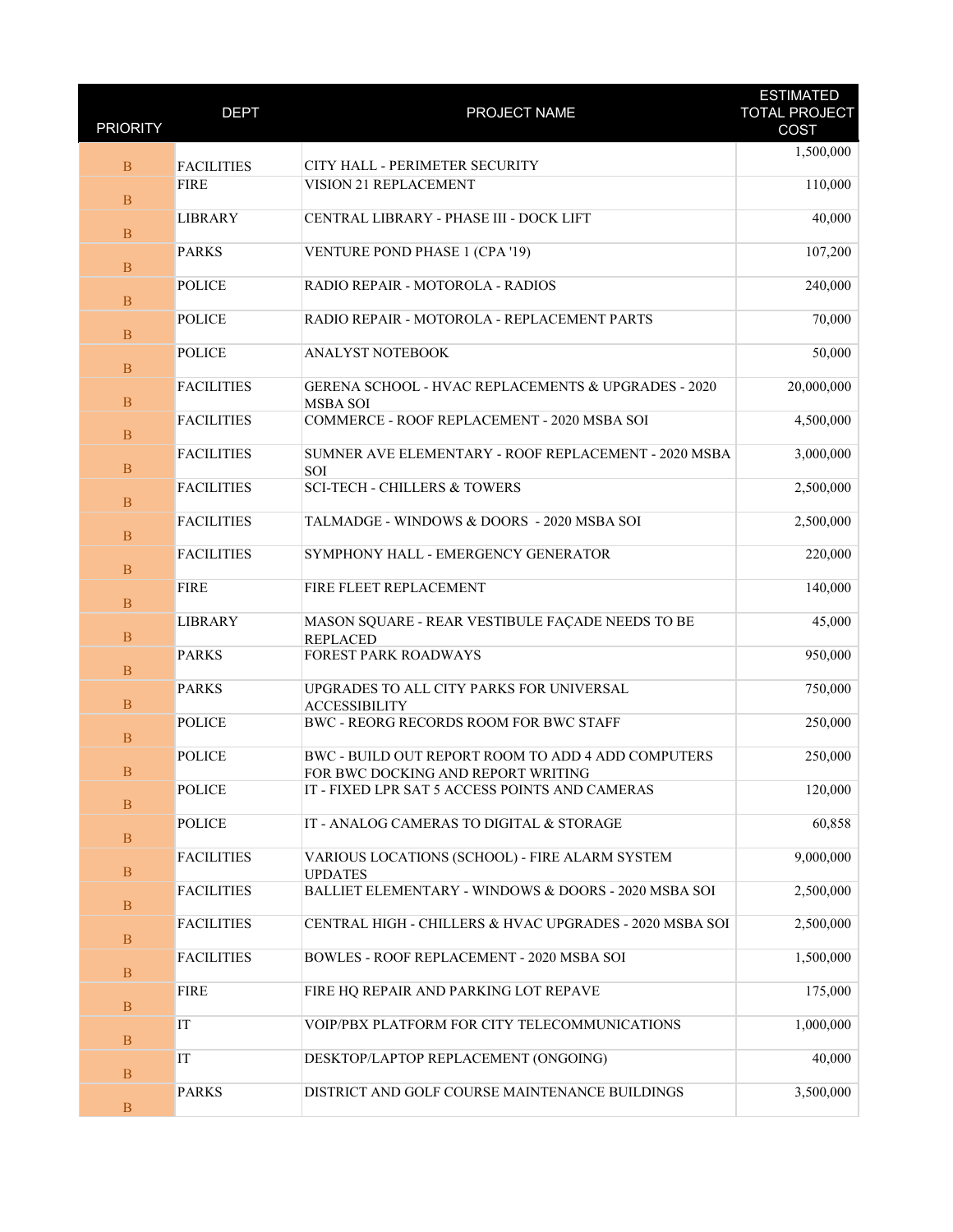| <b>PRIORITY</b>   | <b>DEPT</b>       | PROJECT NAME                                                           | <b>ESTIMATED</b><br><b>TOTAL PROJECT</b><br>COST |
|-------------------|-------------------|------------------------------------------------------------------------|--------------------------------------------------|
|                   | <b>PARKS</b>      | <b>ZOO IMPROVEMENTS</b>                                                | 2,000,000                                        |
| $\mathbf{B}$      | <b>PARKS</b>      |                                                                        | 100,000                                          |
| B                 |                   | ANGELINA PARK (CPA '19)                                                |                                                  |
| $\, {\bf B}$      | <b>DPW</b>        | VARIOUS LOCATIONS - ADA RETROFITS                                      | 2,500,000                                        |
|                   | <b>FACILITIES</b> | CENTRAL HIGH - DRAINAGE PARKING LOT                                    | 675,000                                          |
| $\mathbf{B}$<br>B | <b>FACILITIES</b> | CENTRAL HIGH - PAVING PARKING LOT                                      | 650,000                                          |
| $\mathbf{B}$      | <b>FACILITIES</b> | CENTRAL HIGH - GYM (BLEACHERS) INT                                     | 400,000                                          |
| B                 | <b>FACILITIES</b> | <b>BALLIET ELEMENTARY - INTERIOR UPGRADES</b>                          | 200,000                                          |
| $\, {\bf B}$      | <b>FIRE</b>       | SIXTEEN ACRES FIRE STATION REPLACEMENT                                 | 7,000,000                                        |
| $\mathbf{B}$      | <b>FIRE</b>       | REPAVING CRUMBLING APPARATUS BAY APRONS                                | 600,000                                          |
| B                 | <b>PARKS</b>      | HORTICULTURAL CENTER/BOTANICAL GARDEN                                  | 7,000,000                                        |
| $\mathbf{B}$      | <b>PARKS</b>      | CITYWIDE - LIGHTING AND SECURITY CAMERA                                | 1,500,000                                        |
| B                 | <b>POLICE</b>     | <b>DB - FORENSICS VAN REPLACEMENT</b>                                  | 150,000                                          |
| $\, {\bf B}$      | <b>POLICE</b>     | IT - NETWORK SWITCHES NEED REPLACEMENT                                 | 60,000                                           |
| $\mathbf{B}$      | <b>POLICE</b>     | IT - CARD ACCESS READER                                                | 35,000                                           |
| B                 | <b>FACILITIES</b> | VAN SICKLE - ROOF REPLACEMENT - FUTURE MSBA SOI                        | 10,000,000                                       |
| $\mathbf{B}$      | <b>FACILITIES</b> | GERENA SCHOOL - WINDOWS & DOORS - 2018 MSBA SOI                        | 7,500,000                                        |
| B                 | <b>FACILITIES</b> | REBECCA JOHNSON - WINDOWS & DOORS                                      | 5,000,000                                        |
| $\, {\bf B}$      | <b>FACILITIES</b> | BOLAND - ROOF REPLACEMENT - 2020 MSBA SOI                              | 3,000,000                                        |
| $\mathbf B$       | <b>FACILITIES</b> | WASHINGTON - WINDOWS & DOORS - 2018 MSBA SOI                           | 2,500,000                                        |
| $\mathbf B$       | <b>FACILITIES</b> | DORMAN - ROOF REPLACEMENT (MAIN BUILDING) - FUTURE<br><b>MSBA SOI</b>  | 1,500,000                                        |
| $\, {\bf B}$      | <b>FACILITIES</b> | BRIDGE - ADA REQUIREMENTS 1ST FLOOR                                    | 1,500,000                                        |
| $\mathbf B$       | <b>FACILITIES</b> | INDIAN ORCHARD ELEMENTARY - ROOF REPLACEMENT - 2020<br><b>MSBA SOI</b> | 1,500,000                                        |
| $\, {\bf B}$      | <b>FACILITIES</b> | HARRIS ELEMENTARY - ROOF REPLACEMENT                                   | 1,500,000                                        |
| $\, {\bf B}$      | <b>FACILITIES</b> | BRUNTON - ROOF REPLACEMENT                                             | 1,200,000                                        |
| $\, {\bf B}$      | <b>FACILITIES</b> | COMMERCE HIGH CHILLERS - FUTURE MSBA                                   | 1,000,000                                        |
| $\, {\bf B}$      | <b>FACILITIES</b> | GLENWOOD SCHOOL - ROOF REPLACEMENT - 2019 MSBA SOI                     | 760,000                                          |
| $\mathbf{B}$      | <b>FACILITIES</b> | CENTRAL HIGH - MOTORS, VFD, STEAM TRAPS                                | 500,000                                          |
| $\, {\bf B}$      | <b>FACILITIES</b> | LIBERTY SCHOOL - REDESIGN ADA ENTRANCES                                | 400,000                                          |
| $\, {\bf B}$      | <b>PARKS</b>      | REPLACEMENT OF MAINTENANCE EQUIPMENT                                   | 2,000,000                                        |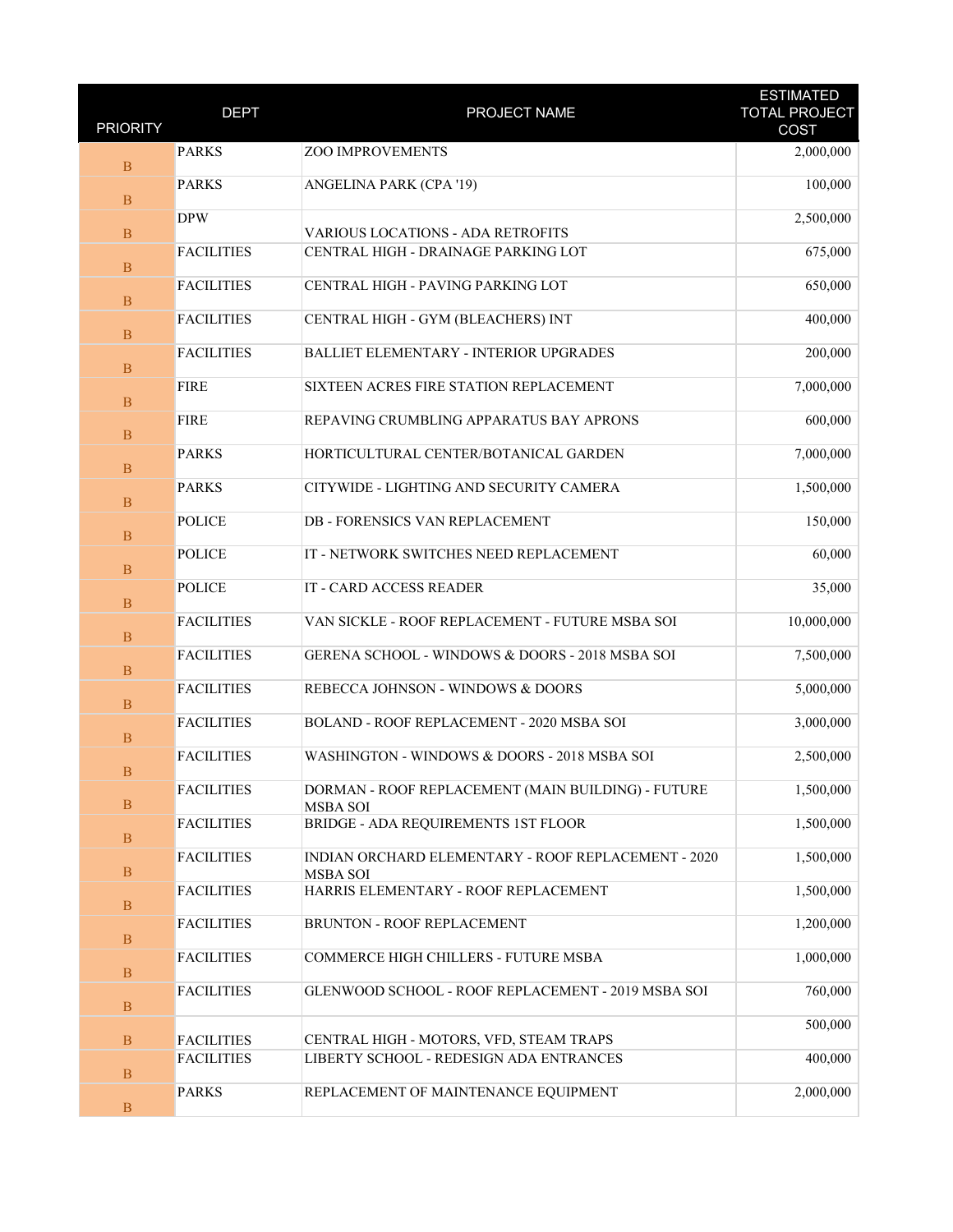| <b>PRIORITY</b> | <b>DEPT</b>       | PROJECT NAME                                                        | <b>ESTIMATED</b><br><b>TOTAL PROJECT</b><br>COST |
|-----------------|-------------------|---------------------------------------------------------------------|--------------------------------------------------|
|                 | <b>PARKS</b>      | FOREST PARK - AQUATIC GARDENS AND FERN GROVE                        | 1,200,000                                        |
| $\mathbf{B}$    |                   | <b>RESTORATION</b>                                                  |                                                  |
| $\overline{B}$  | <b>PARKS</b>      | FOREST PARK - COMFORT SHELTER/DROP-IN CENTER                        | 1,000,000                                        |
| $\, {\bf B}$    | <b>PARKS</b>      | FOREST PARK - TROLLEY PAVILION                                      | 500,000                                          |
| $\mathbf{B}$    | <b>PARKS</b>      | <b>GOLF COURSE BUNKER REPAIR</b>                                    | 400,000                                          |
| B               | <b>POLICE</b>     | IT - DASH CAMS                                                      | 2,125,000                                        |
| $\mathbf{B}$    | <b>POLICE</b>     | IT - DASH CAM STORAGE                                               | 152,640                                          |
| $\overline{B}$  | <b>POLICE</b>     | VIDEO WALL                                                          | 100,000                                          |
| $\, {\bf B}$    | <b>POLICE</b>     | LATENT FINGERPRINT SYSTEM                                           | 28,000                                           |
| $\mathbf{B}$    | <b>DPW</b>        | CREST STREET OUTFALL OVERHAUL                                       | 750,000                                          |
| B               | <b>FACILITIES</b> | GERENA SCHOOL - EJECTION PUMPS                                      | 1,500,000                                        |
| $\mathbf{B}$    | <b>FACILITIES</b> | <b>GERENA SCHOOL - SEAL WALLS EXTERIOR</b>                          | 1,500,000                                        |
| $\overline{B}$  | <b>FACILITIES</b> | LINCOLN SCHOOL - SPRINKLER (CODE)                                   | 75,000                                           |
| $\, {\bf B}$    | <b>FACILITIES</b> | KENSINGTON - SPRINKLER (CODE)                                       | 50,000                                           |
| $\mathbf{B}$    | <b>FACILITIES</b> | WHITE SCHOOL - SPRINKLER (CODE)                                     | 35,000                                           |
| B               | <b>LIBRARY</b>    | FOREST PARK LIBRARY- RENOVATE COMMUNITY ROOM                        | 35,000                                           |
| $\mathbf{B}$    | <b>PARKS</b>      | UPDATE STREET TREE INVENTORY AND TREE REPLACEMENT<br><b>PROGRAM</b> | 750,000                                          |
| $\overline{B}$  | <b>PARKS</b>      | FOREST PARK - TRAIL RENOVATIONS                                     | 750,000                                          |
| $\, {\bf B}$    | <b>DCAC</b>       | CAMPANILE AND PLAZA RESTORATION                                     | 26,000,000                                       |
| $\mathbf B$     | <b>DPW</b>        | SIDEWALK REPLACEMENT PROGRAM                                        | 15,000,000                                       |
| $\mathbf B$     | ECO DEV           | BLAST AREA INFRASTRUCTURE IMPLEMENTATION                            | 5,000,000                                        |
| $\, {\bf B}$    | <b>FACILITIES</b> | CITYWIDE - HAZARDOUS WASTE SITE CLEANUPS                            | 3,000,000                                        |
| $\, {\bf B}$    | <b>FACILITIES</b> | POTTENGER - REPLACE HALLWAY & CLASSROOM CEILING                     | 600,000                                          |
| $\, {\bf B}$    | <b>FIRE</b>       | SCBA Air Bottle Replacement                                         | 190,000                                          |
| $\, {\bf B}$    | <b>PARKS</b>      | VETERAN'S GOLF COURSE IMPROVEMENTS                                  | 3,500,000                                        |
| $\, {\bf B}$    | <b>PARKS</b>      | FRANCONIA GOLF COURSE IMPROVEMENTS                                  | 1,200,000                                        |
| $\, {\bf B}$    | <b>PARKS</b>      | HABITAT MANAGEMENT                                                  | 1,000,000                                        |
| $\mathbf B$     | <b>PARKS</b>      | TREE NURSERY                                                        | 500,000                                          |
| $\, {\bf B}$    | <b>PARKS</b>      | CHICOPEE RIVER WATERFRONT (INDIAN ORCHARD)                          | 500,000                                          |
| $\, {\bf B}$    | <b>POLICE</b>     | IT SANS UPGRADE                                                     | 250,000                                          |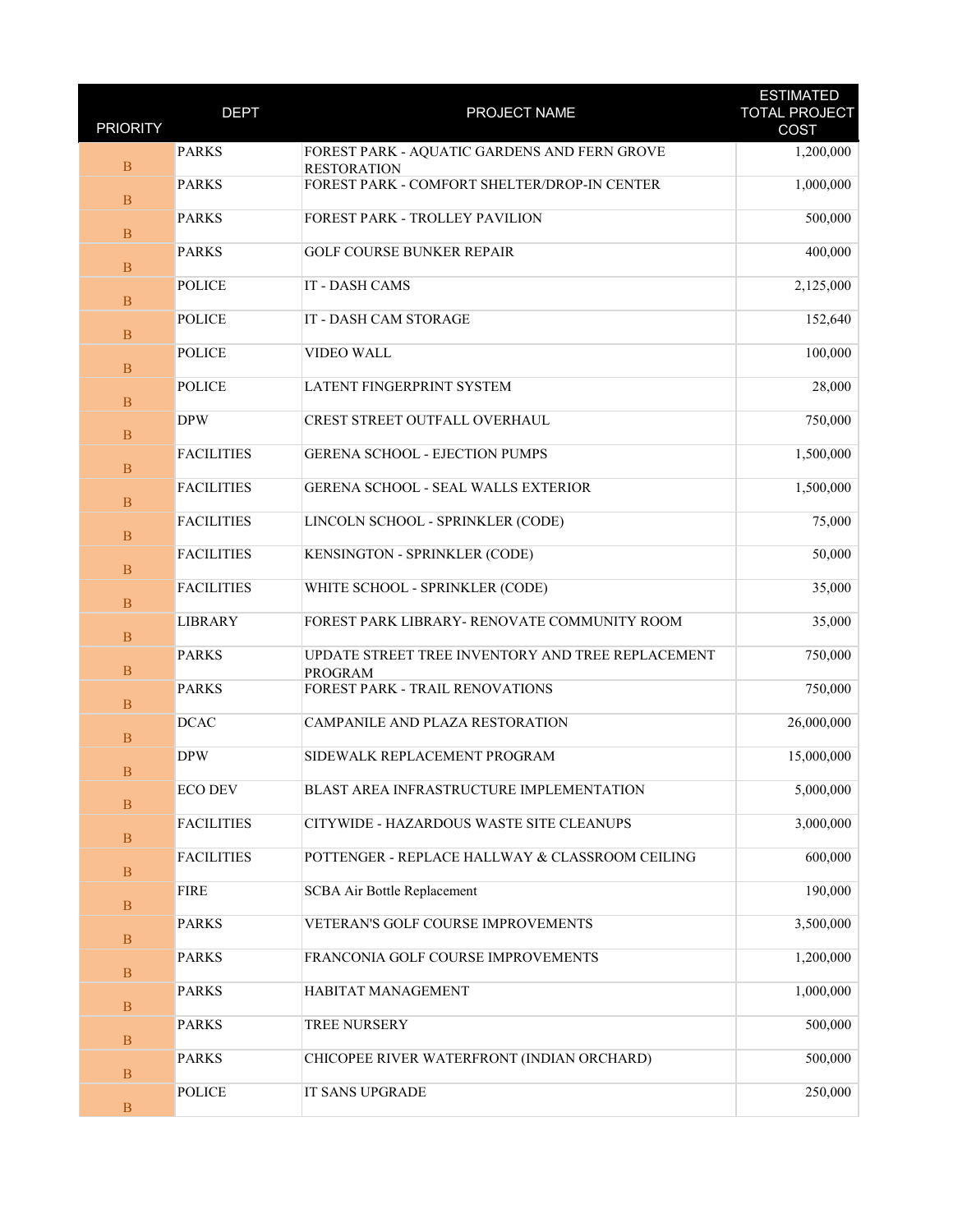| <b>PRIORITY</b> | <b>DEPT</b>       | PROJECT NAME                                                            | <b>ESTIMATED</b><br><b>TOTAL PROJECT</b> |
|-----------------|-------------------|-------------------------------------------------------------------------|------------------------------------------|
|                 |                   |                                                                         | COST                                     |
| $\mathbf{B}$    | <b>POLICE</b>     | <b>IT ARCHIVING</b>                                                     | 75,000                                   |
| $\overline{B}$  | <b>SEC</b>        | CONSOLIDATED DISPATCH BUILDING, BUILDING USE STUDY                      | 80,000                                   |
| $\mathbf{B}$    | <b>FACILITIES</b> | KENSINGTON - ELECTRICAL FPE PANEL REPLACEMENT                           | 250,000                                  |
| $\, {\bf B}$    | <b>FACILITIES</b> | BOWLES - ELECTRICAL FPE PANEL REPLACEMENT                               | 200,000                                  |
| B               | <b>FACILITIES</b> | BRUNTON - ELECTRICAL FPE PANEL REPLACEMENT                              | 200,000                                  |
| $\mathbf{B}$    | <b>FACILITIES</b> | BALLIET - ELECTRICAL FPE PANEL REPLACEMENT                              | 150,000                                  |
| $\overline{B}$  | <b>FACILITIES</b> | LINCOLN - ELECTRICAL FPE PANEL REPLACEMENT                              | 150,000                                  |
| $\mathbf{B}$    | <b>FACILITIES</b> | WALSH - ELECTRICAL FPE PANEL REPLACEMENT                                | 150,000                                  |
|                 | <b>LIBRARY</b>    | CENTRAL LIBRARY - REPLACE FLOORING IN COMMUNITY                         |                                          |
| $\, {\bf B}$    |                   | ROOM; COMPUTER LAB; HALLWAY TO COMMUNITY ROOM                           |                                          |
| B               | <b>PARKS</b>      | UPGRADE PARK/ SCHOOL ATHLETIC FIELDS                                    | 3,000,000                                |
| $\mathbf{B}$    | <b>PARKS</b>      | CAMP STAR ANGELINA REDEVELOPMENT                                        | 1,750,000                                |
| $\, {\bf B}$    | <b>PARKS</b>      | FIVE MILE POND PARK - PHASE 1                                           | 1,500,000                                |
| $\mathbf{B}$    | <b>PARKS</b>      | CITYWIDE - SPLASH PAD REPLACEMENT (CITY UPGRADES)                       | 1,000,000                                |
| $\, {\bf B}$    | <b>PARKS</b>      | COURT SQUARE - SIDEWALK UPGRADES/REPAIRS                                | 750,000                                  |
| B               | <b>PARKS</b>      | <b>STONE HOUSE</b>                                                      | 500,000                                  |
| $\mathbf{B}$    | <b>POLICE</b>     | <b>UPGRADE PEARL ST RANGE</b>                                           | 950,000                                  |
| $\overline{B}$  | <b>POLICE</b>     | RADIO REPAIR - CORE CLIENT                                              | 150,000                                  |
| $\mathbf{B}$    | <b>DPW</b>        | NPDES PHASE II PERMIT COMPLIANCE - STORM DRAIN OUTLET<br><b>TESTING</b> | 5,000,000                                |
| $\mathbf B$     | <b>DPW</b>        | REPLACEMENT OF VEHICLES/EQUIP. - ENTERPRISE FUND -<br>ONGOING           | 4,000,000                                |
| $\, {\bf B}$    | <b>FACILITIES</b> | KENNEDY - POOL REPLACEMENT AND BUILDING REPAIRS                         | 6,000,000                                |
| $\mathbf{B}$    | <b>FACILITIES</b> | MILTON BRADLEY SCHOOL - REPLACE DECKTRON UNIT (POOL)                    | 150,000                                  |
| $\mathbf B$     | <b>PARKS</b>      | WALKER GRANDSTAND RENOVATION (CPA)                                      | 2,000,000                                |
| $\, {\bf B}$    | <b>PARKS</b>      | <b>BRECKWOOD POND DAM - REPAIR</b>                                      | 1,500,000                                |
| $\, {\bf B}$    | <b>PARKS</b>      | FOREST PARK MAGAWISKA RD STABILITY AND DRAINAGE                         | 800,000                                  |
| $\, {\bf B}$    | <b>PARKS</b>      | FOREST PARK - LOOP TRAIL                                                | 500,000                                  |
| $\mathbf{B}$    | <b>POLICE</b>     | <b>SERVER UPGRADES</b>                                                  | 130,000                                  |
| $\mathbf B$     | <b>POLICE</b>     | <b>DRAGON FIRE</b>                                                      | 130,000                                  |
| $\, {\bf B}$    | <b>FACILITIES</b> | POTTENGER - WINDOWS & DOORS - 2020 MSBA SOI                             | 2,500,000                                |
| $\, {\bf B}$    | <b>FIRE</b>       | FIRE EQUIPMENT STORAGE FACILITY                                         | 1,750,000                                |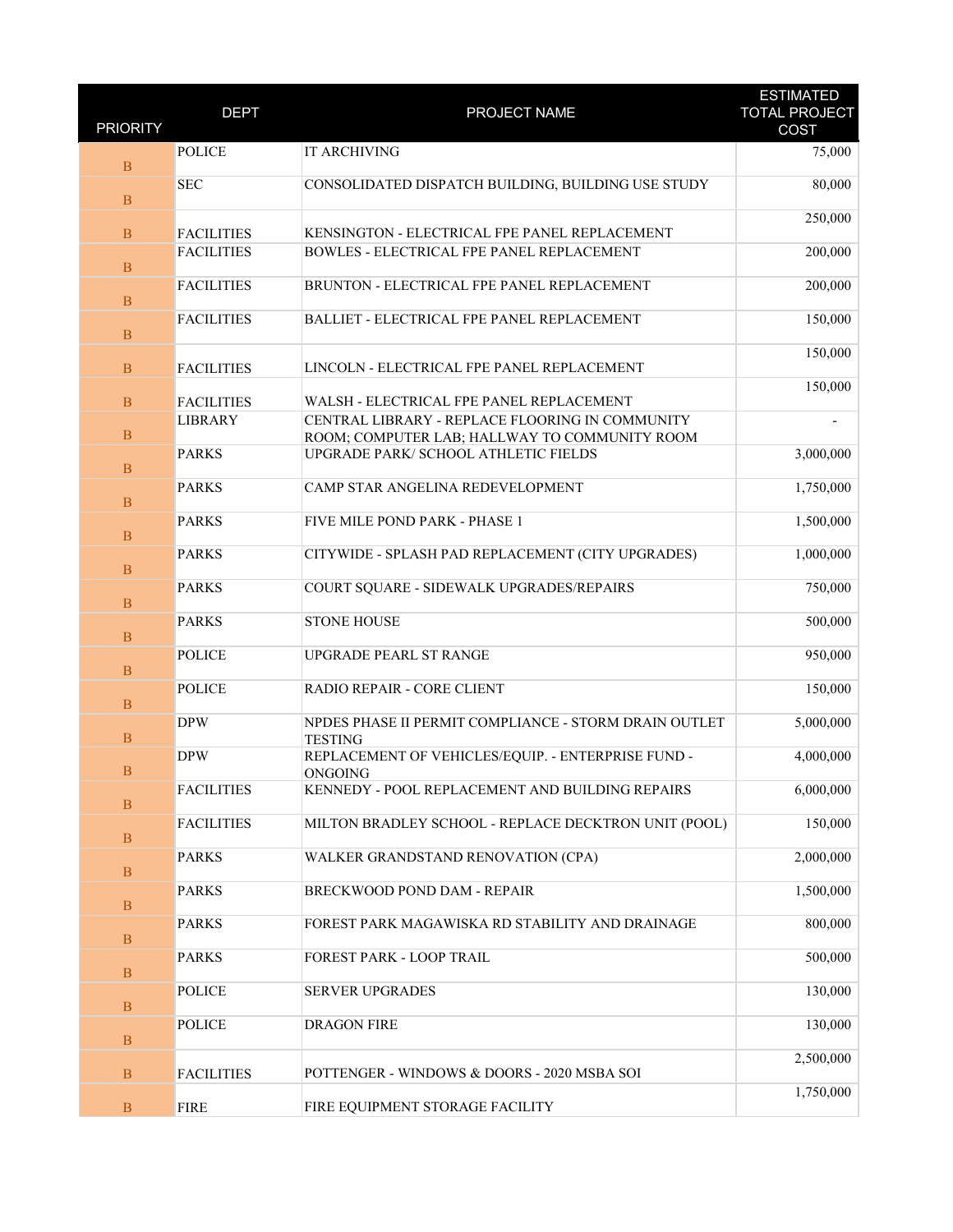| <b>PRIORITY</b> | <b>DEPT</b>       | PROJECT NAME                                                                                           | <b>ESTIMATED</b><br><b>TOTAL PROJECT</b><br>COST |
|-----------------|-------------------|--------------------------------------------------------------------------------------------------------|--------------------------------------------------|
|                 | <b>PARKS</b>      | <b>GREENLEAF PARK</b>                                                                                  |                                                  |
| B               |                   |                                                                                                        | 2,500,000                                        |
| $\mathbf B$     | <b>PARKS</b>      | BLUNT PARK - PHASE II BIKEWAY/WALKWAY & PARK<br><b>IMPROVEMENTS</b>                                    | 2,000,000                                        |
| $\mathbf{B}$    | <b>PARKS</b>      | NORTH RIVERFRONT PARK BOAT HOUSE                                                                       | 2,000,000                                        |
| $\mathbf{B}$    | <b>PARKS</b>      | CITYWIDE - REPLACEMENT PLAYGROUND EQUIPMENT                                                            | 1,200,000                                        |
| $\mathbf{B}$    | <b>PARKS</b>      | CITYWIDE - BASKETBALL COURT IMPROVEMENTS                                                               | 1,200,000                                        |
| $\mathbf{B}$    | <b>PARKS</b>      | TRIANGLE/TERRACE RESTORATIONS                                                                          | 750,000                                          |
| $\mathbf B$     | <b>PARKS</b>      | <b>ALDEN STREET PARK</b>                                                                               | 750,000                                          |
| $\mathbf{B}$    | <b>PARKS</b>      | ACQUIRE MARGINAL LOTS VIA TAX TITLE PROCESS                                                            | 500,000                                          |
| $\mathbf{B}$    | <b>PARKS</b>      | <b>BARROWS PARK (CPA '19)</b>                                                                          | 250,000                                          |
| $\, {\bf B}$    | <b>PARKS</b>      | <b>CITYWIDE - TENNIS COURTS</b>                                                                        | 200,000                                          |
| $\mathbf C$     | <b>DPW</b>        | TRAFFIC SIGNAL INSTALLATIONS AT VARIOUS LOCATIONS                                                      | 1,000,000                                        |
| $\mathbf C$     | <b>DPW</b>        | TRAFFIC SIGNAL BETTERMENTS AT VARIOUS LOCATIONS                                                        | 500,000                                          |
| $\mathbf C$     | <b>FACILITIES</b> | HARRIS ELEMENTARY - WINDOWS AND DOORS - FUTURE MSBA<br>SOI                                             | 3,000,000                                        |
| $\mathbf C$     | <b>FACILITIES</b> | REBECCA JOHNSON CONTROLS AND ROOF TOP UNITS - 2020<br><b>MSBA SOI</b>                                  | 2,000,000                                        |
| $\overline{C}$  | <b>FACILITIES</b> | DEBERRY SURING UP                                                                                      | 800,000                                          |
| $\mathbf C$     | <b>FACILITIES</b> | MILTON BRADLEY ELEMENTARY BOILERS, PUMPS, AND<br>CHILLER - 2020 MSBA SOI                               | 600,000                                          |
| $\mathbf C$     | <b>LIBRARY</b>    | REPLACE OUTDOOR BOOK DROPS AT BRIGHTWOOD, EXPRESS<br>LIBRARY AT PINE POINT AND EAST SPRINGFIELD BRANCH | 25,000                                           |
| $\mathbf C$     | <b>PARKS</b>      | CONSTRUCTION OF A NEW DRIVING RANGE                                                                    | 2,000,000                                        |
| $\mathbf C$     | <b>PARKS</b>      | FOREST PARK - BOWLES FOUNTAIN RESTORATION                                                              | 400,000                                          |
| $\overline{C}$  | <b>DPW</b>        | STORMWATER OUTFALL IMPROVEMENTS                                                                        | 4,000,000                                        |
| $\mathbf C$     | <b>DPW</b>        | SIGNAL UPGRADES WITH FLASHING YELLOW ARROWS AT<br><b>VARIOUS LOCATIONS</b>                             | 1,250,000                                        |
| ${\bf C}$       | <b>FACILITIES</b> | VARIOUS LOCATIONS (SCHOOL) - UST REMOVAL                                                               | 1,350,000                                        |
| $\mathcal{C}$   | <b>FACILITIES</b> | CITY HALL - EMERGENCY GENERATOR                                                                        | 225,000                                          |
| $\mathbf C$     | <b>FACILITIES</b> | VARIOUS LOCATIONS (MUNICIPAL) - UST REMOVAL                                                            | 150,000                                          |
| $\mathbf C$     | <b>LIBRARY</b>    | ALL BRANCHES - ELECTRICAL OUTLETS ACCOMMODATE<br><b>LAPTOPS</b>                                        | 60,000                                           |
| $\mathcal{C}$   | <b>PARKS</b>      | <b>GREENLEAF PARK TRAFFIC SIGNAL / FRONT ENTRANCE</b>                                                  | 2,500,000                                        |
| $\mathbf C$     | <b>PARKS</b>      | MEADOW BROOK RAVINE RESTORATION                                                                        | 1,500,000                                        |
| $\mathbf C$     | <b>PARKS</b>      | SOUTH BRANCH PARKWAY (GUNNERY SERGEANT THOMAS J.<br><b>SULLIVAN</b>                                    | 750,000                                          |
| $\mathbf C$     | <b>PARKS</b>      | MCKNIGHT GLEN IMPROVEMENTS                                                                             | 500,000                                          |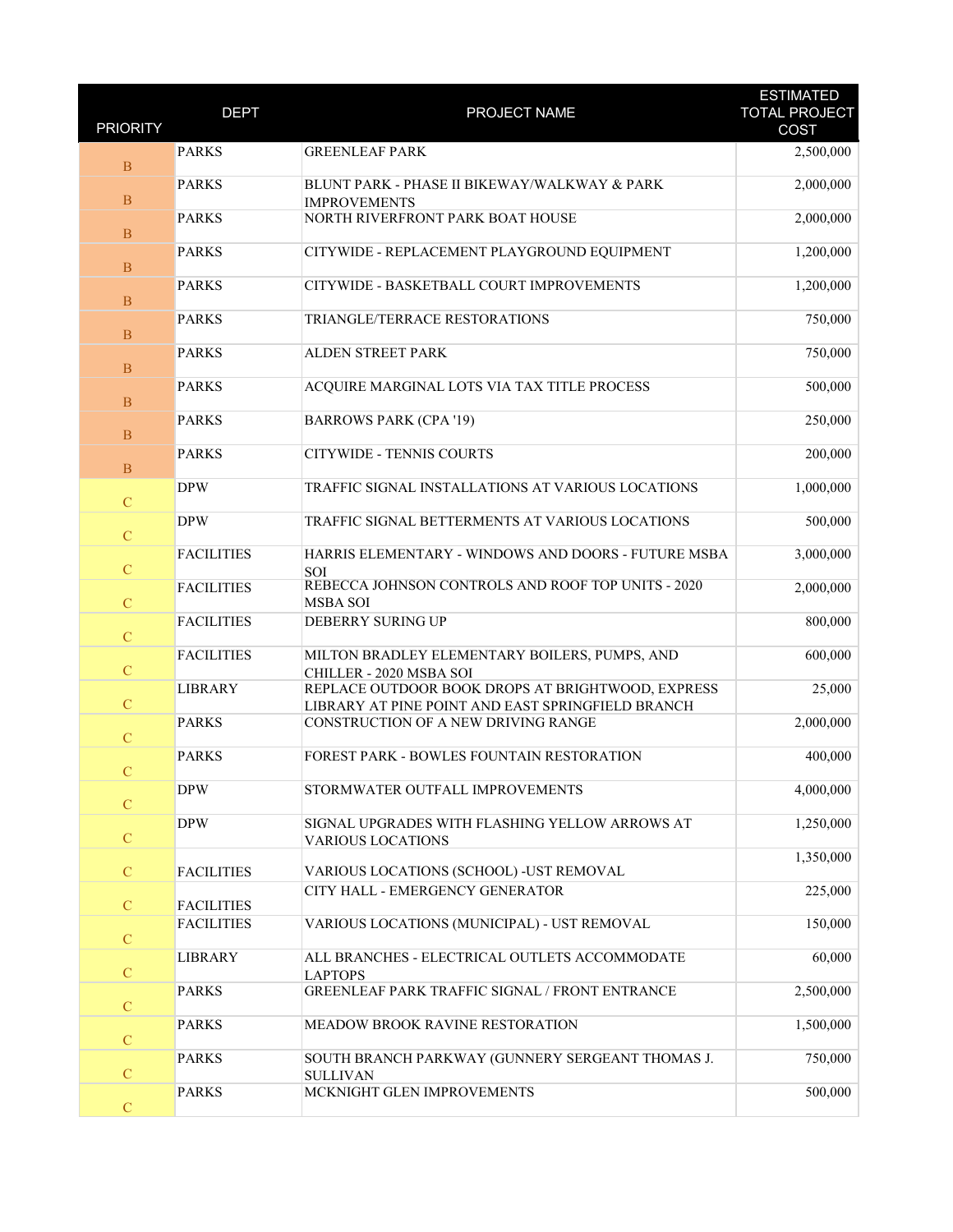| <b>PRIORITY</b> | <b>DEPT</b>       | PROJECT NAME                                                                                      | <b>ESTIMATED</b><br><b>TOTAL PROJECT</b><br>COST |
|-----------------|-------------------|---------------------------------------------------------------------------------------------------|--------------------------------------------------|
| $\mathbf C$     | <b>PARKS</b>      | <b>FORESTRY</b>                                                                                   | 500,000                                          |
| ${\bf C}$       | <b>PARKS</b>      | <b>GODFREY TRIANGLE</b>                                                                           | 300,000                                          |
| $\mathbf C$     | <b>PARKS</b>      | VACANT LOT IMPROVEMENTS - SIX CORNERS (CPA)                                                       | 250,000                                          |
| $\mathbf C$     | <b>FACILITIES</b> | FIRST MEETING HOUSE PARISH - ROOF REPLACEMENT                                                     | 300,000                                          |
| ${\bf C}$       | <b>LIBRARY</b>    | REPLACE 2004 FORD CUTVAN FOR LIBRARY MAINTENANCE                                                  | 50,000                                           |
| $\mathbf C$     | <b>LIBRARY</b>    | STAFF FOR LIBRARY SYSTEM<br>BRANCH LIBRARIES FACILITY ASSESSMENT STUDY                            | 50,000                                           |
| ${\bf C}$       | <b>PARKS</b>      | DUGAN OUTDOOR RECREATION PARTNERSHIP, FEDERAL<br>GRANT PARK RENOVATION, NEIGHBORHOOD PARK, \$750K | 4,500,000                                        |
| $\overline{C}$  | <b>PARKS</b>      | <b>HUBBARD PARK</b>                                                                               | 750,000                                          |
| $\mathbf C$     | <b>PARKS</b>      | PARK SIGNAGE PROGRAM AND REPLACEMENT PROJECT                                                      | 600,000                                          |
| ${\bf C}$       | <b>PARKS</b>      | MYRTLE STREET PARK                                                                                | 500,000                                          |
| $\mathbf C$     | <b>PARKS</b>      | <b>MARSHALL ROY PARK</b>                                                                          | 500,000                                          |
| ${\bf C}$       | <b>PARKS</b>      | <b>CYR ARENA - NEW ROOF</b>                                                                       | 200,000                                          |
| $\mathbf C$     | <b>PARKS</b>      | DOG PARK FEASIBILITY STUDY (CPA '19)                                                              | 50,000                                           |
| $\mathbf C$     | <b>FACILITIES</b> | DUGGAN FULL RENNOVATION                                                                           | 10,000,000                                       |
| ${\bf C}$       | <b>PARKS</b>      | FOREST PARK MUSEUM AND COMMUNITY SPACE (CPA)                                                      | 1,200,000                                        |
| $\mathbf C$     | <b>PARKS</b>      | FOREST PARK - DR. SEUSS TRAIL                                                                     | 1,200,000                                        |
| ${\bf C}$       | <b>PARKS</b>      | MERRICK PARK PEDESTRIAN WALKWAYS                                                                  | 500,000                                          |
| $\mathbf C$     | <b>PARKS</b>      | HENNESSEY PARK (CPA)                                                                              | 350,000                                          |
| $\mathcal{C}$   | <b>POLICE</b>     | <b>FEMALE LOCKERS</b>                                                                             | 50,000                                           |
| $\mathbf C$     | <b>DPW</b>        | NEW INVERTERS FOR THE TRAFFIC TRUCKS                                                              | 30,000                                           |
| $\mathbf C$     | <b>FACILITIES</b> | SPRINGFIELD MUNICIPAL OPS CENTER (DPW TAPLEY) - ROOF                                              | 3,500,000                                        |
| ${\bf C}$       | <b>FACILITIES</b> | CITY HALL - ESPLANADE RESTORATION                                                                 | 500,000                                          |
| ${\bf C}$       | <b>FACILITIES</b> | SCI-TECH - GYM REPAIRS - BLEACHERS, ROOF DRAINS, FLOOR                                            | 320,000                                          |
| ${\bf C}$       | <b>FACILITIES</b> | FIRE HEADQUARTERS - PARKING LOT REPAIRS                                                           | 300,000                                          |
| ${\bf C}$       | <b>FACILITIES</b> | CITY HALL ANNEX - WINDOWS - PHASE I                                                               | 180,000                                          |
| $\mathbf C$     | <b>FACILITIES</b> | INDIAN ORCHARD FIRE STATION- PARKING LOT                                                          | 150,000                                          |
| $\mathbf C$     | <b>FACILITIES</b> | SIXTEEN ACRES FIRE STATION - PARKING LOT                                                          | 135,000                                          |
| ${\bf C}$       | <b>FACILITIES</b> | CITY HALL ANNEX - FLOORING                                                                        | 75,000                                           |
| $\mathbf C$     | <b>FACILITIES</b> | DPW OFFICE CENTER - MOTORS ANND VFDS                                                              | 55,000                                           |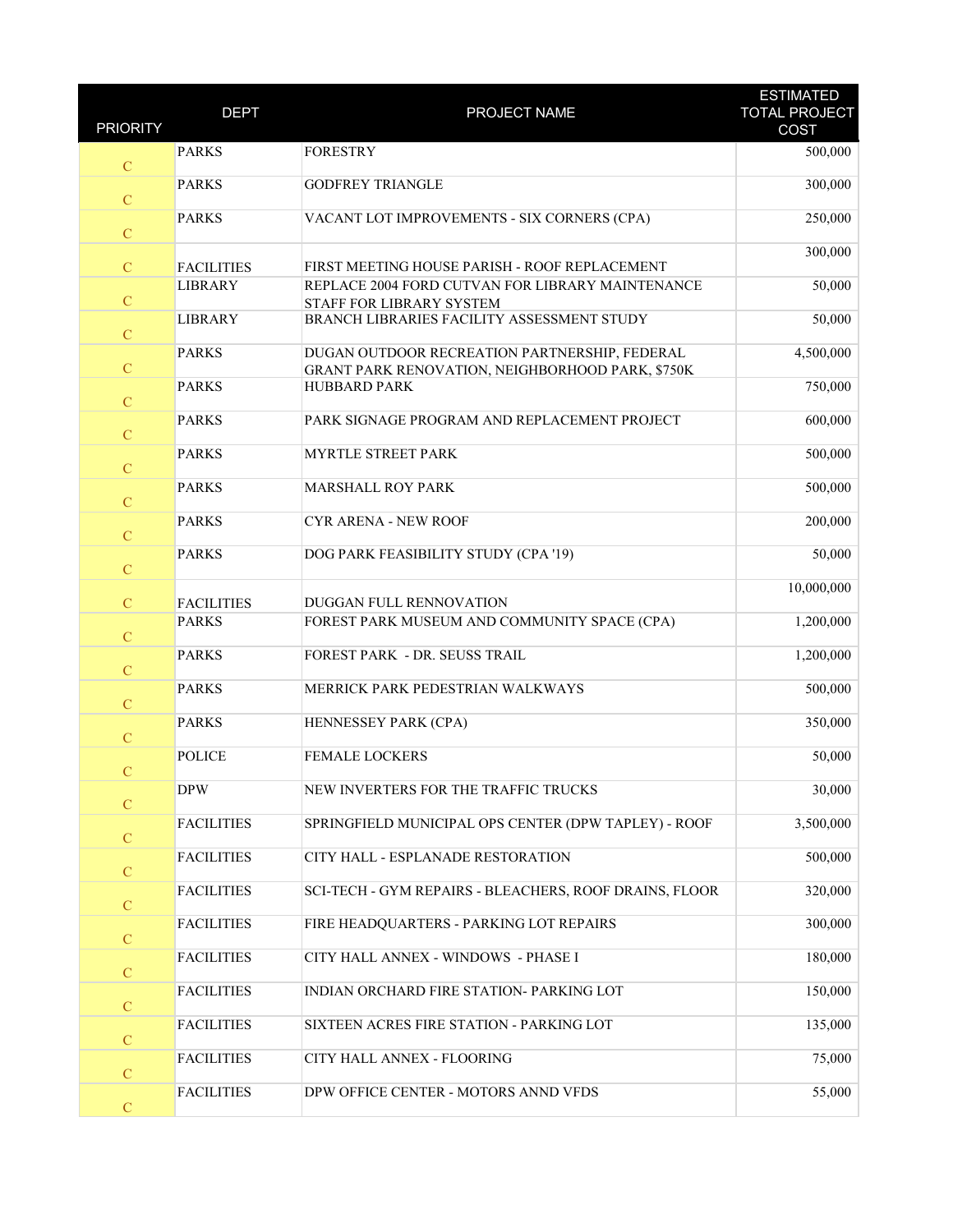| <b>PRIORITY</b> | <b>DEPT</b>                            | PROJECT NAME                                                                         | <b>ESTIMATED</b><br><b>TOTAL PROJECT</b><br>COST |
|-----------------|----------------------------------------|--------------------------------------------------------------------------------------|--------------------------------------------------|
| $\mathbf C$     | <b>PARKS</b>                           | <b>LOON POND BEACH</b>                                                               | 1,500,000                                        |
| $\mathbf C$     | <b>PARKS</b>                           | FOREST PARK - AMPHITHEATER                                                           | 750,000                                          |
| $\overline{C}$  | <b>PARKS</b>                           | OPEN SPACE - CHICOPEE/SPRINGFIELD LINE                                               | 250,000                                          |
| $\mathbf C$     | <b>PARKS</b>                           | WESTMINSTER CHILDRENS' PARK                                                          | 250,000                                          |
| $\mathbf C$     | <b>PARKS</b>                           | FOREST PARK GAZEBO (AQUATIC GARDEN)                                                  | 105,000                                          |
| $\mathbf C$     | <b>PARKS</b>                           | SURVEY OF PLAYGROUNDS                                                                | 50,000                                           |
| $\mathbf C$     | <b>SEC</b>                             | RECONFIGURATION OF SEC BACKUP SITE                                                   | 500,000                                          |
| $\overline{C}$  | <b>FACILITIES</b>                      | <b>CITY HALL ANNEX - RENOVATE</b>                                                    | 5,000,000                                        |
| $\mathbf C$     | <b>FACILITIES</b>                      | VARIOUS LOCATIONS (SCHOOL) - SECURITY IMPROVEMENTS                                   | 5,000,000                                        |
| $\mathbf C$     | <b>FACILITIES</b>                      | FIRE ALARM BUILDING - COMPLETE RENOVATION                                            | 1,500,000                                        |
| $\mathbf C$     | <b>FACILITIES</b>                      | MILTON BRADLEY ELEMENTARY SCHOOL - REPLACE (5)<br>BURNHAM BOILERS, PUMPS AND CHILLER | 1,500,000                                        |
| $\mathbf C$     | <b>FACILITIES</b>                      | SPFLD HIGH SCHOOL OF SCIENCE & TECHNOLOGY - REPLACE<br><b>ADVANCED EMS</b>           | 1,442,202                                        |
| $\overline{C}$  | <b>FACILITIES</b>                      | REBECCA JOHNSON ELEMENTARY SCHOOL - REPLACE<br><b>ADVANCED EMS</b>                   | 1,400,000                                        |
| $\mathbf C$     | <b>FACILITIES</b>                      | FIRE REPAIR BUILDING - COMPLETE RENOVATION                                           | 1,250,000                                        |
| $\mathcal{C}$   | <b>FACILITIES</b>                      | GERMAN GERENA COMMUNITY ELEMENTARY SCHOOL -<br>REPLACE 3 CHILLERS                    | 1,189,791                                        |
| $\mathbf C$     | <b>FACILITIES</b><br><b>FACILITIES</b> | DEBERRY - DROP CEILING INSTALLATION PROGRAM<br><b>SCI-TECH ELEVATOR UPGRADES</b>     | 800,000<br>450,000                               |
| $\mathbf C$     | <b>FACILITIES</b>                      | FIRE HEADQUARTERS - NEW ROOF                                                         | 400,000                                          |
| $\overline{C}$  |                                        | DUGGAN MIDDLE SCHOOL ELEVATOR UPGRADE                                                | 250,000                                          |
| $\mathbf C$     | <b>FACILITIES</b><br><b>FACILITIES</b> | WHITE SCHOOL - INSTALL DROP CEILING                                                  | 200,000                                          |
| $\mathbf C$     | <b>FACILITIES</b>                      | BRUNTON - DROP CEILING INSTALLATION PROGRAM                                          | 35,000                                           |
| $\mathbf C$     | <b>LIBRARY</b>                         | CENTRAL LIBRARY - REPLACE CHAIRS IN COMMUNITY ROOM                                   | 26,250                                           |
| $\mathbf C$     | <b>PARKS</b>                           | <b>KENEFICK PARK</b>                                                                 | 1,500,000                                        |
| $\mathbf C$     | <b>PARKS</b>                           | FOREST PARK - DUCK POND OUTLETS IMPROVEMENTS                                         | 1,000,000                                        |
| $\mathbf C$     | <b>PARKS</b>                           | CRAFTSMEN CORNER AND ICIE JONES REALTY (FIVE MILE                                    | 750,000                                          |
| $\mathbf C$     | <b>POLICE</b>                          | POND) PURCHASE<br>130 PEARL ST. UPPER PARKING LOT IMPROVEMENTS                       | 80,000                                           |
| $\mathbf C$     | <b>POLICE</b>                          | IT - MICROSOFT LICENSES                                                              | 30,000                                           |
| $\mathbf C$     | <b>DPW</b>                             | MCKNIGHT COMMUNITY TRAIL                                                             | 1,500,000                                        |
| $\mathbf C$     | <b>DPW</b>                             | STORMWATER INFRASTRUCTURE REPAIRS                                                    | 225,000                                          |
| ${\bf C}$       |                                        |                                                                                      |                                                  |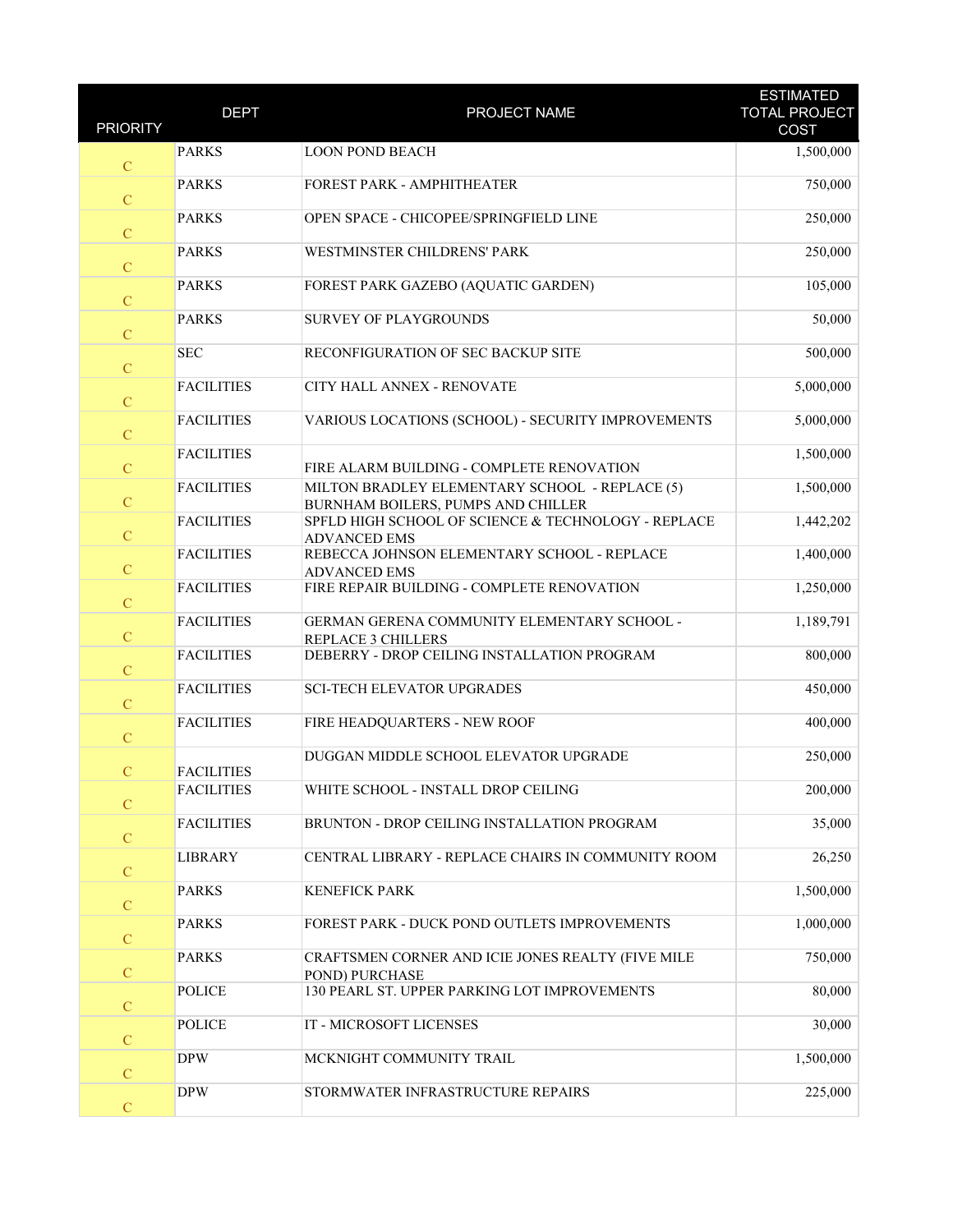| <b>PRIORITY</b> | <b>DEPT</b>                            | PROJECT NAME                                                                                | <b>ESTIMATED</b><br><b>TOTAL PROJECT</b><br>COST |
|-----------------|----------------------------------------|---------------------------------------------------------------------------------------------|--------------------------------------------------|
|                 | <b>FACILITIES</b>                      | CITY HALL - WINDOW REPLACEMENT AND REPAIRS TO LEADED                                        | 6,250,000                                        |
| $\mathbf C$     |                                        | <b>WINDOWS</b>                                                                              |                                                  |
| ${\bf C}$       | <b>FACILITIES</b>                      | VARIOUS LOCATIONS (SCHOOL) - FLOOR VAT MASTIC<br><b>ABATEMENT</b>                           | 5,000,000                                        |
| $\mathbf C$     | <b>FACILITIES</b>                      | DPW OFFICE CENTER - NEW ROOF                                                                | 3,500,000                                        |
| $\mathbf C$     | <b>FACILITIES</b>                      | WARNER - REPLACEMENT OF FLOOR TILES                                                         | 440,000                                          |
| $\mathbf C$     | <b>FACILITIES</b>                      | DPW E-BUILDING - NEW ROOF                                                                   | 150,000                                          |
| $\mathbf C$     | <b>FACILITIES</b>                      | WASHINGTON - CEILING REPLACEMENT                                                            | 60,000                                           |
| ${\bf C}$       | <b>LIBRARY</b>                         | <b>LIBRARY ON WHEELS</b>                                                                    | 200,000                                          |
| $\mathbf C$     | <b>LIBRARY</b>                         | SIXTEEN ACRES; EAST SPFLD; INDIAN ORCH - REPLACE PHONE<br><b>SYSTEM</b>                     | 50,000                                           |
| $\mathbf C$     | <b>PARKS</b>                           | FOREST PARK - ZOO DRAINAGE REPAIR                                                           | 500,000                                          |
| $\mathbf C$     | <b>PARKS</b>                           | <b>CITY CEMETARIES</b>                                                                      | 400,000                                          |
| $\mathbf C$     | <b>PARKS</b>                           | CAMP WILDER PARK AND QUARRY POND                                                            | 300,000                                          |
| ${\bf C}$       | <b>FACILITIES</b>                      | <b>ESCO PHASE III</b>                                                                       | 7,500,000                                        |
| $\mathbf C$     | <b>FACILITIES</b>                      | <b>BOLAND - HVAC SYSTEM</b>                                                                 | 2,000,000                                        |
| $\mathbf C$     | <b>FACILITIES</b>                      | CHESTNUT - HEATING SYSTEM                                                                   | 1,750,000                                        |
| $\mathbf C$     | <b>FACILITIES</b>                      | SPRINGFIELD CENTRAL HIGH SCHOOL - REPLACE 2 BOILERS                                         | 1,000,000                                        |
| $\mathbf C$     | <b>FACILITIES</b>                      | HIGH SCHOOL OF COMMERCE - REPLACE 2 CHILLERS                                                | 800,000                                          |
| $\mathbf C$     | <b>FACILITIES</b>                      | EAST SPRINGFIELD BRANCH LIBRARY - NEW PARKING LOT                                           | 300,000                                          |
|                 |                                        |                                                                                             | 250,000                                          |
| $\mathbf C$     | <b>FACILITIES</b><br><b>FACILITIES</b> | MASON SQ. BRANCH - PARKING LOT REPAIRS<br>EARLY CHILDHOOD CENTER - REPLACE 3 ROOF TOP UNITS | 200,000                                          |
| $\mathcal{C}$   |                                        |                                                                                             | 175,000                                          |
| $\mathcal{C}$   | <b>FACILITIES</b>                      | PINE POINT LIBRARY - PARKING LOT REPAIRS                                                    |                                                  |
| $\mathcal{C}$   | <b>FACILITIES</b>                      | REBECCA JOHNSON - SINK HOLES, PARK LOT AND GROUND<br><b>REPAIRS</b>                         | 160,000                                          |
| $\mathbf C$     | <b>FACILITIES</b>                      | EAST SPRINGFIELD BRANCH LIBRARY - HVAC UPGRADES                                             | 120,000                                          |
| $\mathbf C$     | <b>FACILITIES</b>                      | LINCOLN ELEMENTARY SCHOOL - REPLACE ELECTRICAL<br><b>SERVICE</b>                            | 120,000                                          |
| $\mathbf C$     | <b>FACILITIES</b>                      | DORMAN ELEMENTARY SCHOOL - REPLACE ELECTRICAL<br><b>SERVICE</b>                             | 120,000                                          |
| $\mathbf C$     | <b>FACILITIES</b>                      | KENSINTGON ELEMENTARY SCHOOL - REPLACE ELECTRICAL<br><b>SERVICE</b>                         | 120,000                                          |
| $\mathcal{C}$   | <b>PARKS</b>                           | <b>NEAL PARK (SOLUTIA)</b>                                                                  | 2,000,000                                        |
| $\mathbf C$     | <b>PARKS</b>                           | FREEDMAN SCHOOL - PARK DESIGN AND CONSTRUCTION                                              | 750,000                                          |
| ${\bf C}$       | <b>PARKS</b>                           | VETRANS GOLF COURSE ROOF                                                                    | 75,000                                           |
| $\mathbf C$     | <b>DPW</b>                             | VEHICLE AND EQUIPMENT STORAGE                                                               | 10,000,000                                       |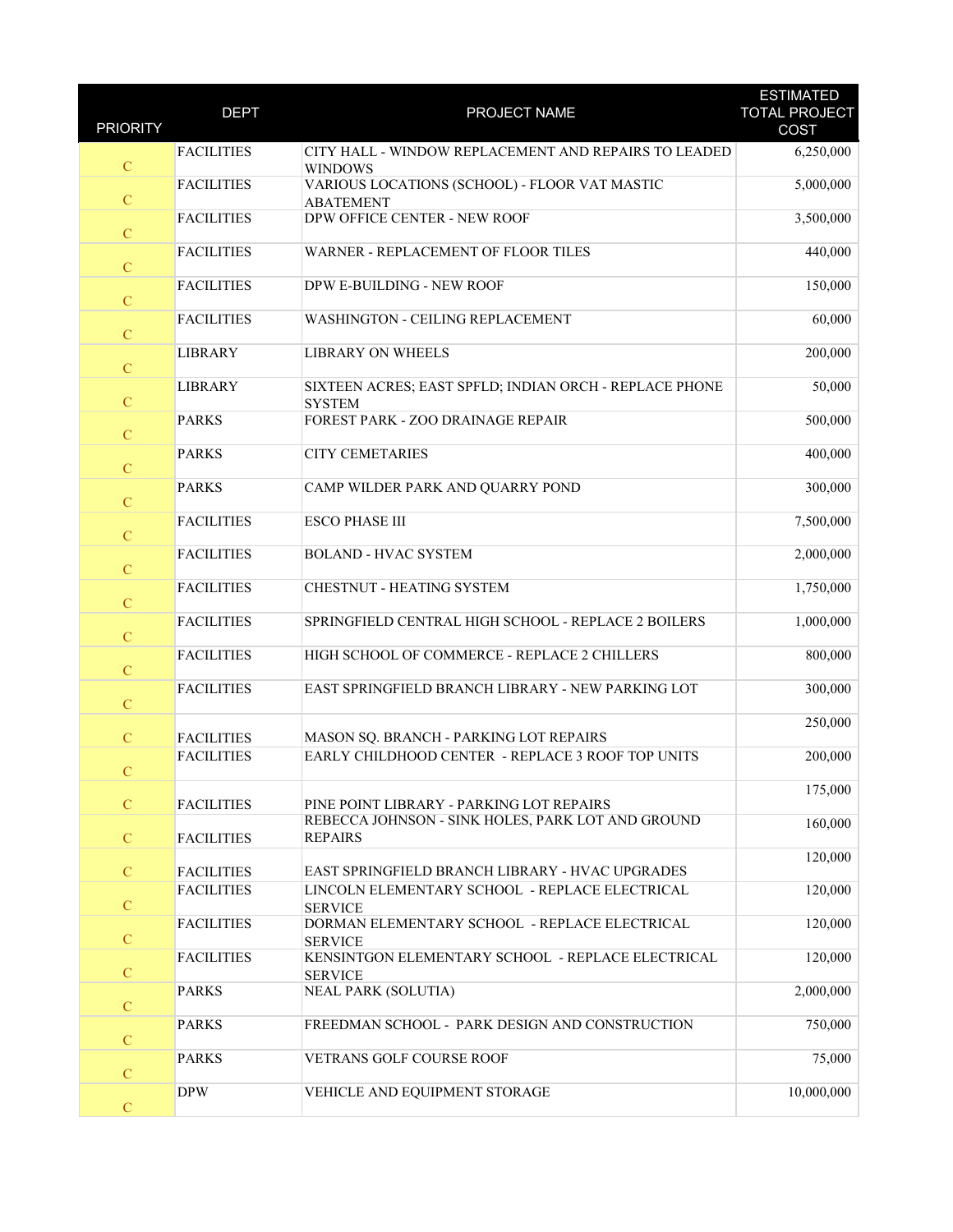| <b>PRIORITY</b> | <b>DEPT</b>                            | PROJECT NAME                                                                   | <b>ESTIMATED</b><br><b>TOTAL PROJECT</b><br>COST |
|-----------------|----------------------------------------|--------------------------------------------------------------------------------|--------------------------------------------------|
|                 | <b>FACILITIES</b>                      | DUGGAN - RE-ENGINEER PARKING LOTS                                              | 6,000,000                                        |
| $\mathcal{C}$   |                                        |                                                                                |                                                  |
| ${\bf C}$       | <b>FACILITIES</b>                      | SYMPHONY HALL - EXTERIOR                                                       | 2,000,000                                        |
| $\mathbf C$     | <b>FACILITIES</b>                      | CITY WIDE - ENERGY LANDSCAPE EFFIECENT DESIGN                                  | 1,500,000                                        |
| $\mathbf C$     | <b>FACILITIES</b>                      | KENNEDY - BATHROOM REPLACEMENT                                                 | 1,400,000                                        |
| $\mathbf C$     | <b>FACILITIES</b>                      | <b>GLENWOOD - BATHROOM RENOVATIONS</b>                                         | 800,000                                          |
| $\mathbf C$     | <b>FACILITIES</b>                      | KENSINGTON - BATHROOM REPLACEMENT                                              | 800,000                                          |
| ${\bf C}$       | <b>FACILITIES</b>                      | WARNER - PARKING LOT REDESIGN                                                  | 700,000                                          |
| $\mathbf C$     | <b>FACILITIES</b>                      | <b>BEAL - BATHROOM RENOVATION</b>                                              | 500,000                                          |
| $\mathbf C$     | <b>FACILITIES</b>                      | LIBERTY - BATHROOM REPLACEMENT                                                 | 500,000                                          |
| $\mathcal{C}$   | <b>FACILITIES</b>                      | DORMAN - BATHROOM RENOVATIONS                                                  | 400,000                                          |
| $\mathbf C$     | <b>FACILITIES</b>                      | FREEDMAN - BATHROOM RENOVATION                                                 | 360,000                                          |
| ${\bf C}$       | <b>FACILITIES</b>                      | MILTON BRADLEY - OUTDOOR PARK AREA - PLAYSCAPE                                 | 300,000                                          |
| $\mathbf C$     |                                        |                                                                                | 250,000                                          |
| $\mathbf C$     | <b>FACILITIES</b><br><b>FACILITIES</b> | CENTRAL HIGH - MASONARY REPAIRS (EARTHQUAKE)<br><b>ELLS - BATHROOM UPGRADE</b> | 210,000                                          |
| $\mathbf C$     | <b>FACILITIES</b>                      | <b>GLICKMAN - BATHROOM PARTITIONS</b>                                          | 120,000                                          |
| $\mathbf C$     | <b>FACILITIES</b>                      | CITY HALL - RESTORE SCONCES ON CITY HALL AND THE<br><b>CAMPANILE</b>           | 100,000                                          |
| ${\bf C}$       | <b>FACILITIES</b>                      | CITY HALL - REMOVE STAINING                                                    | 30,000                                           |
| $\mathbf C$     | <b>LIBRARY</b>                         | MASON SQUARE - REPAVE PARKING LOT                                              | 62,000                                           |
| $\mathcal{C}$   | <b>PARKS</b>                           | CITYWIDE BASEBALL FIELD REPAIR. REDO INFIELDS                                  | 1,500,000                                        |
| $\mathcal{C}$   | <b>PARKS</b>                           | <b>GORDON BILL PARK</b>                                                        | 550,000                                          |
| $\mathcal{C}$   | <b>PARKS</b>                           | <b>ADAMS PARK</b>                                                              | 500,000                                          |
| $\mathbf C$     | <b>PARKS</b>                           | <b>CALHOUN PARK</b>                                                            | 500,000                                          |
| $\mathbf C$     | <b>PARKS</b>                           | CYR ARENA - DASHBOARDS AND GLASS                                               | 300,000                                          |
| $\mathcal{C}$   | <b>FACILITIES</b>                      | DEBERRY - CREATE FOUR STUDENT BATHROOMS                                        | 1,600,000                                        |
| $\mathbf C$     | <b>FACILITIES</b>                      | FIRST MEETING HOUSE SANCTUARY - HEATING RENOVATIONS                            | 150,000                                          |
| $\mathcal{C}$   | <b>FACILITIES</b>                      | <b>SCI-TECH REPLACE ROOF UNIT SERVING MAIN OFFICE</b>                          | 100,000                                          |
| $\mathbf C$     | <b>FACILITIES</b>                      | FIRE REPAIR BUILDING - NEW GENERATOR                                           | 50,000                                           |
| $\mathbf C$     | <b>LIBRARY</b>                         | FOREST PARK LIBRARY - WINDOW REPLACEMENT                                       | 400,000                                          |
| ${\bf C}$       | <b>LIBRARY</b>                         | EAST SPRINGFIELD BRANCH LIBRARY - WINDOW<br><b>REPLACEMENT</b>                 | 65,000                                           |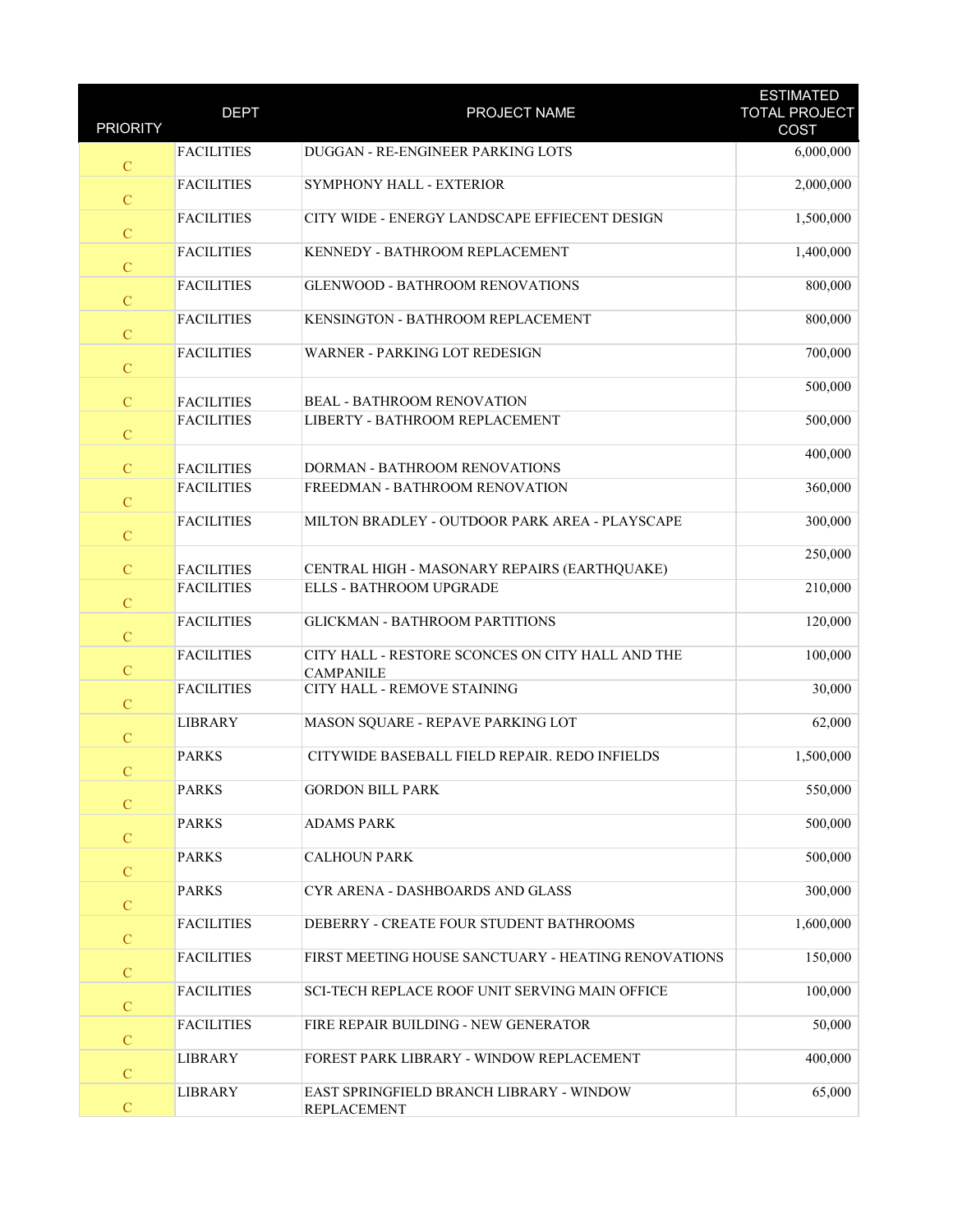| <b>PRIORITY</b> | <b>DEPT</b>       | PROJECT NAME                                                          | <b>ESTIMATED</b><br><b>TOTAL PROJECT</b> |
|-----------------|-------------------|-----------------------------------------------------------------------|------------------------------------------|
|                 |                   |                                                                       | COST                                     |
| $\mathcal{C}$   | <b>PARKS</b>      | EMILY BILL PARK/ BUILDING                                             | 650,000                                  |
| ${\bf C}$       | <b>ELECTIONS</b>  | POLL BOOKS                                                            | 90,000                                   |
| $\mathbf C$     | <b>FACILITIES</b> | GERENA SCHOOL - 'C' TUNNEL AND RAILROAD BRIDGE                        | 5,500,000                                |
| ${\bf C}$       | <b>FACILITIES</b> | GLICKMAN - WINDOWS DESIGN AND REPLACEMENT                             | 1,800,000                                |
| $\mathbf C$     | <b>FACILITIES</b> | VARIOUS LOCATIONS (SCHOOL) - PROPERTY CONDITION<br><b>ASSESSMENTS</b> | 1,750,000                                |
| $\mathbf C$     | <b>FACILITIES</b> | CITY HALL ANNEX - WINDOWS                                             | 1,500,000                                |
| $\mathbf C$     | <b>FACILITIES</b> | CITY HALL - BRICK REGROUT                                             | 1,000,000                                |
| $\mathbf C$     | <b>FACILITIES</b> | SYMPHONY HALL - BRICK REGROUT                                         | 1,000,000                                |
| ${\bf C}$       | <b>FACILITIES</b> | FREDRICK HARRIS ELEMENTARY HVAC                                       | 839,065                                  |
| $\mathbf C$     | <b>FACILITIES</b> | SUMNER AVE ELEMENTRY HVAC                                             | 768,306                                  |
| $\mathbf C$     | <b>FACILITIES</b> | INDIAN ORCHARD ELEMENTRY HVAC                                         | 768,306                                  |
| $\mathbf C$     | <b>FACILITIES</b> | CARRIAGE HOUSE - MAJOR REPAIRS (CPA)                                  | 350,000                                  |
| $\mathbf C$     | <b>FACILITIES</b> | BALLIET ELEMENTARY - CREATE OUTDOOR PLAYSCAPE AREA                    | 250,000                                  |
| ${\bf C}$       | <b>FACILITIES</b> | CITY HALL ANNEX - EXTERIOR MASONRY                                    | 250,000                                  |
| $\mathbf C$     | <b>FACILITIES</b> | KILEY - ADVANCED EMS                                                  | 200,000                                  |
| $\mathcal{C}$   | <b>FACILITIES</b> | CITY HALL - WINDOWS                                                   | 100,000                                  |
| $\mathbf C$     | <b>FACILITIES</b> | FIRE HEADQUARTERS - REPLACE GENERATOR                                 | 100,000                                  |
| $\mathbf C$     | <b>FACILITIES</b> | <b>GLICKMAN - ADVANCED EMS</b>                                        | 90,000                                   |
| $\mathbf C$     | <b>FACILITIES</b> | CITY HALL-COUNCIL CHAMBERS                                            | 55,000                                   |
| $\mathcal{C}$   | <b>FACILITIES</b> | <b>SCI-TECH - ADVANCED EMS</b>                                        | 45,000                                   |
| $\mathcal{C}$   | <b>FACILITIES</b> | CITY HALL-HVAC                                                        | 35,000                                   |
| $\mathcal{C}$   | <b>FACILITIES</b> | SYMPHONY HALL - INTERIOR WALLS                                        | 35,000                                   |
| $\mathbf C$     | <b>FACILITIES</b> | SYMPHONY HALL - INTERIOR LIGHTING                                     | 30,000                                   |
| ${\bf C}$       | <b>FACILITIES</b> | CITY HALL ANNEX - REAR SIDEWALK                                       | 22,000                                   |
| $\mathbf C$     | <b>LIBRARY</b>    | EAST SPRINGFIELD BRANCH LIBRARY - CENTRAL AIR<br><b>CONDITIONING</b>  | 45,000                                   |
| $\mathcal{C}$   | <b>LIBRARY</b>    | FOREST PARK LIBRARY - CENTRAL AIR CONDITIONING                        | 45,000                                   |
| $\mathcal{C}$   | <b>POLICE</b>     | NICE LOG RECORDER - PHASE 2                                           | 25,000                                   |
| $\mathbf C$     | <b>FACILITIES</b> | DPW GARAGE - VEHICLE EXHAUST SYSTEM                                   | 500,000                                  |
| $\mathbf C$     | <b>FACILITIES</b> | WARNER - DRYWELLS BY FRONT AND BACK                                   | 225,000                                  |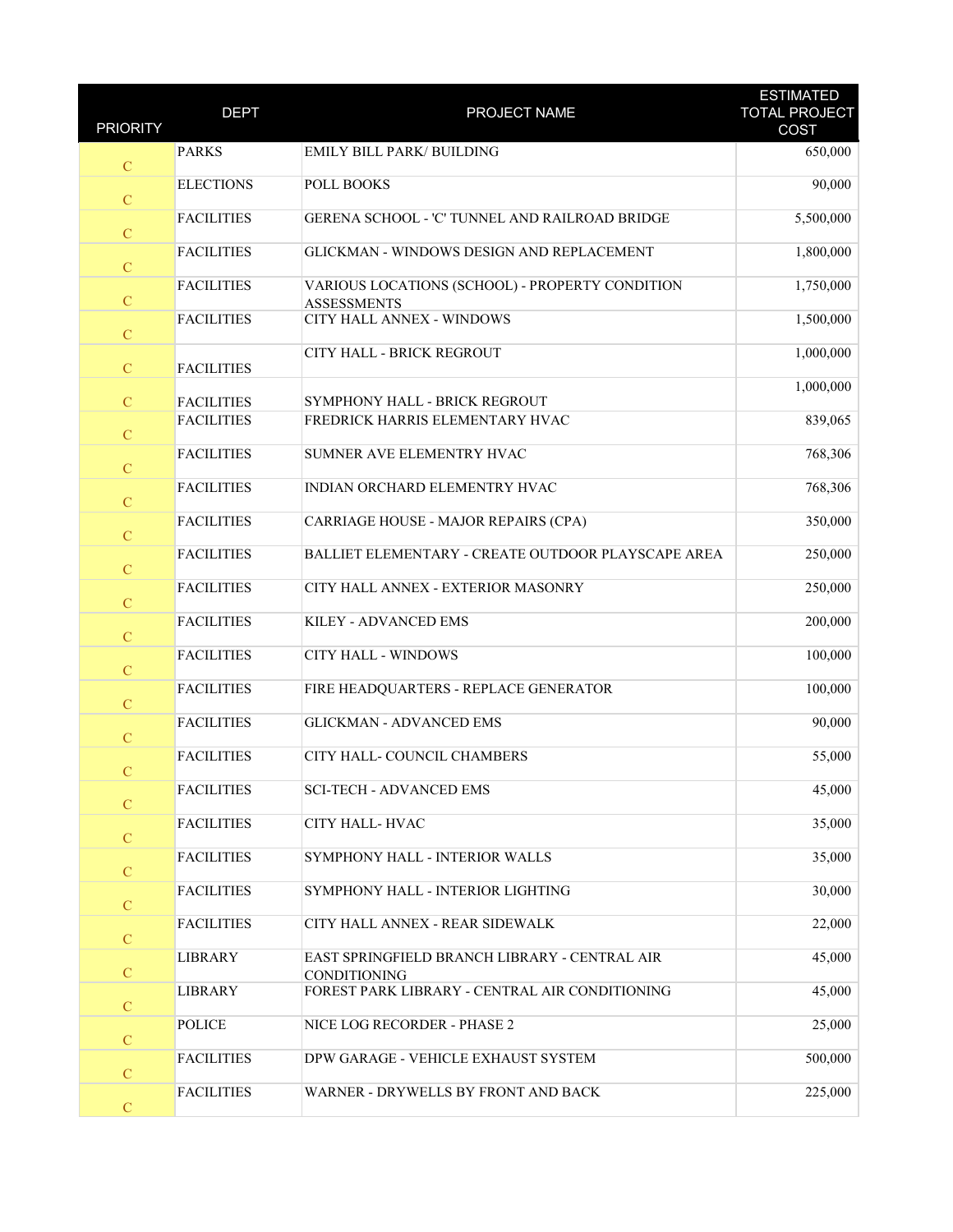| <b>PRIORITY</b> | <b>DEPT</b>       | PROJECT NAME                                   | <b>ESTIMATED</b><br><b>TOTAL PROJECT</b><br>COST |
|-----------------|-------------------|------------------------------------------------|--------------------------------------------------|
| $\mathcal{C}$   | <b>PARKS</b>      | <b>WALSH PARK</b>                              | 1,500,000                                        |
| ${\bf C}$       | <b>PARKS</b>      | <b>DEBERRY PARK</b>                            | 1,500,000                                        |
| $\mathbf C$     | <b>PARKS</b>      | <b>COTTAGE HILL PARK</b>                       | 1,200,000                                        |
| $\mathbf C$     | <b>PARKS</b>      | <b>JAIME ULLOA PARK - PHASE 2</b>              | 1,200,000                                        |
| $\mathbf C$     | <b>PARKS</b>      | BEAUREGARD & SCHIAVINA MEMORIAL PARK - PHASE 2 | 850,000                                          |
| $\mathbf C$     | <b>PARKS</b>      | <b>DONNA BLAKE PARK</b>                        | 750,000                                          |
| ${\bf C}$       | <b>PARKS</b>      | HARRIET TUBMAN PARK                            | 500,000                                          |
| $\mathbf C$     | <b>PARKS</b>      | FOREST PARK MAINTENANCE BUILDING               | 450,000                                          |
| $\mathbf C$     | <b>PARKS</b>      | <b>GERRISH PARK</b>                            | 200,000                                          |
| $\mathbf C$     | <b>CLERK</b>      | INCREASE OFFICE VAULT SPACE FOR VITAL RECORDS  | 261,100                                          |
| $\mathbf C$     | <b>FACILITIES</b> | SOUTH END MIDDLE - ASBESTOS PLASTER ABATEMENT  | 4,250,000                                        |
| ${\bf C}$       | <b>FACILITIES</b> | DPW OFFICE CENTER - HVAC UPGRADES              | 1,500,000                                        |
| $\mathbf C$     | <b>FACILITIES</b> | KENSINGTON - ASBESTOS PLASTER ABATEMENT        | 750,000                                          |
| $\mathbf C$     | <b>FACILITIES</b> | WALSH - ASBESTOS PLASTER ABATEMENT             | 700,000                                          |
| $\mathbf C$     | <b>FACILITIES</b> | DPW GARAGE - HVAC UPGRADES                     | 500,000                                          |
| $\mathcal{C}$   | <b>FACILITIES</b> | MASON SQ. FIRE STATION - WINDOWS               | 125,000                                          |
| $\mathbf C$     | <b>FACILITIES</b> | INDIAN ORCHARD FIRE STATION- WINDOWS           | 75,000                                           |
| $\mathbf C$     | <b>FACILITIES</b> | SIXTEEN ACRES FIRE STATION - WINDOWS           | 40,000                                           |
| $\mathcal{C}$   | <b>PARKS</b>      | ADVANCED ENTRY SYSTEM                          | 1,500,000                                        |
| $\mathcal{C}$   | <b>DPW</b>        | TRASH BARREL REPLACEMENTS (ONGOING)            | 2,000,000                                        |
| $\mathbf C$     | <b>DPW</b>        | VAC TRUCK BONDIS ISLAND                        | 250,000                                          |
| $\mathbf C$     | <b>FACILITIES</b> | FIRST MEETING HOUSE PARISH - RENOVATE          | 6,500,000                                        |
| ${\bf C}$       | <b>FACILITIES</b> | FIRST MEETING HOUSE SANCTUARY - RENOVATE       | 3,000,000                                        |
| $\mathbf C$     | <b>FACILITIES</b> | KILEY - ELECTRICAL FPE PANEL REPLACEMENT       | 750,000                                          |
| $\mathbf C$     | <b>FACILITIES</b> | DORMAN - ELECTRICAL UPGRADES                   | 400,000                                          |
| $\mathbf C$     | <b>FACILITIES</b> | <b>BEAL - ELECTRICAL PANELS</b>                | 300,000                                          |
| $\mathbf C$     | <b>FACILITIES</b> | FACILITIES ADMIN - PARKING LOT REPAVING        | 250,000                                          |
| ${\bf C}$       | <b>FACILITIES</b> | <b>BOWLES - ADVANCED EMS</b>                   | 55,000                                           |
| ${\bf C}$       | <b>FACILITIES</b> | FACILITIES ADMIN -PERIMETER SECURITY           | 45,000                                           |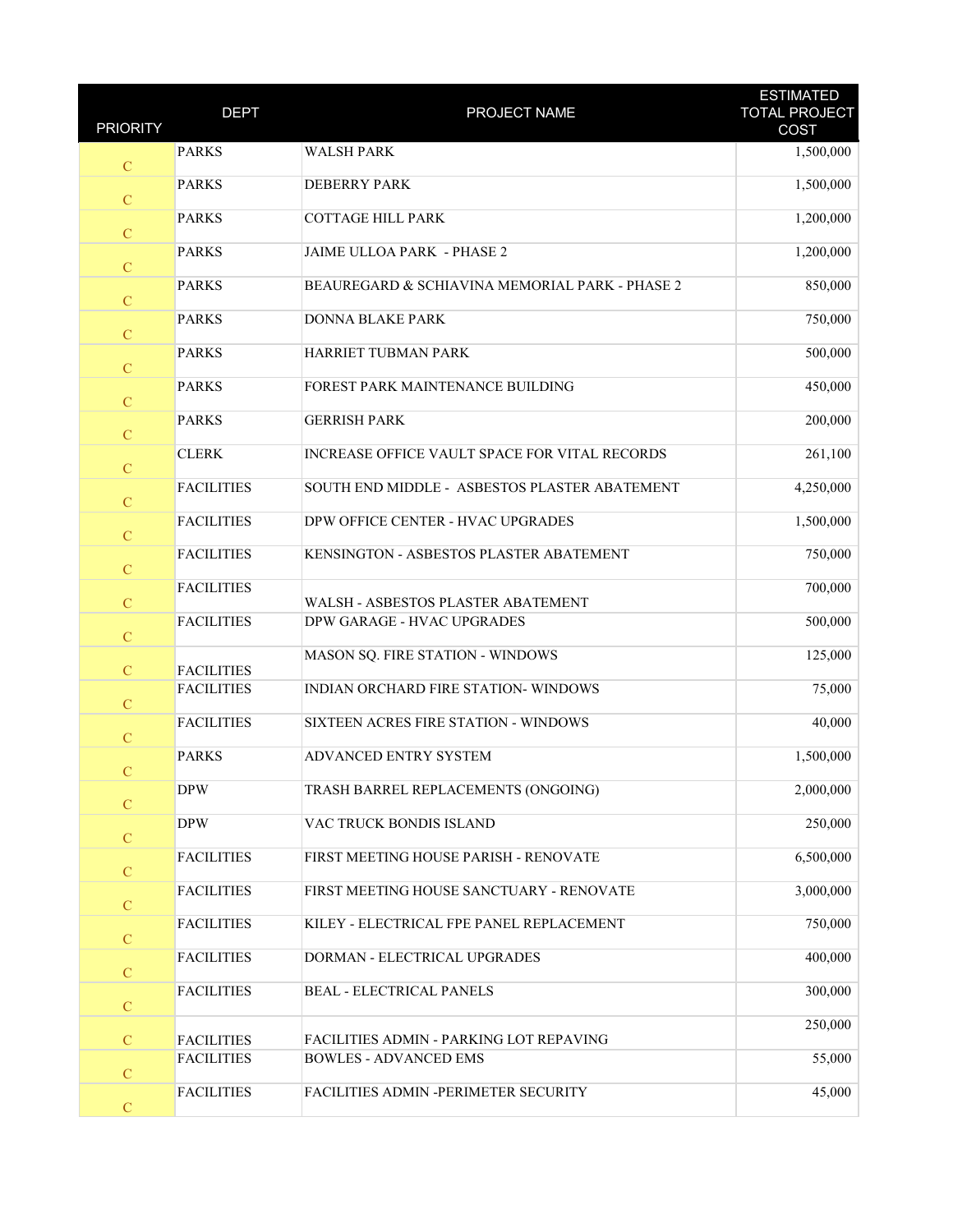| <b>PRIORITY</b> | <b>DEPT</b>       | PROJECT NAME                                                                 | <b>ESTIMATED</b><br><b>TOTAL PROJECT</b><br>COST |
|-----------------|-------------------|------------------------------------------------------------------------------|--------------------------------------------------|
| $\mathbf C$     | <b>LIBRARY</b>    | FOREST PARK LIBRARY - REPLACE LIGHTING AND CEILING<br><b>RENOVATION</b>      | 85,000                                           |
| ${\bf C}$       | <b>LIBRARY</b>    | FOREST PARK LIBRARY - CIRCULATION DESK                                       | 50,000                                           |
| $\mathbf C$     | <b>PARKS</b>      | RUTH ELIZABETH PARK CONNECTOR TRAIL                                          | 450,000                                          |
| $\mathbf C$     | <b>FACILITIES</b> | MILTON BRADLEY - WINDOWS & DOORS                                             | 12,500,000                                       |
| $\mathbf C$     | <b>FACILITIES</b> | BRIDGE - WINDOWS AND DOORS REPLACEMENT                                       | 650,000                                          |
| $\mathbf C$     | <b>FACILITIES</b> | CITY HALL, SYMPHONY HALL - BRONZE DOORS RESTORATION                          | 500,000                                          |
| ${\bf C}$       | <b>FACILITIES</b> | BRUNTON - POD AIR HANDLER UNITS & CONDENSORS                                 | 400,000                                          |
| $\mathbf C$     | <b>FACILITIES</b> | DRYDEN - PARKING LOT PAVING/EXTENSION                                        | 250,000                                          |
| $\mathbf C$     | <b>PARKS</b>      | HIGHLAND DIVISION RAIL TRAIL FEASABILITY STUDY                               | 63,200                                           |
| $\mathbf C$     | <b>POLICE</b>     | TRU BEAR CAT                                                                 | 317,000                                          |
| $\mathbf C$     | <b>POLICE</b>     | <b>DIVE TEAM VAN</b>                                                         | 179,000                                          |
| ${\bf C}$       | <b>POLICE</b>     | KRONOS IMPLEMENTATION                                                        | 40,000                                           |
| $\mathbf C$     | <b>POLICE</b>     | <b>VOIP MIGRATION</b>                                                        | 25,000                                           |
| $\mathbf C$     | <b>FACILITIES</b> | HARRIS ELEMENTARY - BATHROOM PARTITIONS                                      | 300,000                                          |
| $\mathbf C$     | <b>PARKS</b>      | CAMEROTA PROPERTY (FIVE MILE POND) PURCHASE                                  | 2,000,000                                        |
| $\mathbf C$     | <b>FACILITIES</b> | COMMERCE - ADVANCED EMS                                                      | 1,600,000                                        |
| ${\bf C}$       | <b>FACILITIES</b> | FREEDMAN - EXTERIOR GROUNDS UPGRADES                                         | 700,000                                          |
| $\mathbf C$     | <b>FACILITIES</b> | CHESTNUT - INTERIOR COUTRYARD REPAIRS                                        | 600,000                                          |
| $\mathbf C$     | <b>FACILITIES</b> | <b>FACILITIES ADMIN - BOILERS &amp; PUMPS</b>                                | 250,000                                          |
| $\mathbf C$     | <b>FACILITIES</b> | FACILITIES ADMIN - ADVANCED EMS                                              | 65,000                                           |
| $\mathbf C$     | <b>DPW</b>        | PORTABLE WIRELESS VEHICLE LIFT SYSTEMS (2 SETS, 4<br><b>COLUMNS PER SET)</b> | 83,380                                           |
| $\mathbf C$     | <b>FACILITIES</b> | <b>SCI-TECH - BATHROOM PARTITIONS</b>                                        | 2,400,000                                        |
| $\mathbf C$     | <b>FACILITIES</b> | VAN SICKLE - REPLACE BATHROOM PARTITIONS                                     | 1,800,000                                        |
| $\mathcal{C}$   | <b>FACILITIES</b> | WARNER - REPLACE BATHROOM PARTITIONS                                         | 400,000                                          |
| $\mathbf C$     | <b>FACILITIES</b> | SPRINGFIELD MUNICIPAL OPS CENTER (DPW TAPLEY) - GARAGE                       | 300,000                                          |
| $\mathcal{C}$   | <b>FACILITIES</b> | COMMERCE - BATHROOM/WATER-FOUNTAINS                                          | 200,000                                          |
| $\mathbf C$     | <b>FACILITIES</b> | SPS BERKSHIRE - BATHROOM PARTITION                                           | 135,000                                          |
| $\mathbf C$     | <b>FACILITIES</b> | INDIAN ORCHARD - BATHROOM TILE                                               | 120,000                                          |
| ${\bf C}$       | <b>FACILITIES</b> | REBECCA JOHNSON - EXTERIOR DRAINAGE SYSTEM - PLAY<br><b>AREA</b>             | 120,000                                          |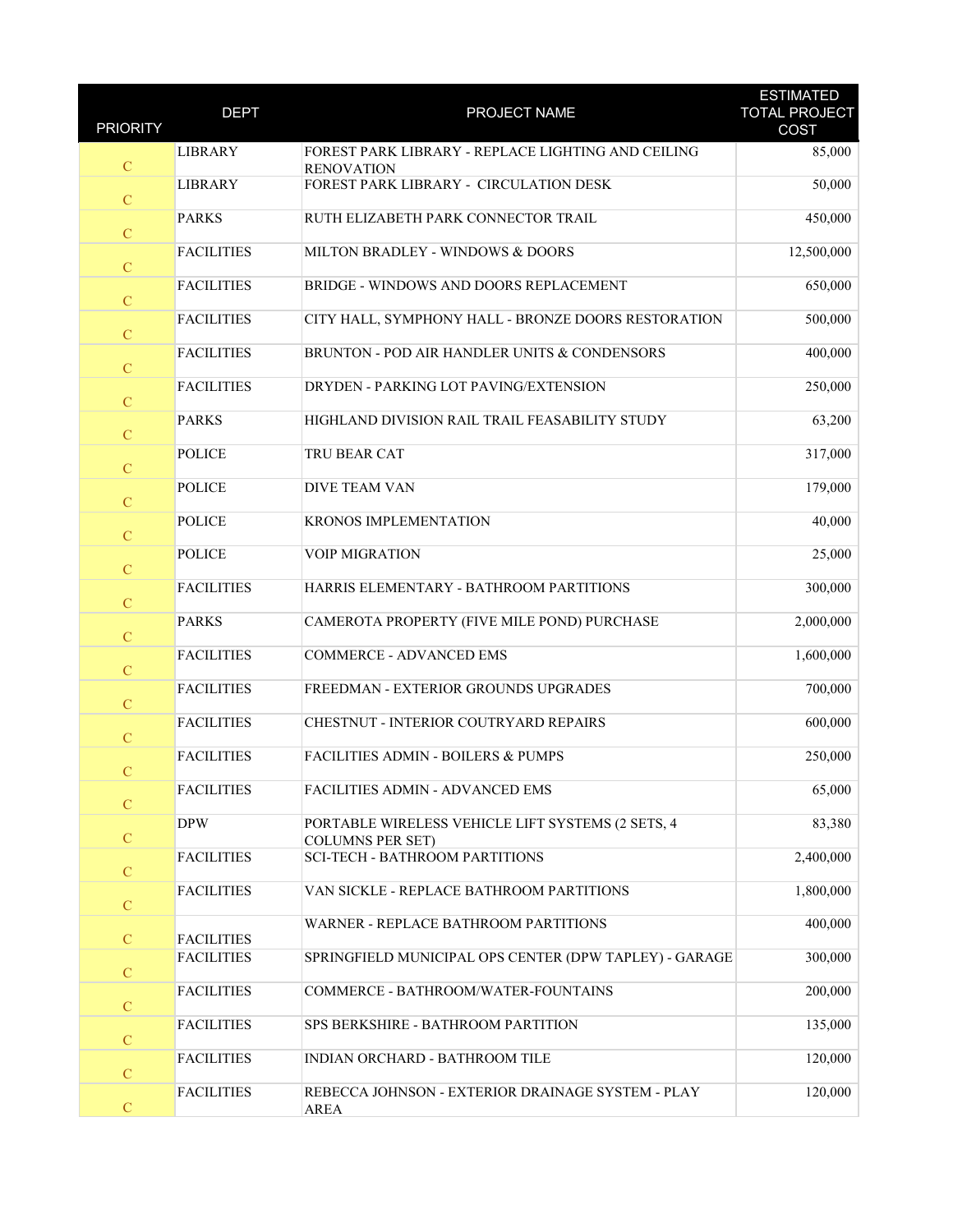| <b>PRIORITY</b> | <b>DEPT</b>       | PROJECT NAME                                                             | <b>ESTIMATED</b><br><b>TOTAL PROJECT</b><br>COST |
|-----------------|-------------------|--------------------------------------------------------------------------|--------------------------------------------------|
| $\mathbf C$     | <b>FACILITIES</b> | DPW OFFICE CENTER - RENOVATION OF FIRST FLOOR                            | 4,000,000                                        |
| $\overline{C}$  | <b>FACILITIES</b> | FOREST PARK LIBRARY - HVAC                                               | 120,000                                          |
| $\mathbf C$     | <b>FACILITIES</b> | LINCOLN - PARKING LOT & GROUNDS REPAIRS                                  | 600,000                                          |
| $\mathbf C$     | IT                | SCANNING ARCHIVAL DOCUMENTS FOR ELECTRONIC STORAGE                       | 475,000                                          |
| ${\bf C}$       | <b>DPW</b>        | <b>GARAGE FLOOR RECOATING</b>                                            | 376,470                                          |
| $\mathbf C$     | <b>FACILITIES</b> | GERENA SCHOOL - NEW ROOF AT "A" & "D" BUILDINGS                          | 1,100,000                                        |
| $\mathbf C$     | <b>FACILITIES</b> | N.MAIN ST. FIRE STATION - NEW ROOF                                       | 175,000                                          |
| $\mathbf C$     | <b>FACILITIES</b> | INDIAN ORCHARD FIRE STATION- NEW ROOF                                    | 100,000                                          |
| $\mathbf C$     | <b>FACILITIES</b> | FIRE ALARM BUILDING - NEW ROOF                                           | 85,000                                           |
| $\mathbf C$     | <b>PARKS</b>      | NEW MUSIC SHELL, FOR CONCERTS IN THE PARK.                               | 105,000                                          |
| $\mathbf C$     | <b>DPW</b>        | BOBCAT FOR BONDI ISLAND                                                  | 69,513                                           |
| $\mathbf C$     | <b>DPW</b>        | SAND SHED FOR WINTER OPERATIONS                                          | 30,000                                           |
| $\mathbf C$     | <b>FACILITIES</b> | FACILITIES ADMIN - BUILDING B RENOVATIONS                                | 1,250,000                                        |
| $\mathbf C$     | <b>FACILITIES</b> | MILTON BRADLEY - INTERIOR & BATHROOM UPGRADES                            | 240,000                                          |
| $\mathbf C$     | <b>FACILITIES</b> | LYNCH - BATHROOM RENOVATIONS                                             | 120,000                                          |
| D               | <b>FACILITIES</b> | <b>GAR HALL - RENOVATE</b>                                               | 4,000,000                                        |
| D               | <b>FACILITIES</b> | SIXTEEN ACRES FIRE STATION - INTERIOR RENOVATIONS                        | 750,000                                          |
| $\mathbf D$     | <b>FACILITIES</b> | <b>SCI-TECH - EXTERIOR POINTING</b>                                      | 500,000                                          |
| D               | <b>FACILITIES</b> | FIRE HEADQUARTERS - WINDOWS                                              | 150,000                                          |
| $\mathbf D$     | <b>PARKS</b>      | <b>FORESTRY DIVISION OFFICE</b>                                          | 450,000                                          |
| D               | <b>FACILITIES</b> | MILTON BRADLEY - OUTDOOR PARK AREA - UNION STREET                        | 1,200,000                                        |
| D               | <b>FACILITIES</b> | WHITE SCHOOL - BATHROOM REPLACEMENT                                      | 800,000                                          |
| $\mathbf D$     | <b>FACILITIES</b> | POTTENGER - REPAVE PARKING LOT/SIDEWALK                                  | 500,000                                          |
| $\mathbf D$     | <b>FACILITIES</b> | BEAL - DESIGN AND INSTALL BUS DROP ACCESS ROAD                           | 320,000                                          |
| D               | <b>FACILITIES</b> | <b>BRIDGE - REPAVE PARKING LOT</b>                                       | 320,000                                          |
| D               | <b>FACILITIES</b> | GLICKMAN - EXTERIOR PARKING LOT REPAIRS                                  | 260,000                                          |
| D               | <b>FACILITIES</b> | <b>BALLIET ELEMENTARY - HVAC</b>                                         | 250,000                                          |
| D               | <b>FACILITIES</b> | VARIOUS LOCATIONS (SCHOOL) - SMALL EQUIPMENT<br>REPLACEMENT SCHEDULE     | 250,000                                          |
| $\mathbf D$     | <b>FACILITIES</b> | VARIOUS LOCATIONS (MUNICIPALS) - SMALL EQUIPMENT<br>REPLACEMENT SCHEDULE | 200,000                                          |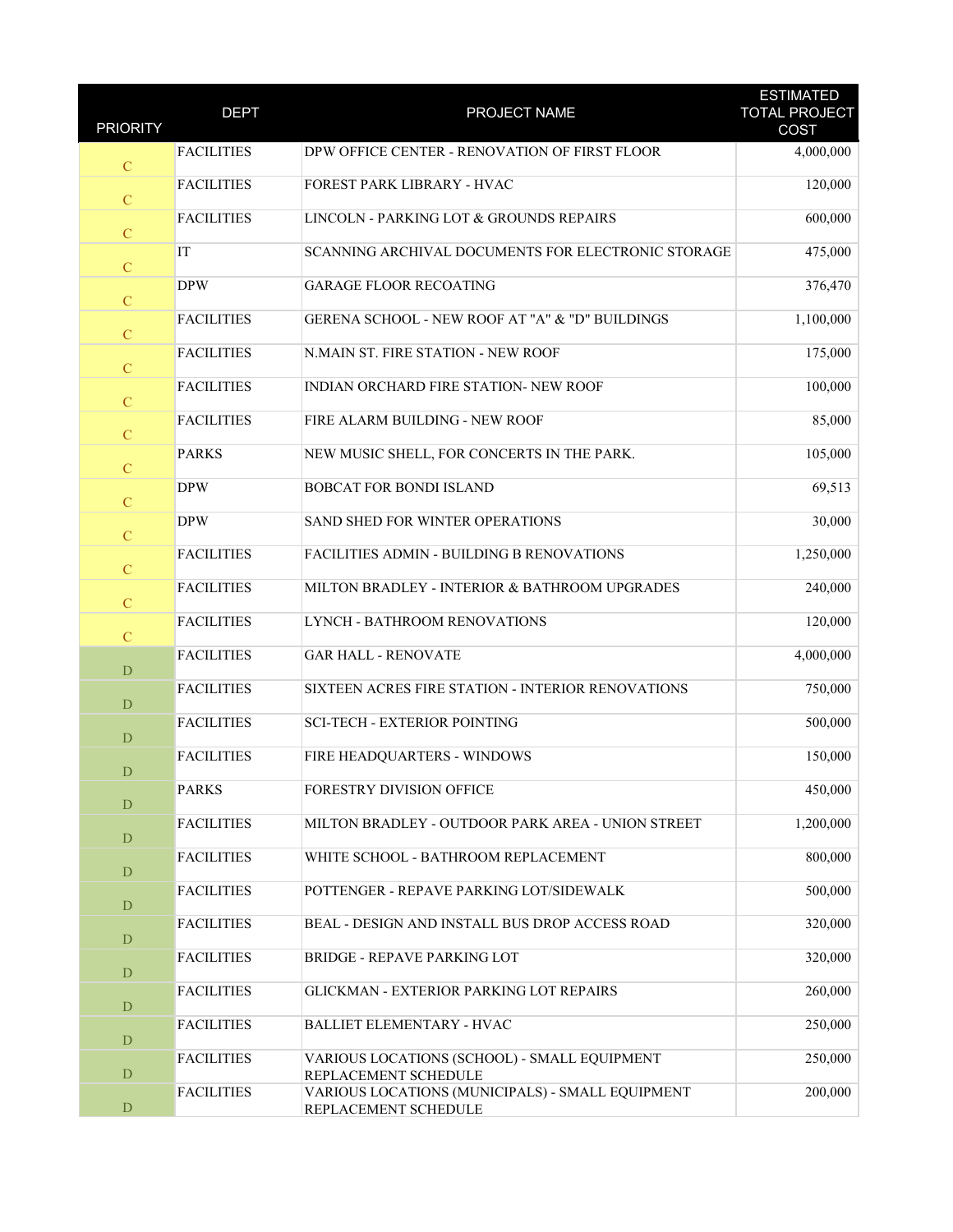| <b>PRIORITY</b> | <b>DEPT</b>       | PROJECT NAME                                                            | <b>ESTIMATED</b><br><b>TOTAL PROJECT</b><br>COST |
|-----------------|-------------------|-------------------------------------------------------------------------|--------------------------------------------------|
| D               | <b>FACILITIES</b> | BEAL - CLASSROOM CABINETRY                                              | 160,000                                          |
| D               | <b>FACILITIES</b> | <b>BEAL - REPAVE PARKING LOT</b>                                        | 150,000                                          |
| $\mathbf D$     | <b>FACILITIES</b> | HOMER - REPAVE DRIVEWAY                                                 | 140,000                                          |
| $\mathbf D$     | <b>FACILITIES</b> | FIRST MEETING HOUSE SANCTUARY - EXTERIOR PAINTING                       | 120,000                                          |
| D               | <b>FACILITIES</b> | BRUNTON - PLAY GROUND EQUIPMENT / NEW PLAYSCAPE                         | 85,000                                           |
| D               | <b>FACILITIES</b> | DPW GARAGE - NEW OVERHEAD DOORS                                         | 65,000                                           |
| $\mathbf D$     | <b>FACILITIES</b> | <b>BEAL - REPLACE PORTABLE CR'S</b>                                     | 5,000,000                                        |
| $\mathbf D$     | <b>FACILITIES</b> | HARRIS ELEMENTARY - ADD ADDITIONAL PARKING                              | 4,000,000                                        |
| $\mathbf D$     | <b>FACILITIES</b> | <b>BOWLES - ADD ADDITIONAL PARKING</b>                                  | 400,000                                          |
| $\mathbf D$     | <b>FACILITIES</b> | <b>BRUNTON - QUAD PARTITIONS</b>                                        | 180,000                                          |
| D               | <b>FACILITIES</b> | VARIOUS LOCATIONS (SCHOOL) - UPDATE THEATRES                            | 2,800,000                                        |
| $\mathbf D$     | <b>FACILITIES</b> | <b>SCI-TECH - STEAM TRAPS</b>                                           | 1,700,000                                        |
| $\mathbf D$     | <b>FACILITIES</b> | KENNEDY - FLOOR TILE REPLACEMENT VCT                                    | 800,000                                          |
| $\mathbf D$     | <b>FACILITIES</b> | VAN SICKLE - REPLACE FLOOR AND CARPET                                   | 720,000                                          |
| D               | <b>FACILITIES</b> | SCI-TECH - FLOOR TILE REPLACEMENT PROGRAM                               | 320,000                                          |
| D               | <b>FACILITIES</b> | KENSINGTON - REPLACE STAIRCASE TREADS (CODE)                            | 180,000                                          |
| D               | <b>FACILITIES</b> | WASHINGTON - FLOOR TILE REPLACEMENT                                     | 150,000                                          |
| D               | <b>FACILITIES</b> | BRIDGE - FLOOR TILE REPLACEMENT                                         | 120,000                                          |
| $\mathbf D$     | <b>FACILITIES</b> | <b>ELLS - REPLACE TILE</b>                                              | 85,000                                           |
| $\mathbf D$     | <b>FACILITIES</b> | BALLIET ELEMENTARY - STEAM TRAPS                                        | 75,000                                           |
| $\mathbf D$     | <b>FACILITIES</b> | CITY HALL - STEAM TRAPS, FITTING INSTULATION                            | 35,000                                           |
| $\mathbf D$     | <b>FACILITIES</b> | <b>COMMERCE - STEAM TRAPS</b>                                           | 35,000                                           |
| $\mathbf D$     | <b>FACILITIES</b> | VARIOUS LOCATIONS (SCHOOL) -TSI/SURFACING MATERIALS<br><b>ABATEMENT</b> | 7,500,000                                        |
| ${\bf D}$       | <b>PARKS</b>      | <b>ATWATER - FOUNTAIN</b>                                               | 550,000                                          |
| $\mathbf D$     | <b>PARKS</b>      | <b>GUNN SQUARE PARK (CPA)</b>                                           | 300,000                                          |
| $\mathbf D$     | <b>PARKS</b>      | <b>COLONY HILLS (CPA)</b>                                               | 53,658                                           |
| $\mathbf D$     | <b>POLICE</b>     | <b>FURNITURE</b>                                                        | 100,000                                          |
| $\mathbf D$     | <b>FACILITIES</b> | VARIOUS LOCATIONS (SCHOOL) - CLOCK/INTERCOM                             | 2,200,000                                        |
| ${\rm D}$       | <b>FACILITIES</b> | VARIOUS LOCATIONS (SCHOOL) - PAINTING PROJECTS                          | 1,000,000                                        |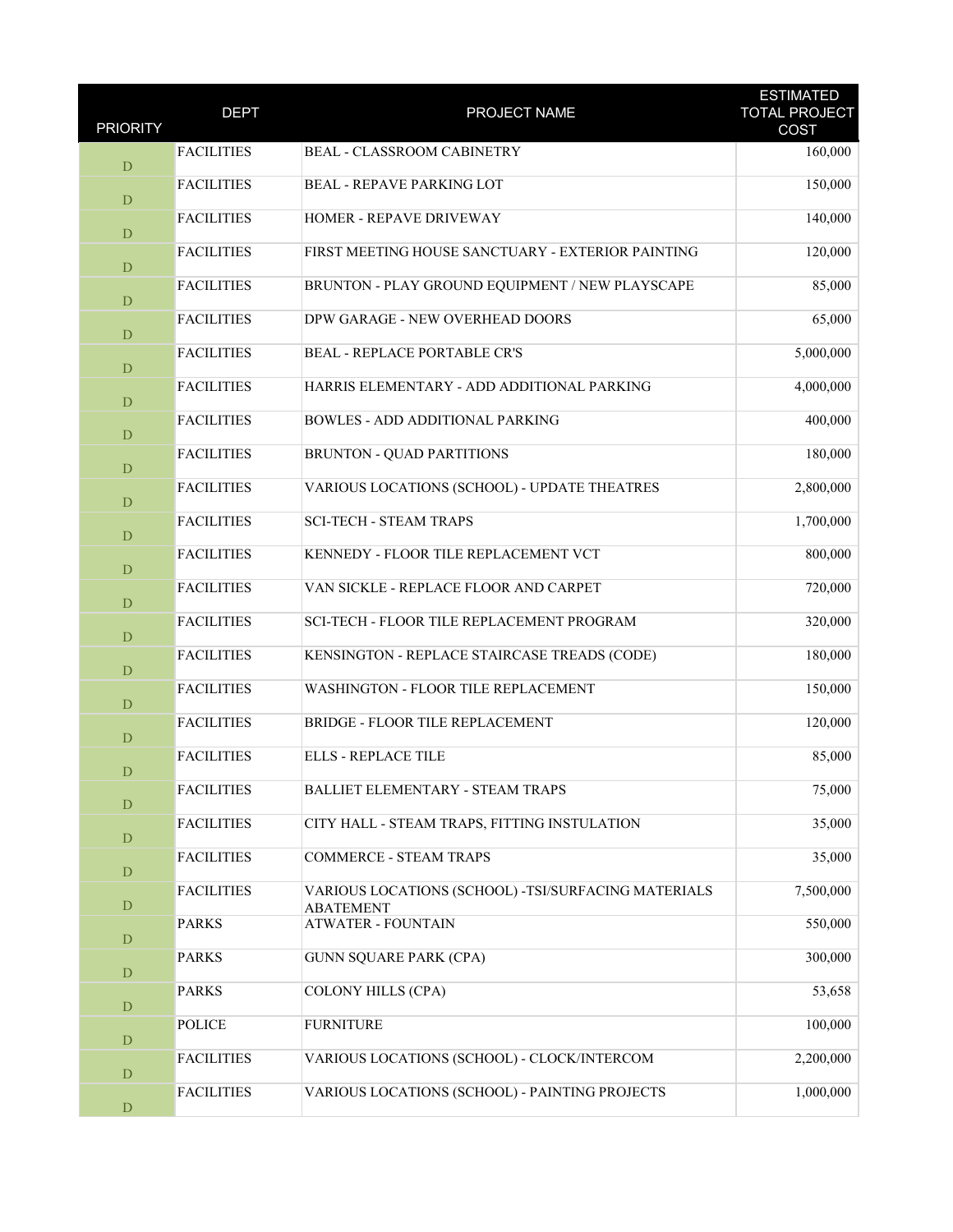| <b>PRIORITY</b> | <b>DEPT</b>       | PROJECT NAME                                        | <b>ESTIMATED</b><br><b>TOTAL PROJECT</b><br>COST |
|-----------------|-------------------|-----------------------------------------------------|--------------------------------------------------|
| D               | <b>FACILITIES</b> | FOREST PARK LIBRARY - BUILD OUT SHELL SECTION       | 400,000                                          |
| D               | <b>FACILITIES</b> | <b>BRIDGE - INTERIOR RENOVATIONS</b>                | 80,000                                           |
| D               | <b>FACILITIES</b> | CHESTNUT - REPLACE STAGE CURTAINS                   | 60,000                                           |
| D               | <b>FACILITIES</b> | DPW OFFICE CENTER - RENOVATION OF SECOND FLOOR      | 8,000,000                                        |
| D               | <b>FACILITIES</b> | FIRE ALARM BUILDING - EXTERIOR REPAIRS              | 60,000                                           |
| D               | <b>FACILITIES</b> | FIRE REPAIR BUILDING - EXTERIOR REPAIRS             | 60,000                                           |
| D               | <b>FACILITIES</b> | FACILITIES ADMIN - BUILDING A RENOVATIONS           | 900,000                                          |
| D               | <b>FACILITIES</b> | DPW E-BUILDING - INTERIOR RENOVATIONS               | 500,000                                          |
| D               | <b>FACILITIES</b> | TALMADGE - CONSTRUCTION OF RESTROOM AREAS - FACULTY | 400,000                                          |
|                 |                   |                                                     |                                                  |
|                 |                   |                                                     | 854, 367, 542                                    |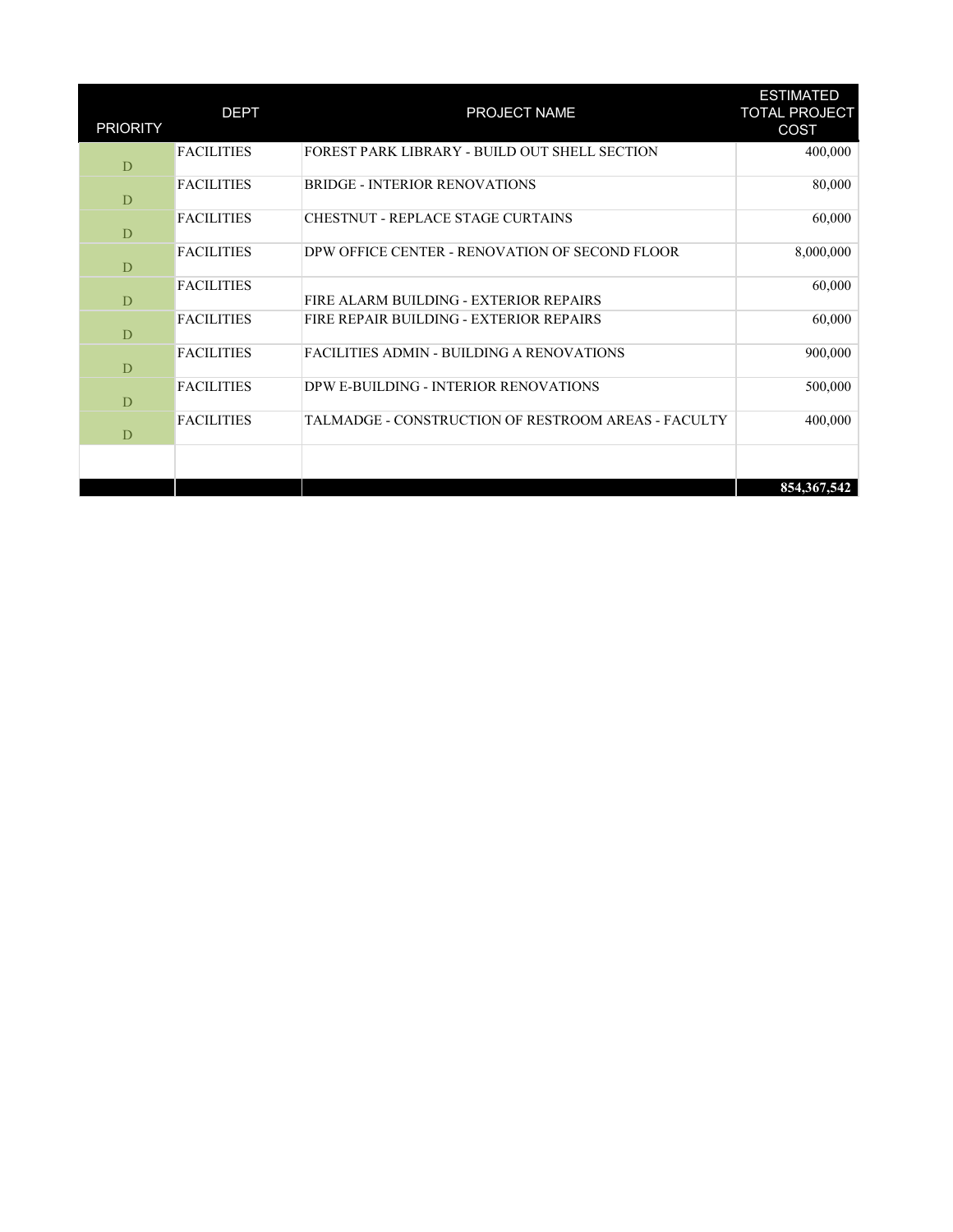

## <span id="page-34-0"></span>**Appendix B: Capital Improvement Process**

### **Capital Improvement Process**

Departments submit capital requests to the Office of Management and Budget electronically along with necessary supporting documentation (See Appendix A for a summary of requested projects). Requests are captured in a database maintained by the Office of Management and Budget and are reviewed by the Capital Improvement Committee. This process is required by City ordinance and is consistent with best practices regarding capital investment.

*Database Requirements -* All capital requests are submitted in electronic format and include the following information:

- Project Category Project Urgency
- 
- 
- Estimated Project Cost Legal Obligations
- Proposed Funding Sources Public Service Impact
- 
- 
- Project Type Project Benefits
	- **Department Priority** Fiscal Impact
		-
		-
	- Project Description Completed Prior Phases

*Categories* - Capital projects are categorized into one of eleven categories:

- Building (School, City) *–* This includes acquisition, replacement, renovation, and addition to, construction or long-term lease of a building or a major component thereof.
- Infrastructure (IT) This category includes wireless and fiber networks, technology upgrades and other technology improvements of a lasting nature that are not building structures.
- Infrastructure (Roadways/Sidewalks, Other) *–* This category includes roadwork, sidewalks, traffic signals, drainage systems and other improvements of a lasting nature that are not building structures.
- Equipment (Vehicular) *–* This includes equipment capable of self-propulsion from one location to another.
- Equipment (IT) *–* This category includes all purchases that meet the definition of a capital item in the area of technology such as computers, digital copiers, printers, telephone systems and software programs.
- Equipment (Other) *–* This includes all other equipment that meets the definition of a capital project item but is not capable of self-propulsion.
- Land/Parks/Fields *-* This category includes the acquisition, replacement, renovation, addition to, construction or long-term lease of parks and playing fields. If the acquisition of land is associated with the acquisition of a building or an infrastructure project, the project would be categorized in those respective categories.
- Salary This category includes salary for staff associated with a specific project and helps to determine what, if any, operating costs are included in the project plan.
- Other This category includes all capital projects that do not fall in the categories listed above.

*Types -* Each project is further classified into one of three different types of projects:

• New – The purchase, acquisition or construction of new capital, as distinct from the purchase of new capital items to replace existing capital.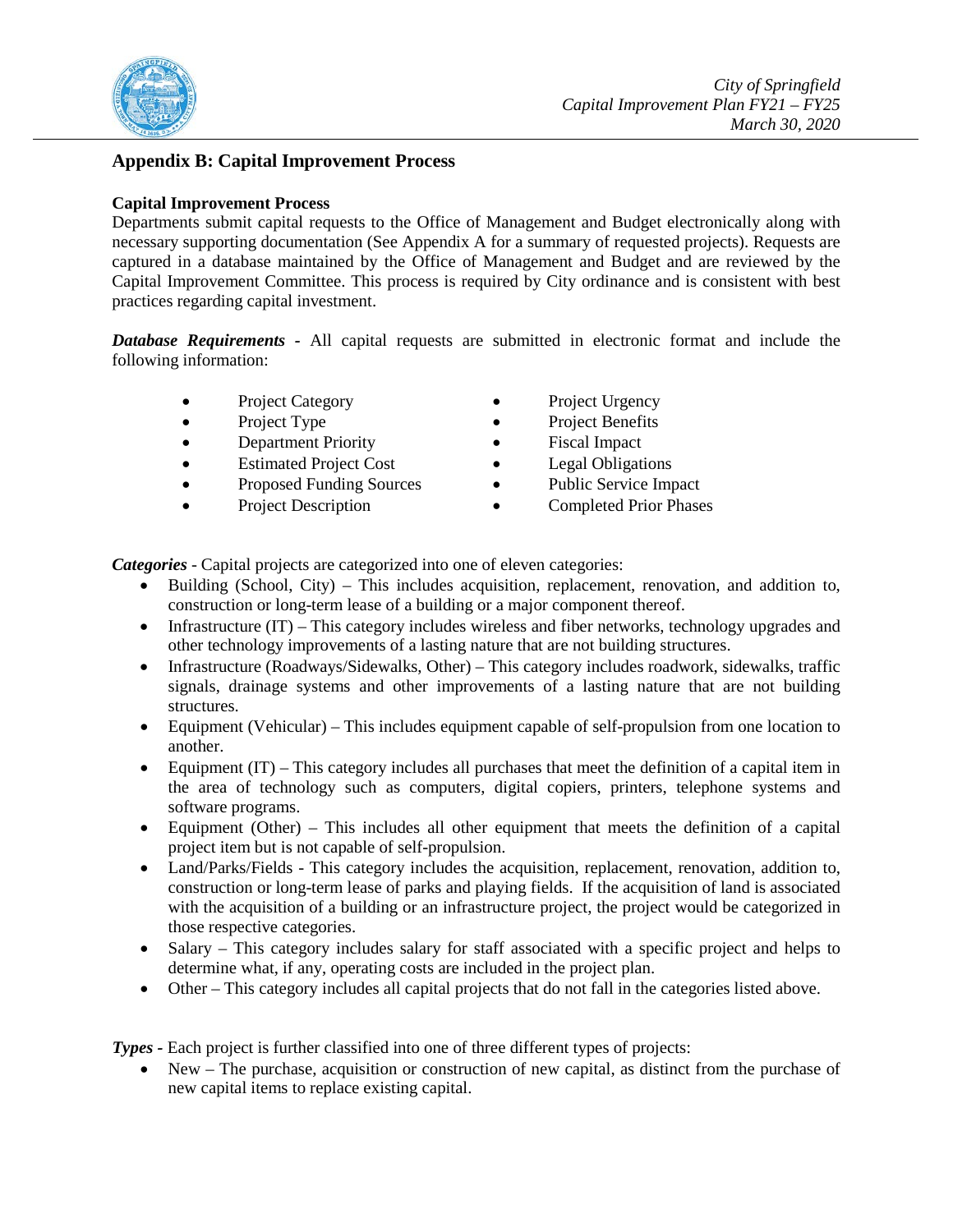

- Rehab Large-scale renovations and repairs to capital assets, such as building system replacements, equipment overhauls and other items intended to extend the useful life of an existing capital asset.
- Demolition This includes commercial and residential building demolition.

*Capital Improvement Committee -* The Capital Improvement Committee is responsible for identifying and prioritizing the City's needs and coordinating them with the operating budget. The Committee is comprised of the Chief Administrative and Financial Officer, the Budget Director, the Director of Public Works, the Director of Parks, Buildings and Recreation, the Director of the City's Capital Asset Construction Department and the Director of Economic Development and Planning for the City and a representative of the City Council. Any member who has an interest in any item before the committee must recuse him or herself from deliberations on that item. For the FY17 planning process the Committee members included:

- Chief Administrative and Financial Officer Timothy J. Plante
- Budget Director Lindsay Hackett
- Director of Department of Public Works Christopher Cignoli
- Director of Parks, Building/Recreation Patrick Sullivan
- Director of Capital Asset and Construction Peter Garvey
- Chief Development Officer Kevin Kennedy
- City Council Representative Timothy Allen
- Deputy Director of Economic Development Brian Connors
- Capital Improvement Analyst Jennifer Whisher

The Capital Improvement Committee reviews each submission. After appropriate review and consideration, the committee establishes project priorities giving quantitative measures of need and justification as established by the rating department and reviewed by the committee.

*Criteria -* Each project is ranked on eight criteria:

- Overall fiscal impact Will the project bring in additional revenue or will it cost additional money to operate? Are there funding sources other than the general fund for this project?
- Impacts on service to the public Will residents receive better service if the project is conducted? Will it address a public health, safety, accreditation or maintenance need?
- Promotion of Economic growth How significant of an impact is the project to economic development?
- Legal obligations and mandates Does the project improve compliance with federal law, state law, or local ordinance?
- Operation and maintenance impact Is the asset currently broken and in need of immediate replacement?
- Relationship to other projects/coordination If the project is a multi-year project, have prior phases been previously conducted?
- Resiliency improvement and resolution What does the project do for vulnerable populations or in the wake of chronic stress or an acute shock?
- Public perception of need What is the awareness level of need for the project and who requested it?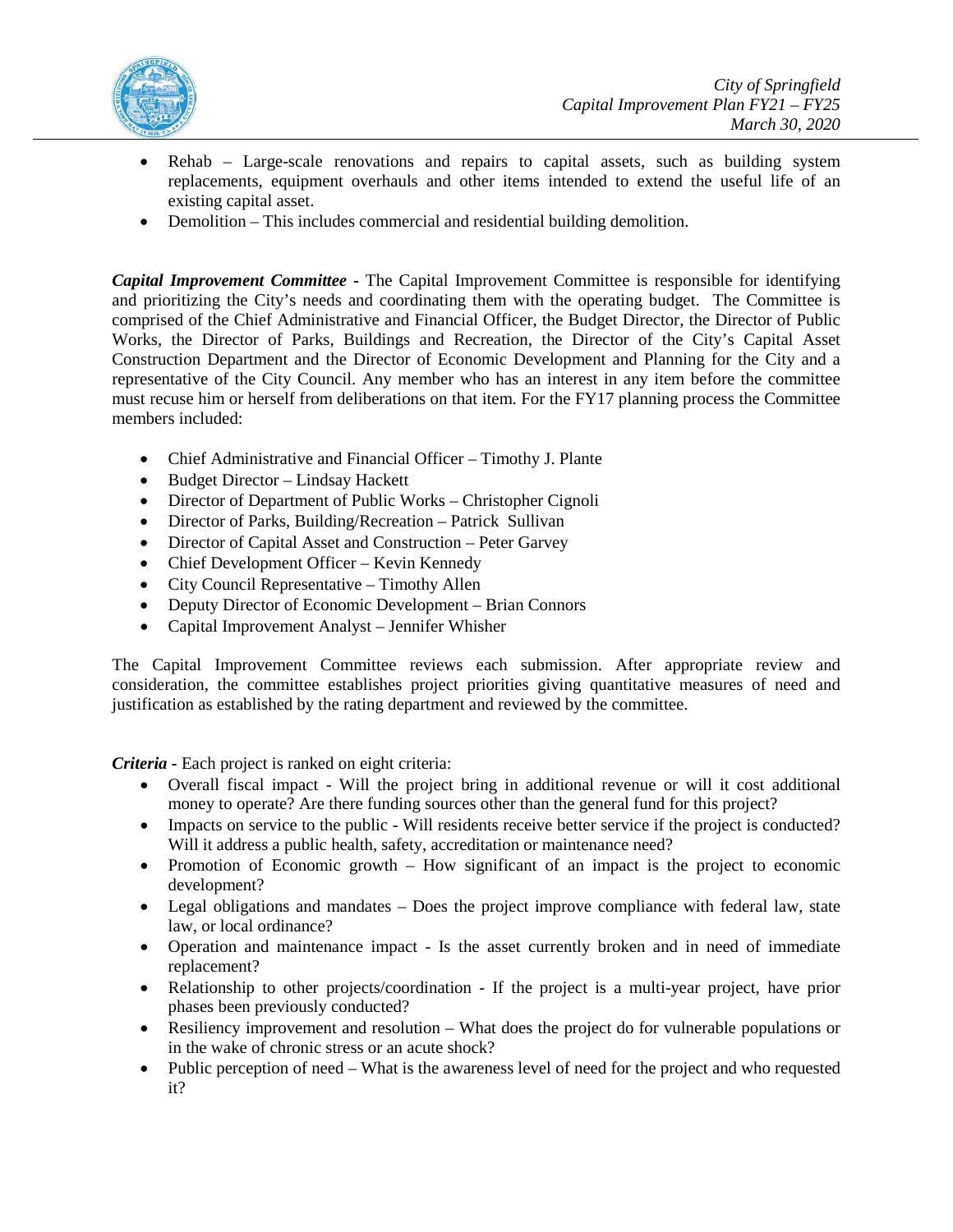

| FY21 Capital Improvement Criteria                              |
|----------------------------------------------------------------|
| Criteria 1 - Project Funding / Fiscal Impact - 25%             |
| Criteria 2 - Impact On Service To The Public - 15%             |
| Criteria 3 - Promotes Economic Development - 15%               |
| Criteria 4 - Legal Obligations And Mandates - 15%              |
| Criteria 5 - Operation and Maintenance Impact - 10%            |
| Criteria 6 - Relationship to Other Projects/Coordination - 10% |
| Criteria 7 - Resiliency Improvement and Resolution - 5%        |
| Criteria 8 - Public Perception of Need - 5%                    |

Each criterion above receives a different weight as seen in Appendix C. Each project is assigned to one of four priority levels based on the overall weighted score.

The capital plan is intended to be a fluid document that will be subject to change each year as priorities change and additional information becomes available. All final requests approved by the Capital Improvement Committee will be submitted for final review and approval to the Mayor and the City Council.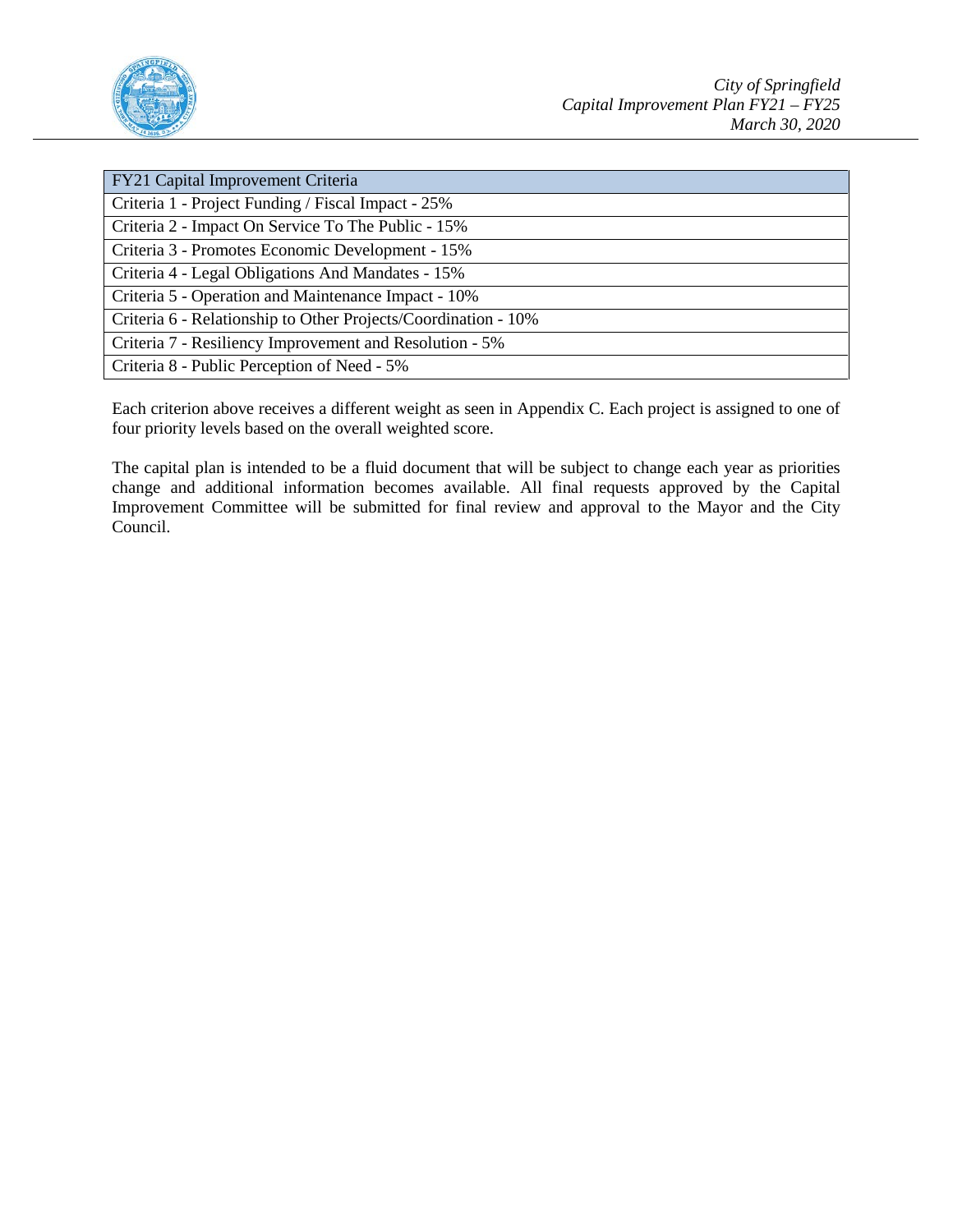

## <span id="page-37-0"></span>**Appendix C: Rating Criteria**

## **CRITERIA 1 – OVERALL FISCAL IMPACT Weight: 5**

Rationale: Limited resources exist for competing projects. This requires that each project's full impact on the City's budget be considered in rating and evaluating projects. Projects that are selffunded or have a large proportion of external funding will receive higher ratings than those that do not, as these projects have less impact on the funding portion of our capital budget.

Considerations: Ratings for this factor will consider these major points:

- A. Capital cost of the project relative to all other project requests.
- B. Impact of the project on City operating costs and personnel levels.
- C. Whether the project requires City appropriation or is funded from agency, grant funds, matching funds or generated revenue.
- D. Impact on the City's tax revenue or fee revenue.
- E. Will external funding be lost should the project be delayed?

| <b>Illustrative Ratings:</b>                       |
|----------------------------------------------------|
| Criteria 1 - Project Funding / Fiscal Impact - 25% |

5 - Less than 10% City funding

4 - Less than 30% City funding

3 - Less than 50% City funding

2 - More than 50% City funding, decreases operating costs

1 - More than 50% City funding, operating costs remain the same

0 - More than 50% City funding, increases operating costs

## **CRITERIA 2 – IMPACT ON SERVICE TO THE PUBLIC Weight: 3**

Rationale: Consideration will be given to capital projects that address health, safety, accreditation or maintenance issues as well as those that improve the services provided by a department. Service is broadly defined, as are the City's objectives in meeting the health, safety or accreditation needs of our residents and/or improved operations of an existing department.

Considerations: Ratings for this factor will consider these major points:

- A. Whether the project focuses on a service that is currently a "high priority" public need.
- B. Whether the project has immediate impact on service, health, safety, accreditation or maintenance needs.
- C. Whether the service is already being provided by existing agencies.

| Criteria 2 - Impact On Service To The Public - 15%                                                     |
|--------------------------------------------------------------------------------------------------------|
| 5 - Project would address an immediate public health or safety need                                    |
| 4 - Project would improve service and addresses a public health or safety need                         |
| 3 - Project would improve service to meet current desired goals                                        |
| 2 - Project would address deficiencies or problems with existing services; would establish new service |
| 1 - Project would maintain existing standard of service                                                |
| 0 - Project not related to maintaining an existing standard of service                                 |
|                                                                                                        |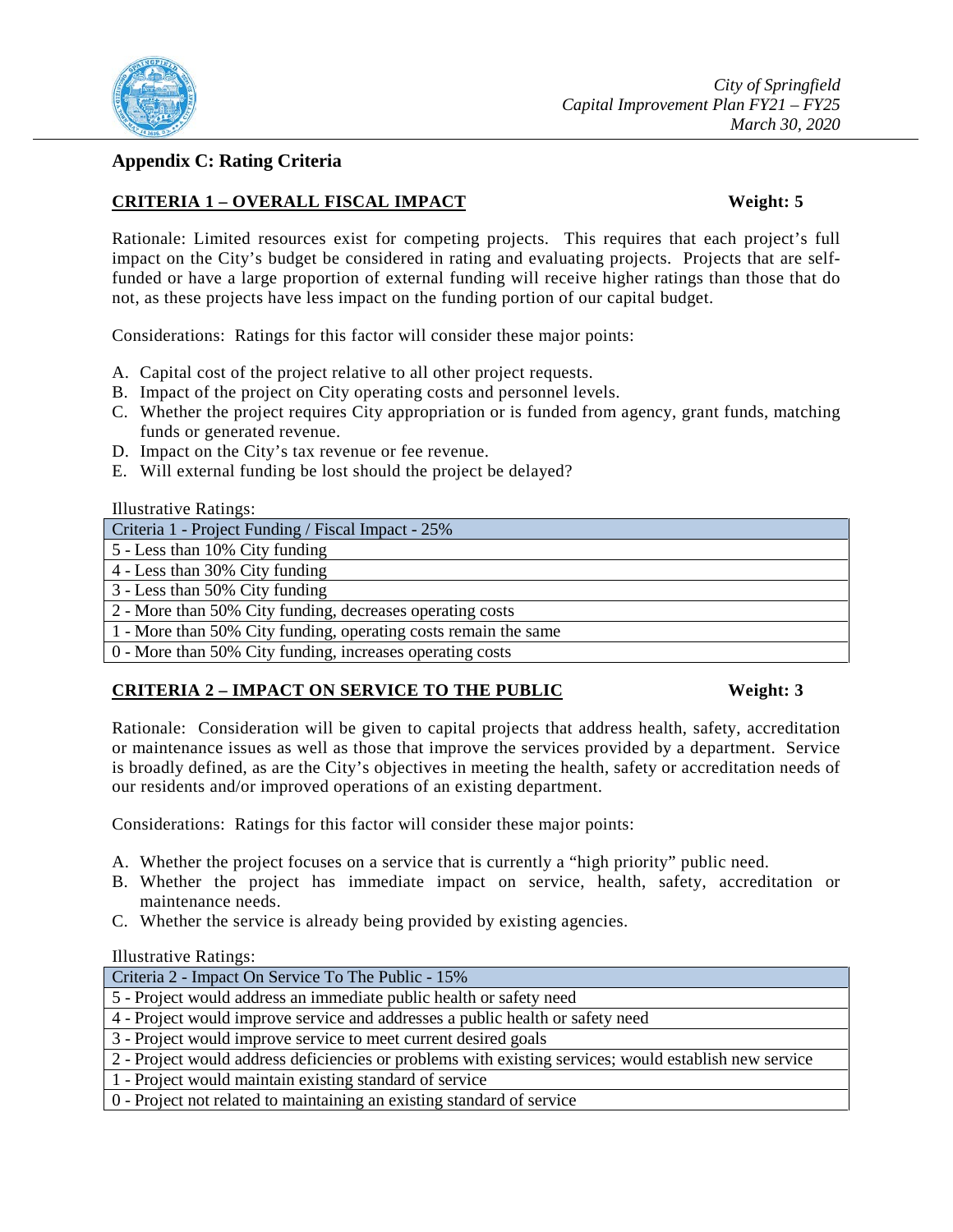

### **CRITERIA 3 – PROMOTES ECONOMIC DEVELOPMENT Weight: 3**

Rationale: Some projects offer a regional, citywide, or neighborhood benefit, enticing home buyers and business owners by making the City an attractive place to live or work. Criteria 3 assesses projects based on the impact to the City's economic development efforts.

Considerations: Ratings for this factor will consider these major points:

A. Whether the project enhances the City's economic vitality by stimulating the local economy, increasing revenue, improving government effectiveness, or reducing operating costs.

Illustrative Rating:

Criteria 3 - Promotes Economic Development - 15% 5 - Significant regional benefit 4 - Citywide improvement 3 - Benefits large portion of City 2 - Benefits one neighborhood 1 - Assists in the elimination of slum and blight 0 - No impact

## **CRITERIA 4 - LEGAL OBLIGATIONS AND COMPLIANCE Weight: 3**

Rationale: Some projects are essentially mandatory due to court orders, federal mandates, or state laws that require their completion. These projects should receive higher consideration than those which are considered discretionary. Criteria B evaluates both the severity of the mandate and the degree of adherence to state and federal laws.

Considerations: Ratings for this factor will consider these major points:

- A. Whether the City is under direct court order to complete this project.
- B. Whether the project is needed to meet requirements of federal or state legislation.

| Criteria 4 - Legal Obligations And Mandates - 15%                                |
|----------------------------------------------------------------------------------|
| 5 - City or Department is currently under court order to take action             |
| 4 - Project is necessary to meet existing state and federal requirements         |
| 3 - Legislation is under discussion that would require the project in future     |
| 2 - There is no legal or court order or other requirement to conduct the project |
| 1 - Project requires change in state or law to proceed                           |
| 0 - Project requires change in federal or law to proceed                         |
|                                                                                  |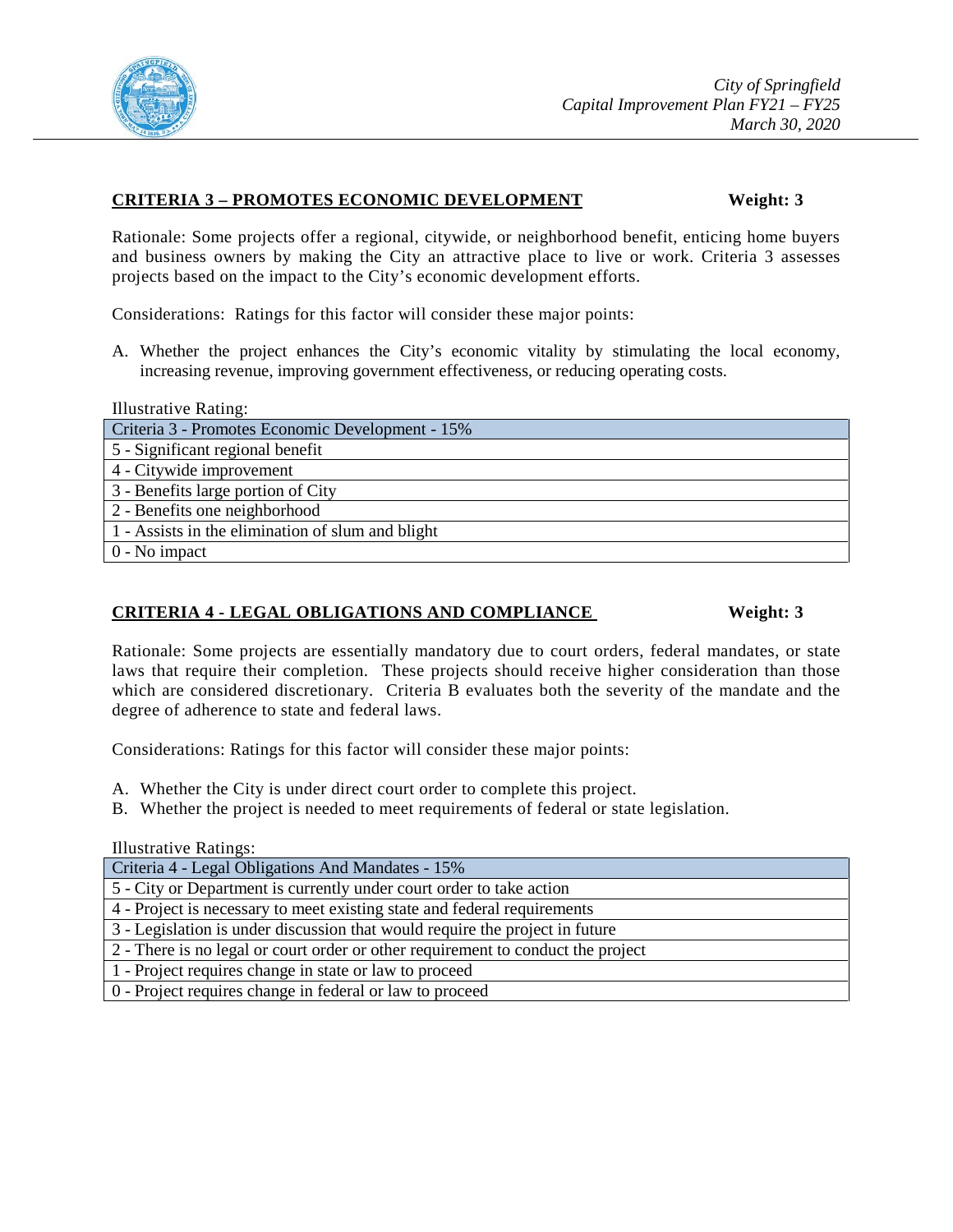

## **CRITERIA 5 – URGENCY OF MAINTENANCE NEEDS Weight: 2**

Rationale: The City's most immediate goal in both capital and operating finance is to maintain current service levels for our citizens, businesses and visitors. Capital projects that are essential to maintain services, protect investments, or restore service that have been interrupted due to failure of capital assets will receive the highest rating in this criterion.

Considerations: Ratings for this factor will consider these major points:

- A. Whether a service is currently interrupted.
- B. Whether the project as requested will result in full restoration of an interrupted service.
- C. Whether the project is the most cost-effective method of providing or maintaining a service.
- D. Where a service is not currently interrupted, the likelihood that it will be in the next five years if the project is not funded.
- E. Whether costs of the project will increase (beyond inflation) if the project is delayed.
- F. Whether the agency has prepared a comprehensive maintenance/rehabilitation/ replacement schedule and the project is due under that schedule.

Illustrative Ratings:

Criteria 5 - Operation and Maintenance Impact - 10%

5 - Service is currently interrupted and the project will restore service in the most cost-effective manner possible

4 - Service is likely to be disrupted in a five-year horizon if the project is not funded

3 - The project is necessary to maintain an orderly schedule for maintenance and replacement

2 - The cost of the project will increase in future (beyond inflation) if it is delayed at this time

1 - There is a minor risk that costs will rise or service will be interrupted if the project is not funded

0 - There is no financial or service risk in delaying or not funding the project

## **CRITERIA 6 – PRIOR PHASES Weight: 2**

Rationale: Some projects are developed in phases due to their complexity or size. In such cases, the need has already been established by a prior commitment of funding. Therefore, continuation of the project will be given higher consideration.

Considerations: Ratings for this factor will consider these major points:

- A. Whether the project has received prior funds.
- B. Whether the project requires additional funding to be operational.

| Criteria 6 - Relationship to Other Projects/Coordination - 10% |
|----------------------------------------------------------------|
| 5 - All but the final phase has been fully funded              |
| 4 - Multiple phases have been fully funded                     |
| 3 - Multiple phases have been partially funded                 |
| 2 - The first phase has been fully funded                      |
| 1 - The first phase has been partially funded                  |
| 0 - No prior phases have been funded or partially funded       |